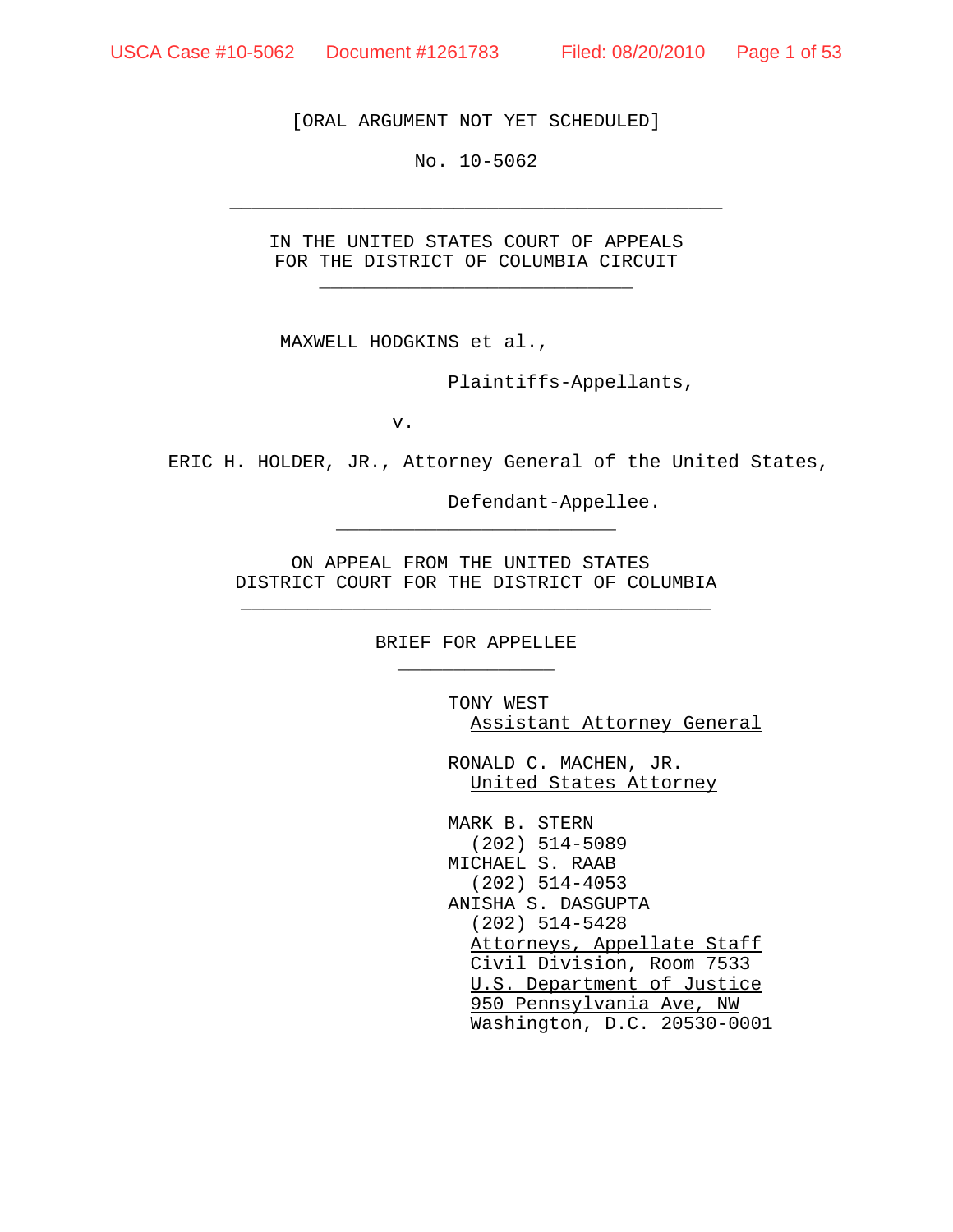## **CERTIFICATE AS TO PARTIES, RULINGS, AND RELATED CASES**

Pursuant to Circuit Rule 28(a)(1), the undersigned counsel hereby certifies as follows:

A. Parties and Amici.

The plaintiffs-appellants are Maxwell Hodgkins, Stephen Dearth, and the Second Amendment Foundation. The defendantappellee is Eric Holder, Jr., Attorney General of the United States. There have been no amici curiae.

#### B. Rulings Under Review.

The ruling under review is a Memorandum Opinion and Order (per Hon. James Robertson), dated January 5, 2010. Hodgkins v. Holder, 677 F. Supp. 2d 202 (D.D.C. 2010). See Joint Appendix 3-11.

#### C. Related Cases.

This case has not previously been before any court other than the district court. Plaintiffs have brought similar suits in the Southern District of Ohio, Dearth v. Gonzales, No. 06-1012, 2007 WL 1100426 (S.D. Ohio Apr. 10, 2007) (dismissing suit for lack of venue), appeal dismissed sub. nom. Dearth v. Mukasey, 516 F.3d 413 (6th Cir. 2008); and the Northern District of Texas, Hodgkins v. Gonzales, No. 06-2114 (N.D. Tex. Aug. 15, 2007) (dismissing suit for lack of venue), appeal dismissed sub. nom. Hodgkins v. Mukasey, 271 Fed. Appx. (5th Cir. 2008).

Respectfully submitted,

/s/ Anisha S. Dasgupta ANISHA S. DASGUPTA Attorney for Appellee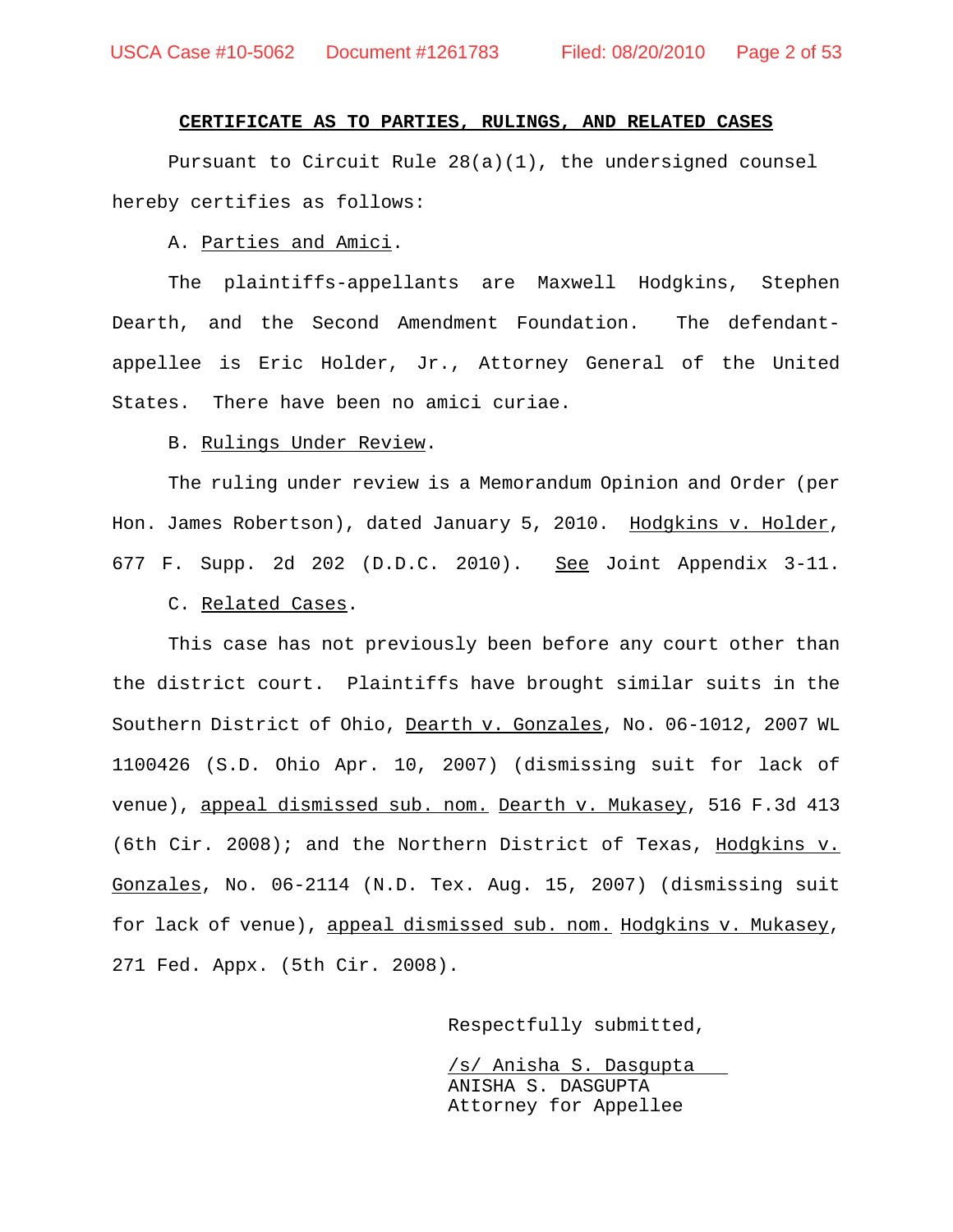## **TABLE OF CONTENTS**

## **Page**

| CERTIFICATE AS TO PARTIES, RULINGS, AND RELATED CASES                                                                                            |  |
|--------------------------------------------------------------------------------------------------------------------------------------------------|--|
| GLOSSARY                                                                                                                                         |  |
|                                                                                                                                                  |  |
|                                                                                                                                                  |  |
|                                                                                                                                                  |  |
|                                                                                                                                                  |  |
| Statutory and Regulatory Background  2<br>Α.                                                                                                     |  |
| Facts and Prior Proceedings.  10<br>B.                                                                                                           |  |
|                                                                                                                                                  |  |
|                                                                                                                                                  |  |
|                                                                                                                                                  |  |
| The District Court Properly Dismissed Plaintiffs' Claims                                                                                         |  |
| Plaintiffs Have Not Established A Sufficient<br>Α.<br>Threat Of Prosecution.  16                                                                 |  |
| Plaintiffs Have Not Established Any Other Injury<br>B.<br>Sufficient To Support Article III Standing.  22                                        |  |
| 1.<br>Dearth Has Not Established Any                                                                                                             |  |
| No Injury-In-Fact Has Been Established<br>2.<br>By The Second Amendment Foundation.  27                                                          |  |
| Because Plaintiffs Have Failed To Establish<br>C.<br>Any Injury Sufficient To Support Article III<br>Standing, Their Suit Must Be Dismissed.  30 |  |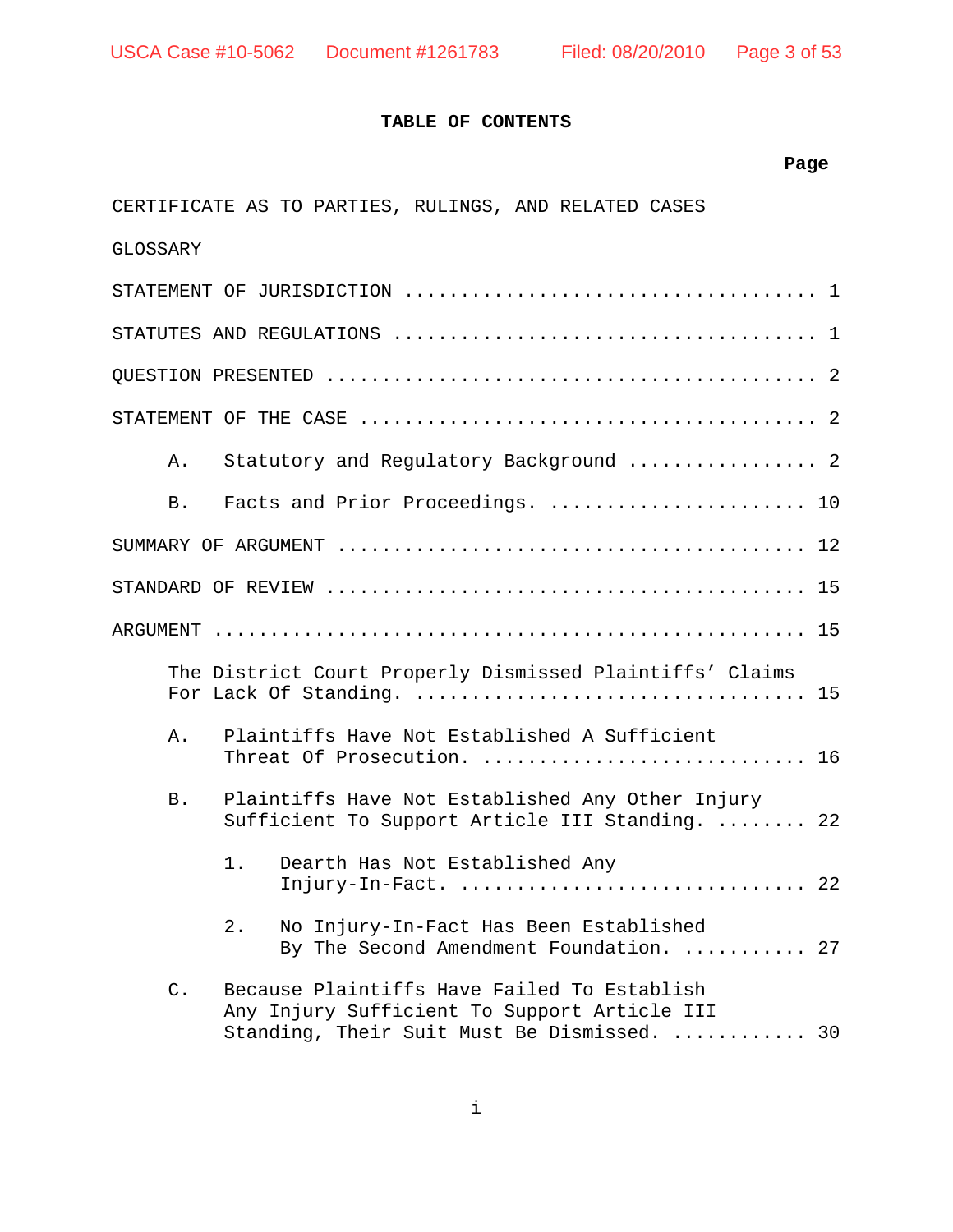CERTIFICATE OF COMPLIANCE

CERTIFICATE OF SERVICE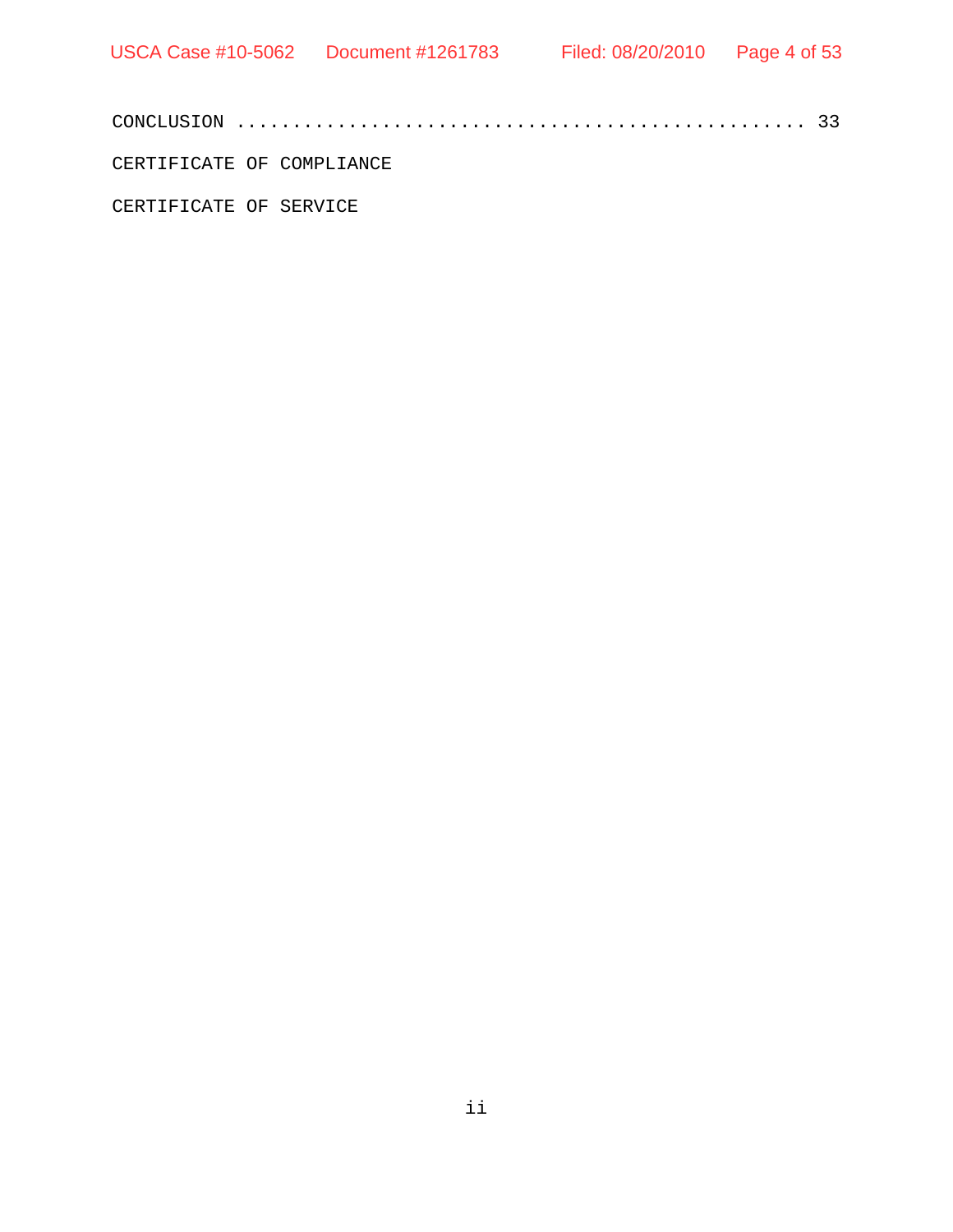## **TABLE OF AUTHORITIES**

## **Cases:**

## **Page**

|          | Abigail Alliance For Better Access to Developmental                                        |    |
|----------|--------------------------------------------------------------------------------------------|----|
|          | Drugs v. Eschenbach, 469 F.3d 129 (D.C. Cir. 2006) 29, 30                                  |    |
|          | Adarand Constructors, Inc. v. Pena,                                                        |    |
|          | American Civil Liberties Union v. Reno,<br>929 F. Supp. 824 (E.D. Pa. 1996)  20            |    |
|          | American Library Association v. Barr,<br>956 F.2d 1178 (D.C. Cir. 1992)  18                |    |
| $^\star$ | Babbitt v. United Farm Workers,<br>442 U.S. 289 (1979)  16, 18, 19, 20                     |    |
|          | Bach v. Pataki,<br>408 F.3d 75 (2d Cir. 2005)  25                                          |    |
|          | Berger v. Board of Psychologist Examiners,<br>521 F.2d 1056 (D.C. Cir. 1975)  25           |    |
|          | Carney v. American University,<br>151 F.3d 1090 (D.C. Cir. 1998)  15                       |    |
|          | Cassell v. Federal Communication Commission,<br>154 F.3d 478 (D.C. Cir. 1998)  25          |    |
|          | Center for Law and Education v. Department of Education,<br>396 F.3d 1152 (D.C. Cir. 2005) | 15 |
|          | City of Bedford v. FERC,                                                                   |    |
|          | District Intown Properties Ltd. v. District of Columbia,                                   | 25 |

*\** Authorities chiefly relied upon are marked with an asterisk*.*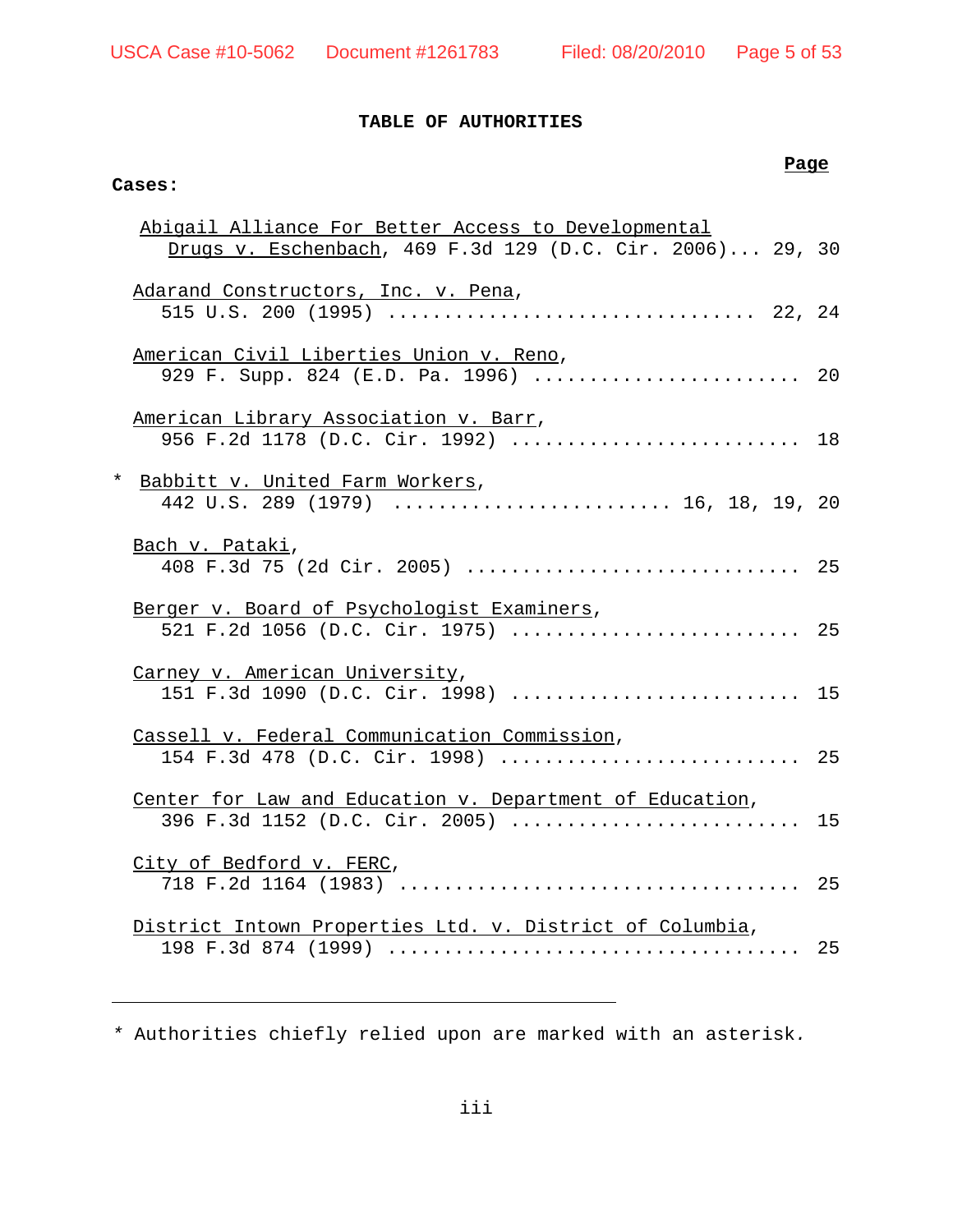|          | $City$ of Los Angeles v. Lyons, 461 U.S. 95 (1983)  22                                                          |  |
|----------|-----------------------------------------------------------------------------------------------------------------|--|
|          | District of Columbia v. Heller,                                                                                 |  |
|          | Epperson v. Arkansas, 393 U.S. 97 (1968)  20, 21                                                                |  |
|          | Fair Employment Council of Greater Washington, Inc. v.<br>BMC Marketing Corp, 28 F.3d 1268 (D.C. Cir. 1994)  29 |  |
|          | Golden v. Zwickler, 394 U.S. 103 (1969)  22, 23                                                                 |  |
|          | Gonzales v. Carhart, 550 U.S. 124 (2007)  20                                                                    |  |
|          | Grid Radio v. Federal Communication Commission,<br>278 F.3d 1314 (D.C. Cir. 2002)  25                           |  |
|          | Gun South, Inc. v. Brady, 877 F.2d 858 (11th Cir. 1989)  7                                                      |  |
| $^\star$ | Haase v. Sessions,<br>835 F.2d 902 (D.C. Cir. 1987)  22, 23, 24                                                 |  |
|          | Havens Realty Corp. v. Coleman,                                                                                 |  |
| $\star$  | Lujan v. Defenders of Wildlife,<br>504 U.S. 555 (1992)  16, 22, 23, 24, 26                                      |  |
| $\star$  | Medimmune, Inc. v. Genentech, Inc.,<br>549 U.S. 118 (2007)  16, 17, 31, 32                                      |  |
|          | National Taxpayers Union, Inc. v. United States,<br>68 F.3d 1428 (D.C. Cir. 1995)  27                           |  |
|          | * National Treasury Employees Union v. United States,<br>101 F.3d 1423 (D.C. Cir. 1996)  27, 28, 29             |  |
|          | National Rifle Association v. Brady,                                                                            |  |
|          | * Navegar, Inc. v. United States,<br>103 F.3d 994 (D.C. Cir. 1997)  16, 17, 18, 21, 32                          |  |
|          |                                                                                                                 |  |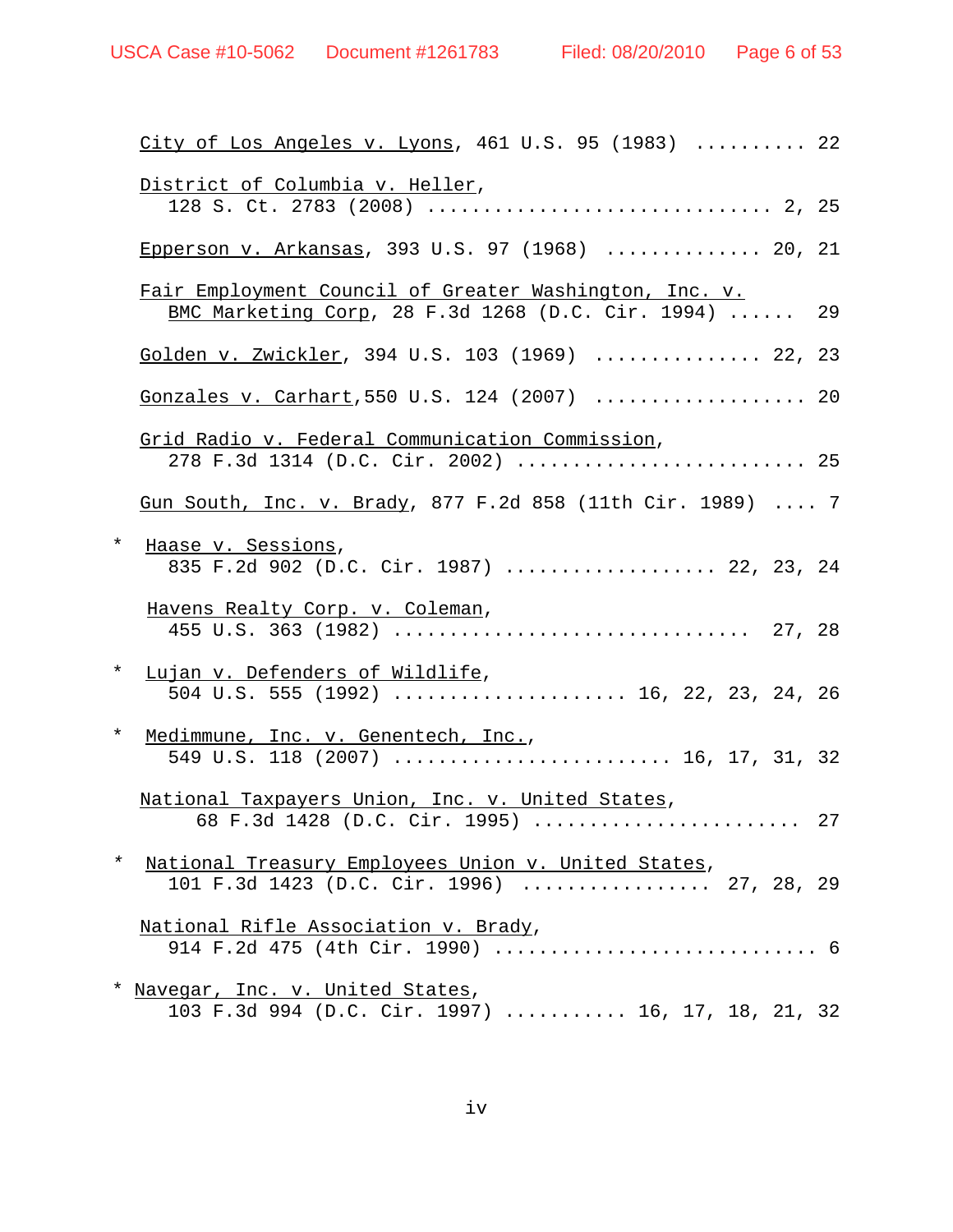| Navegar, Inc. v. United States,<br>192 F.3d 1050 (D.C. Cir. 1999)  2, 3, 4       |  |
|----------------------------------------------------------------------------------|--|
| New Hampshire Hemp Council, Inc. v. Marshall,                                    |  |
| O'Shea v. Littleton, 414 U.S. 488 (1974)  22                                     |  |
| * Ord v. District of Columbia,<br>587 F.3d 1136 (D.C. Cir. 2009)  16, 17, 31, 32 |  |
| * Parker v. District of Columbia,<br>478 F.3d 370 (D.C. Cir. 2007)  25, 26       |  |
| Poe v. Ullman, 367 U.S. 497 (1961)  17                                           |  |
| * Seegars v. Gonzales,<br>396 F.3d 1248 (D.C. Cir. 2005)  16, 17, 18, 31         |  |
| Spann v. Colonial Village, Inc.,<br>899 F.2d 24 (D.C. Cir. 1990)  28, 29         |  |
| Wilkett v. I.C.C.,<br>710 F.2d 861 (D.C. Cir. 1983)  25                          |  |

### **Statutes:**

| Gun Control Act of 1968, |                                                                                                 |  |
|--------------------------|-------------------------------------------------------------------------------------------------|--|
|                          | Omnibus Crime Control and Safe Streets Act of 1968,                                             |  |
|                          | Violent Crime Control and Law Enforcement Act of 1994,<br>Pub. L. No. 103-322, 108 Stat 2019  6 |  |
|                          |                                                                                                 |  |
|                          |                                                                                                 |  |
|                          | 18 U.S.C. § 922(a)(9)  2, 6, 7, 10, 12, 15                                                      |  |
|                          | 18 U.S.C. § 922(b)(3)  2, 4, 5, 7, 12, 15                                                       |  |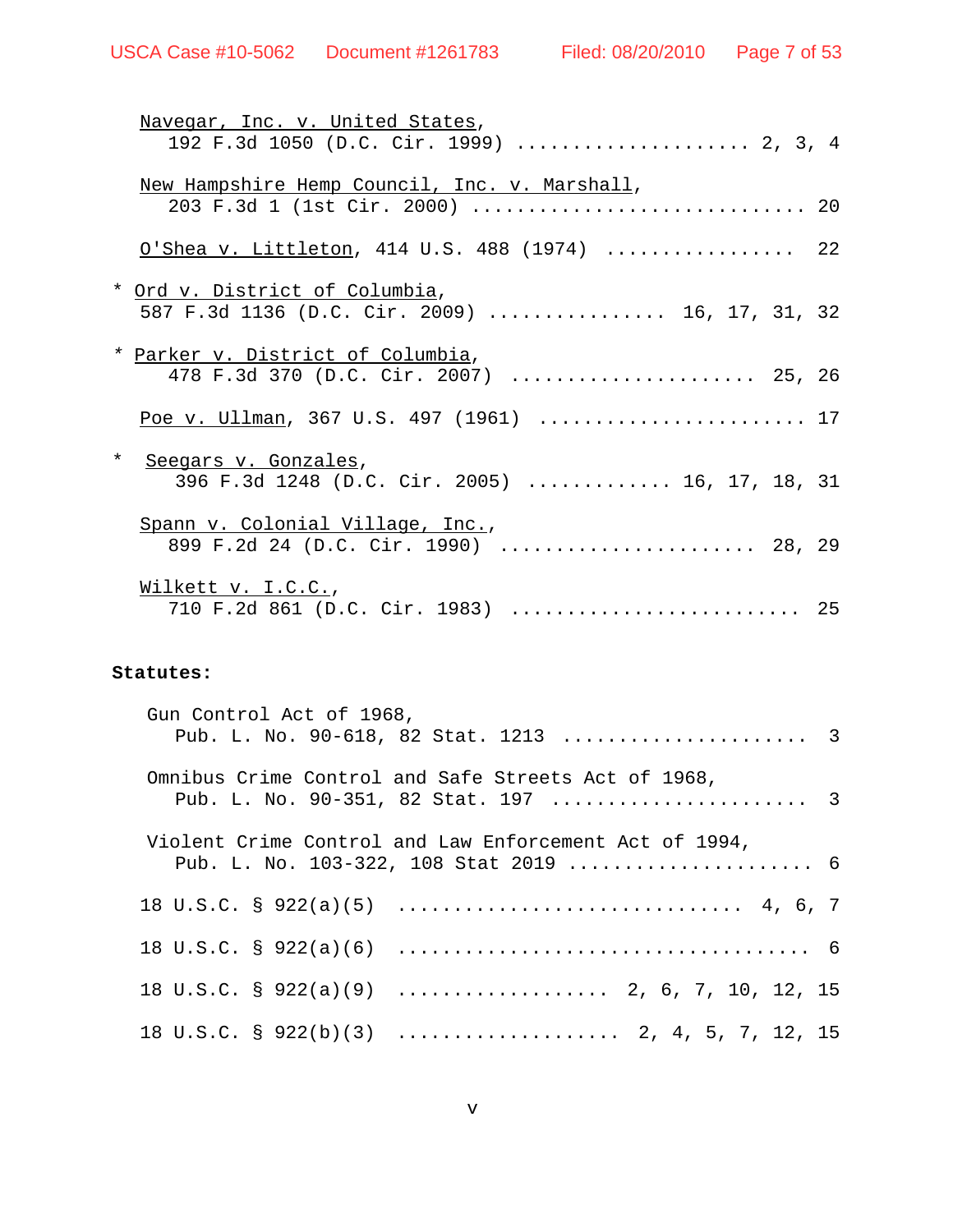## **Regulations:**

# **Legislative Materials:**

| 137 Cong. Rec. S1369-01 (Jan. 31, 1991)  5 |  |  |  |  |  |  |  |  |  |  |  |
|--------------------------------------------|--|--|--|--|--|--|--|--|--|--|--|
|                                            |  |  |  |  |  |  |  |  |  |  |  |
| S. Rep. No. 90-1097 (1968)  4, 5           |  |  |  |  |  |  |  |  |  |  |  |

## **Miscellaneous:**

| Bureau of Alcohol, Tobacco, and Firearms,              |  |
|--------------------------------------------------------|--|
| Federal Firearms Requlations Reference Guide (2005)  9 |  |
|                                                        |  |
|                                                        |  |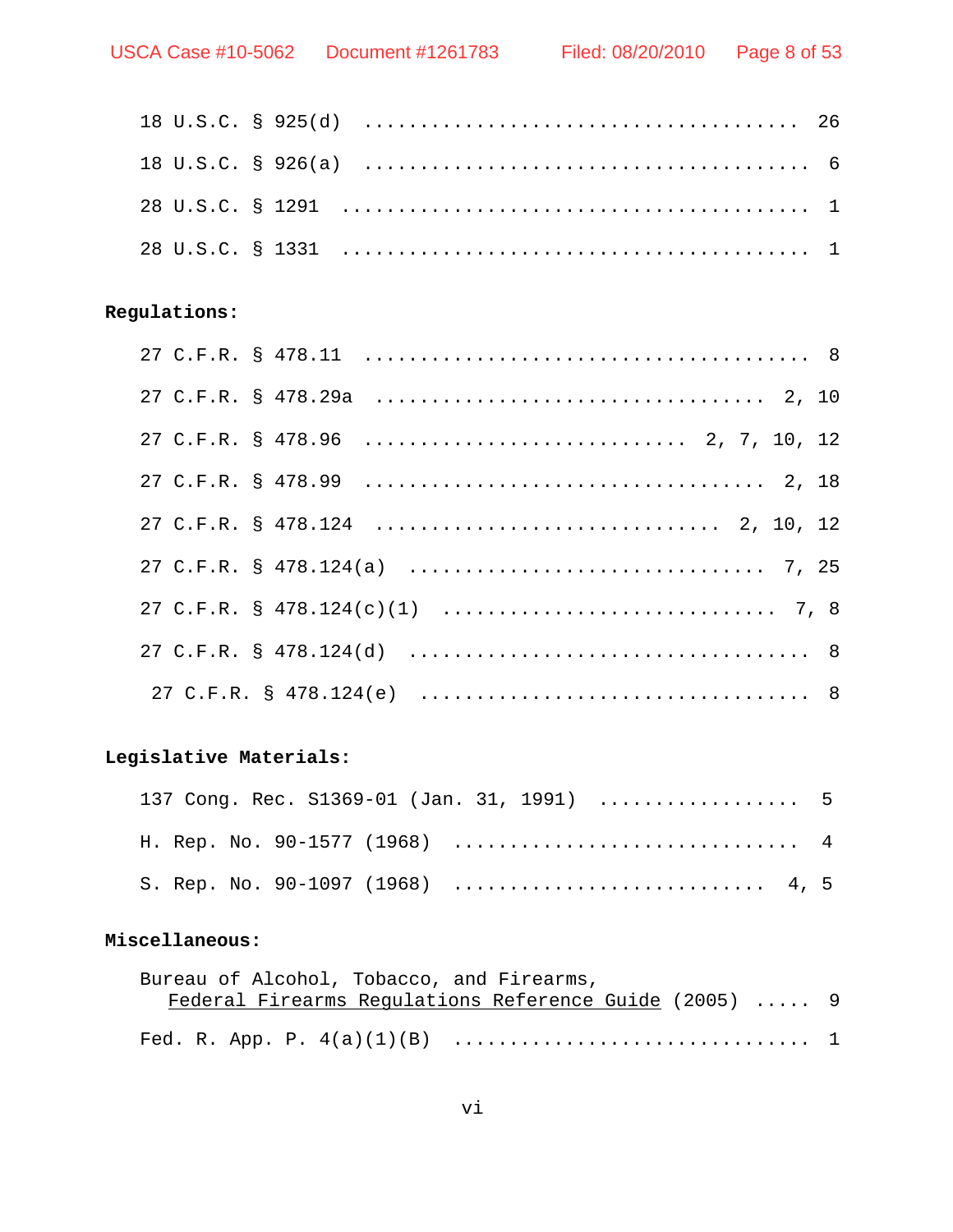# **GLOSSARY**

- J.A. Joint Appendix
- ATF Bureau of Alcohol, Tobacco, Firearms and Explosives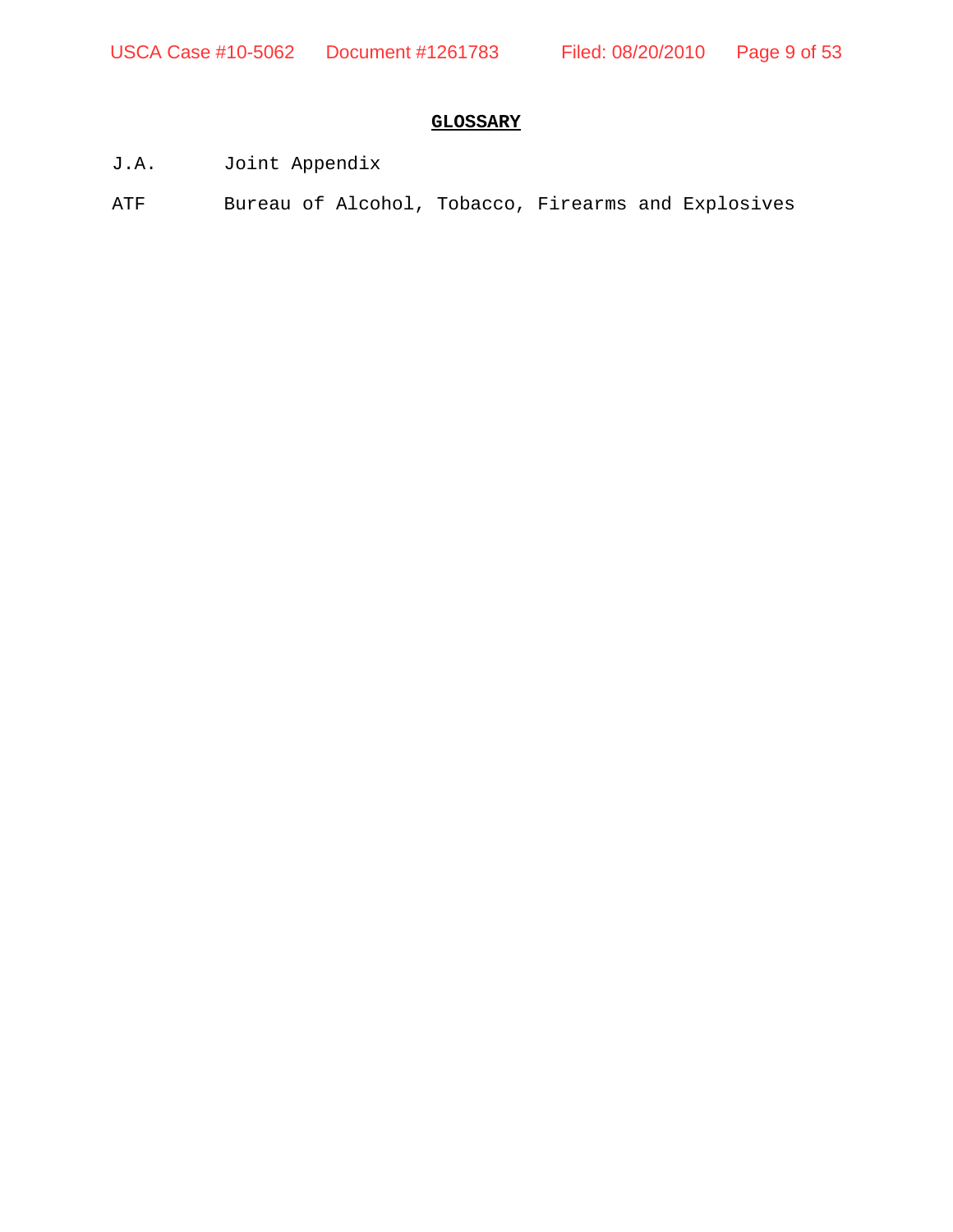IN THE UNITED STATES COURT OF APPEALS FOR THE DISTRICT OF COLUMBIA CIRCUIT

No. 10-5062

IN THE UNITED STATES COURT OF APPEALS FOR THE DISTRICT OF COLUMBIA CIRCUIT \_\_\_\_\_\_\_\_\_\_\_\_\_\_\_\_\_\_\_\_\_\_\_

MAXWELL HODGKINS et al.,

Plaintiffs-Appellants,

v.

ERIC H. HOLDER, JR., Attorney General of the United States,

Defendant-Appellee.

ON APPEAL FROM THE UNITED STATES DISTRICT COURT FOR THE DISTRICT OF COLUMBIA \_\_\_\_\_\_\_\_\_\_\_\_\_\_\_\_\_\_\_\_\_\_\_\_\_\_\_\_\_\_\_\_\_\_\_\_\_\_\_\_\_\_

\_\_\_\_\_\_\_\_\_\_\_\_\_\_\_\_\_\_\_\_\_\_\_\_\_

BRIEF FOR APPELLEE \_\_\_\_\_\_\_\_\_\_\_\_\_\_\_\_\_\_\_\_\_\_\_\_\_

#### **STATEMENT OF JURISDICTION**

Plaintiffs invoked the district court's jurisdiction pursuant to 28 U.S.C. § 1331. Joint Appendix ("J.A.") 14. On January 5, 2010, the district court entered a final order granting defendant's motion to dismiss. Id. at 3. Plaintiffs filed a timely notice of appeal on March 3, 2010. See  $id.$  at 2; Fed. R. App. P.  $4(a)(1)(B)$ . This Court has jurisdiction pursuant to 28 U.S.C. § 1291.

#### **STATUTES AND REGULATIONS**

Pertinent regulations are reproduced in the addendum to this brief.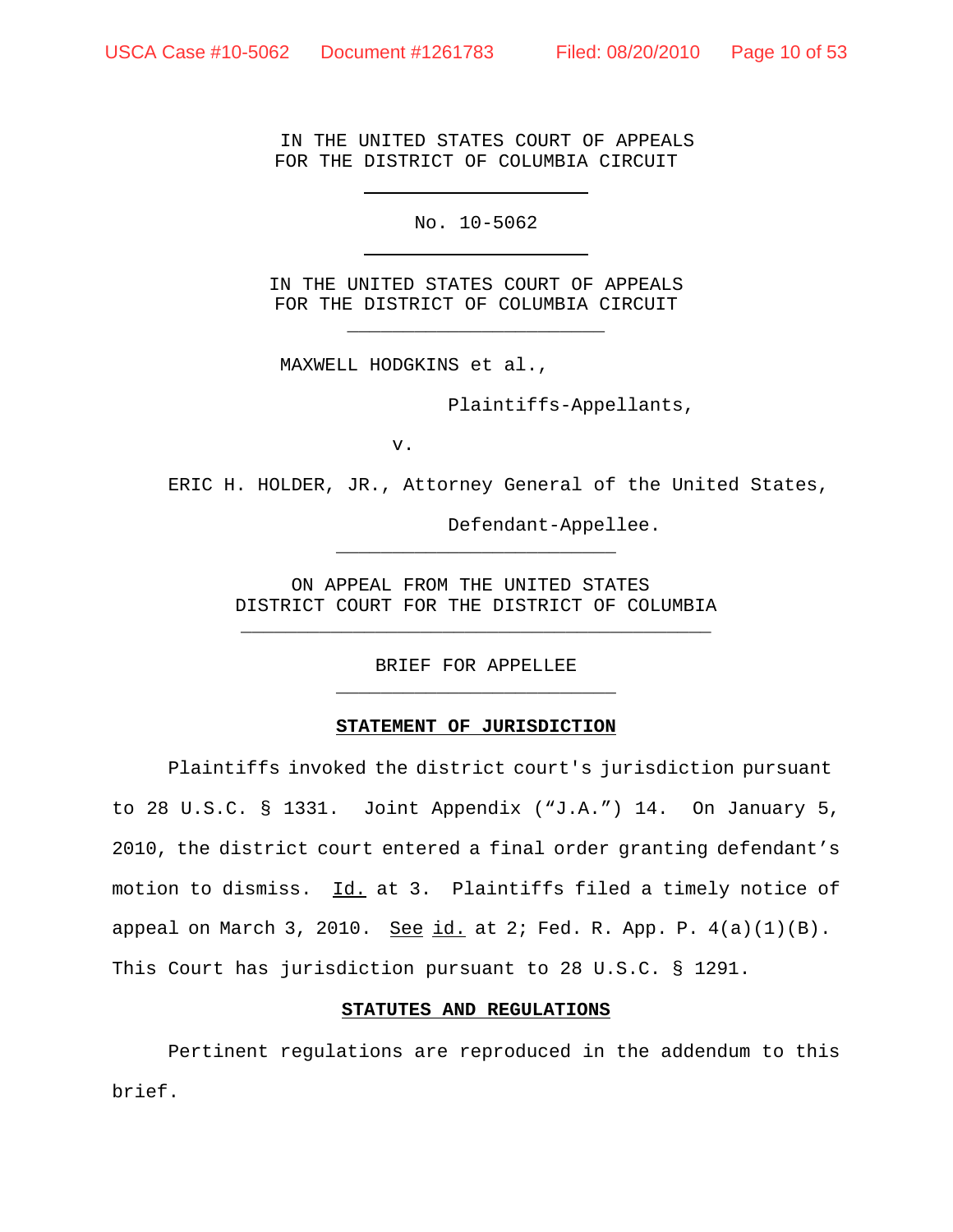#### **QUESTION PRESENTED**

Whether the district court correctly dismissed plaintiffs' suit for lack of standing.

#### **STATEMENT OF THE CASE**

This is an action for declaratory relief filed by plaintiffs Stephen Dearth, Maxwell Hodgkins, and the Second Amendment Foundation, Inc. Plaintiffs bring a pre-enforcement challenge the constitutionality of federal criminal statutes restricting purchases of firearms by individuals who live outside the seller's state of residence, 18 U.S.C. § 922(a)(9), (b)(3), and to federal regulations implementing those statutory provisions, 27 C.F.R. §§ 478.29a, 478.96, 478.99, 478.124. See J.A. 18-22.The district court dismissed plaintiffs' suit for lack of standing. Id. at 3. Plaintiffs then filed this timely appeal.

#### A. Statutory and Regulatory Background.

1. Congress has authority to "impos[e] conditions and qualifications on the commercial sale of arms," District of Columbia v. Heller, 128 S. Ct. 2783, 2817 (2008), as part of its regulation of interstate commerce in firearms. See generally Navegar, Inc. v. United States, 192 F.3d 1050, 1057-64 (D.C. Cir. 1999). These laws reflect "the widely accepted knowledge that there is a vast interstate market in firearms that makes the states unable to control the flow of firearms across their borders or to prevent the crime inevitably attendant to the possession of such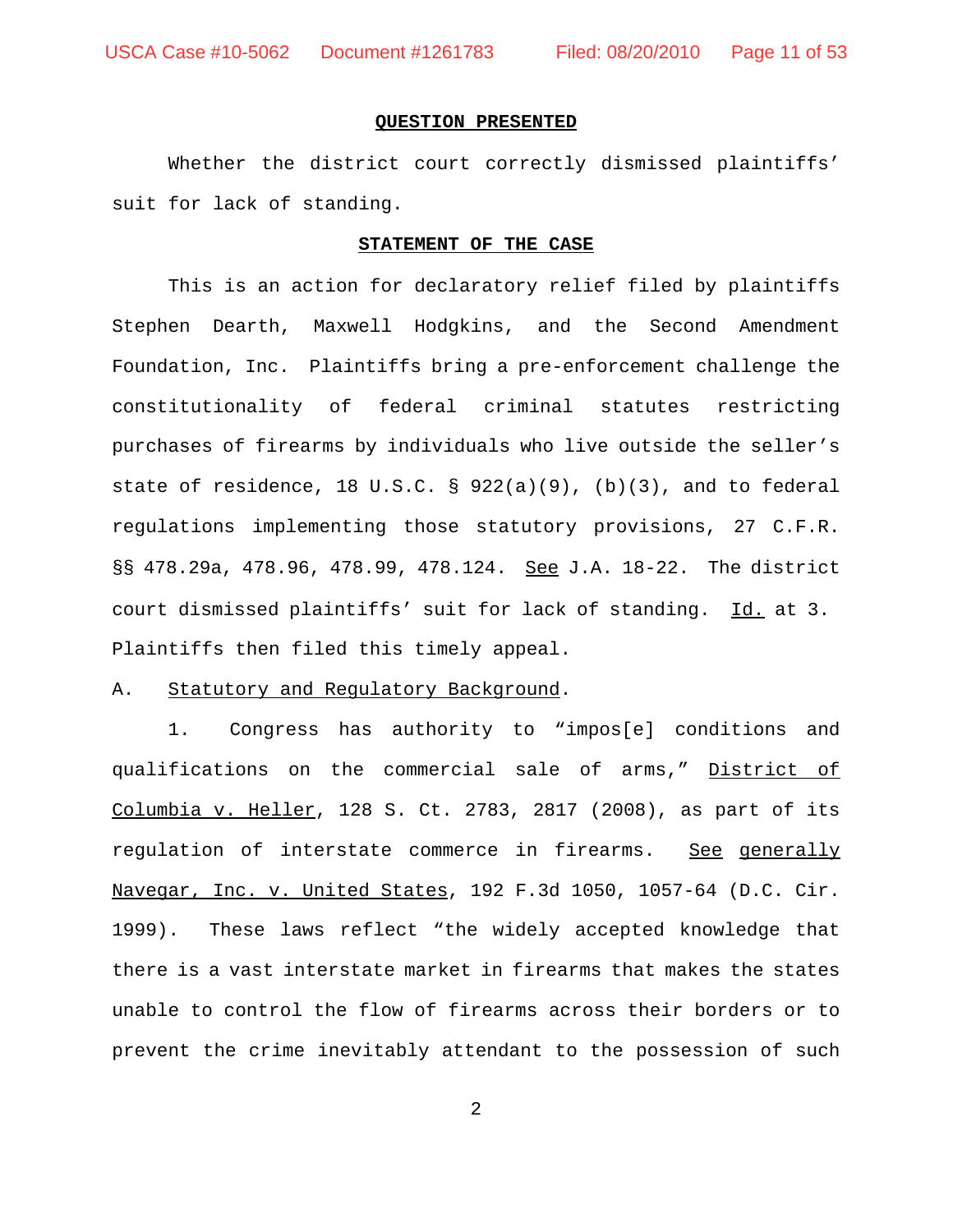weapons once inside their borders." Id. at 1063.

Congress enacted the Omnibus Crime Control and Safe Streets Act of 1968 ("Omnibus Crime Control Act"), Pub. L. No. 90-351, 82 Stat. 197, in light of its finding that "'there is a widespread traffic in firearms moving in or otherwise affecting interstate commerce, and the existing Federal controls over such traffic do not adequately enable the states to control this traffic within their own borders through the exercise of their police power.'" Navegar, 192 F.3d at 1062 (quoting Pub. L. No. 90-351, Title IV, § 901(a)(1), 82 Stat. at 225 (ellipsis omitted)). "Congress further found that 'the ease with which any person can acquire firearms[] is a significant factor in the prevalence of lawlessness and violent crime in the United States.'"  $\underline{Id.}$  at 1062-63 (quoting Pub. L. No. 90-351, Title IV, § 901(a)(2), 82 Stat. at 225 (ellipsis omitted)). Congress concluded that "only through adequate Federal control over interstate and foreign commerce in these weapons[] . . . can this grave problem be properly dealt with, and effective State and local regulation of this traffic be made possible." Pub. L. No. 90-351, Title IV, § 901(a)(3), 82 Stat. at 225.

Similarly, Congress's "'principal purpose'" in enacting the Gun Control Act of 1968, Pub. L. No. 90-618, 82 Stat. 1213, was "'to strengthen Federal controls over interstate and foreign commerce in firearms and to assist the States effectively to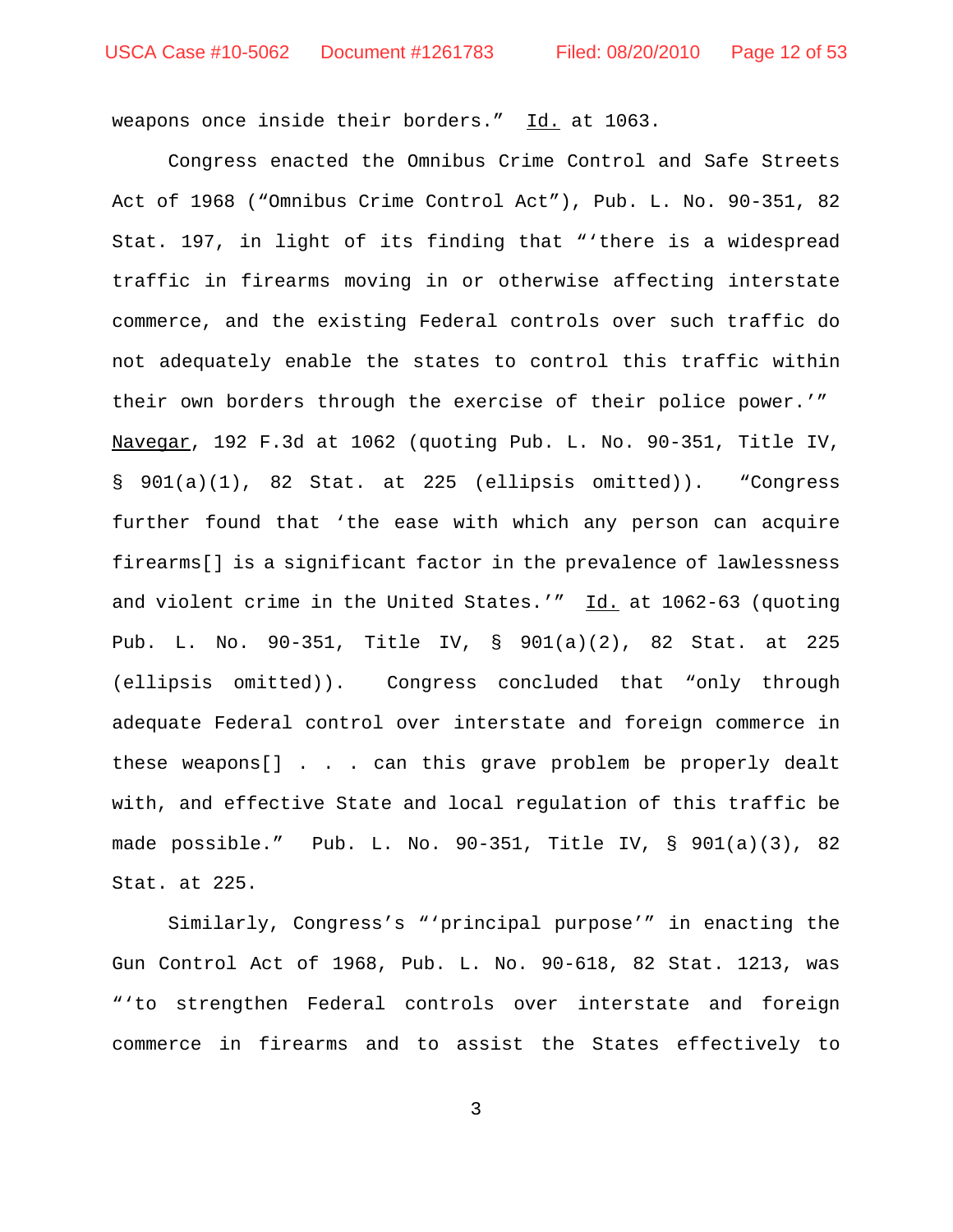regulate firearms traffic within their borders.'" Navegar, 192 F.3d at 1063 (quoting H.R. Rep. No. 90-1577, at 6 (1968)).

To that end, Congress included, in both the Omnibus Crime Control Act and the Gun Control Act, statutory provisions "designed to prevent the avoidance of state and local laws controlling firearms by the simple expediency of crossing a State line to purchase one." H. Rep. No.  $90-1577$ , at 15 (1968); see also S. Rep. No. 90-1097, at 114 (1968). These provisions include 18 U.S.C. § 922(a)(5), which generally restricts firearm transfers to persons "who the transferor knows or has reasonable cause to believe does not reside in . . . the State in which the transferor resides,  $''<sup>1</sup>$ and 18 U.S.C.  $\S$  922(b)(3), which restricts the sale of firearms by a federally licensed seller "to any person who the licensee knows or has reasonable cause to believe does not reside in . . . the State in which the licensee's place of business is located."<sup>2</sup>

 $1$  Section 922(a)(5) makes it unlawful for any person other than a federally-licensed importer, manufacturer, dealer, or collector "to transfer, sell, trade, give, transport, or deliver any firearm to any person (other than a licensed importer, licensed manufacturer, licensed dealer, or licensed collector) who the transferor knows or has reasonable cause to believe does not reside in . . . the State in which the transferor resides." This prohibition does not apply to bequests made to an individual "who is permitted to acquire or possess a firearm under the laws of the State of his residence,"  $id. \ S$  922(a)(5)(A), or to "the loan or rental of a firearm to any person for temporary use for lawful sporting purposes,"  $id. \S$  922(a)(5)(B).

 $2$  Section 922(b)(3) makes it unlawful for any federallylicensed importer, manufacturer, dealer, or collector "to sell or deliver . . . any firearm to any person who the licensee knows or has reasonable cause to believe does not reside in . . . the State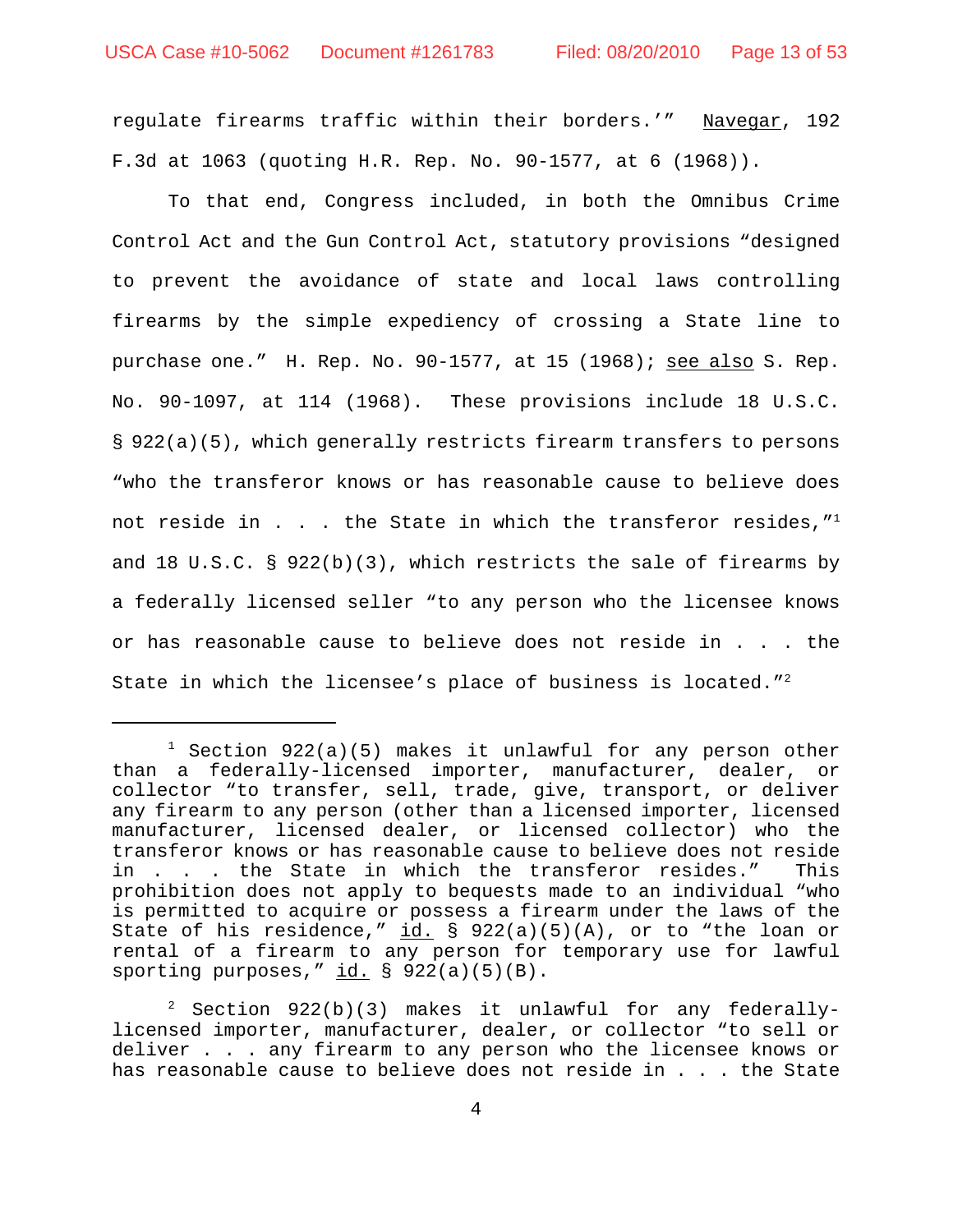As Congress noted, "interstate, nonresident purchases of firearms" pose serious challenges to "the laws of our States and their political subdivisions." S. Rep. No. 90-1097, at 77; see also ibid. (noting testimony by "[t]he prosecuting attorney of Wayne County, Mich., which includes the city of Detroit," that "90 out of every 100 crime guns confiscated in Detroit are not purchased and registered in Michigan and that the prime source of these crime guns is by purchases [in] neighboring Ohio, where controls on firearms are minimal"); ibid. (citing testimony from "Massachusetts authorities . . . that 87 percent of the 4,506 crime guns misused in that State were purchased outside of Massachusetts in neighboring states").

Subsequently, Congress identified the emergence of a "law enforcement problem posed by aliens legally in the United States, but not residing in any State, who acquire firearms from Federal firearms licensees by utilizing an intermediary." 137 Cong. Rec. S1369-01, at S1449 (Jan. 31, 1991). These aliens could obtain firearms from unlicensed persons by making false statements about

in which the licensee's place of business is located." This prohibition "[does] not apply to the loan or rental of a firearm to any person for temporary use for lawful sporting purposes." Id. § 922(b)(3)(B). It also "[does] not apply to the sale or delivery of any rifle or shotgun to a resident of a State other than a State in which the licensee's place of business is located if the transferee meets in person with the transferor to accomplish the transfer, and the sale, delivery, and receipt fully comply with the legal conditions of sale in both such States."  $\underline{Id.}$  § 922(b)(3)(A).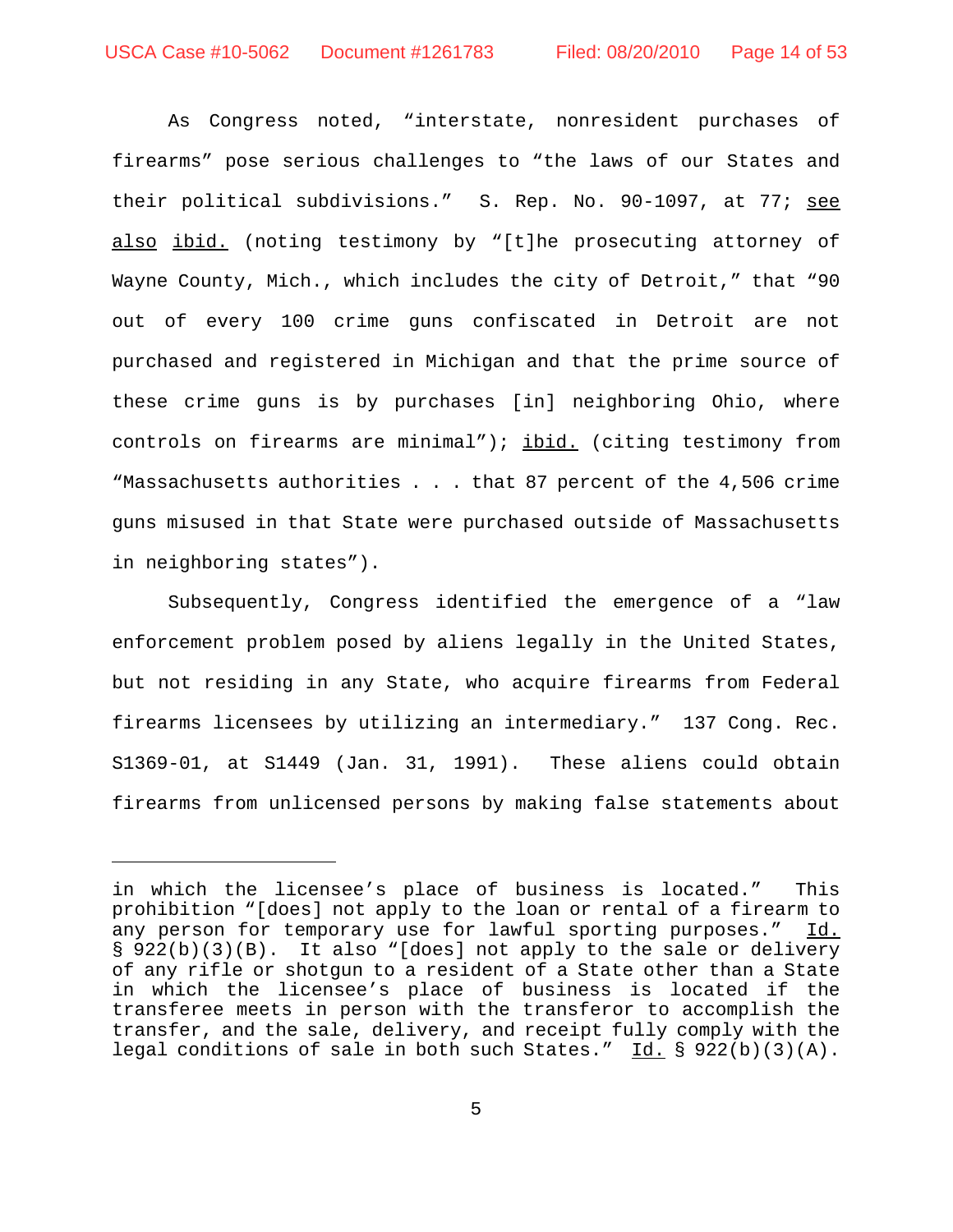their residence, and faced no legal penalty because Section 922 prohibits the making of false statements to licensed dealers, 18 U.S.C. § 922(a)(6), but contains no analogous prohibition on the making of false statements to non-licensees. See 137 Cong. Rec. at S1450 (noting that such acquisitions "[did] not violate any specific portion of the [Gun Control] Act"); cf. 18 U.S.C. § 922(a)(5) (prohibiting unlicensed individuals from transferring firearms to any person whom "the transferor knows or has reasonable cause to believe does not reside in . . . the State in which the transferor resides" (emphasis added)).

Accordingly, Congress enacted a prohibition on sales to those without a residence in the United States, but directed this prohibition at the recipient instead of the seller. See Violent Crime Control and Law Enforcement Act of 1994, Pub. L. No. 103-322, § 110514, 108 Stat 2019 (codified at 18 U.S.C. § 922(a)(9)). The prohibition makes it unlawful "for any person, other than a licensed importer, licensed manufacturer, licensed dealer, or licensed collector, who does not reside in any State to receive any firearms unless such receipt is for lawful sporting purposes." 18 U.S.C. § 922(a)(9).

2. The Bureau of Alcohol, Tobacco, Firearms and Explosives (ATF) is authorized to issue "such rules and regulations as are necessary to carry out" title 18's provisions relating to firearms. 18 U.S.C. § 926(a); National Rifle Ass'n v. Brady, 914 F.2d 475,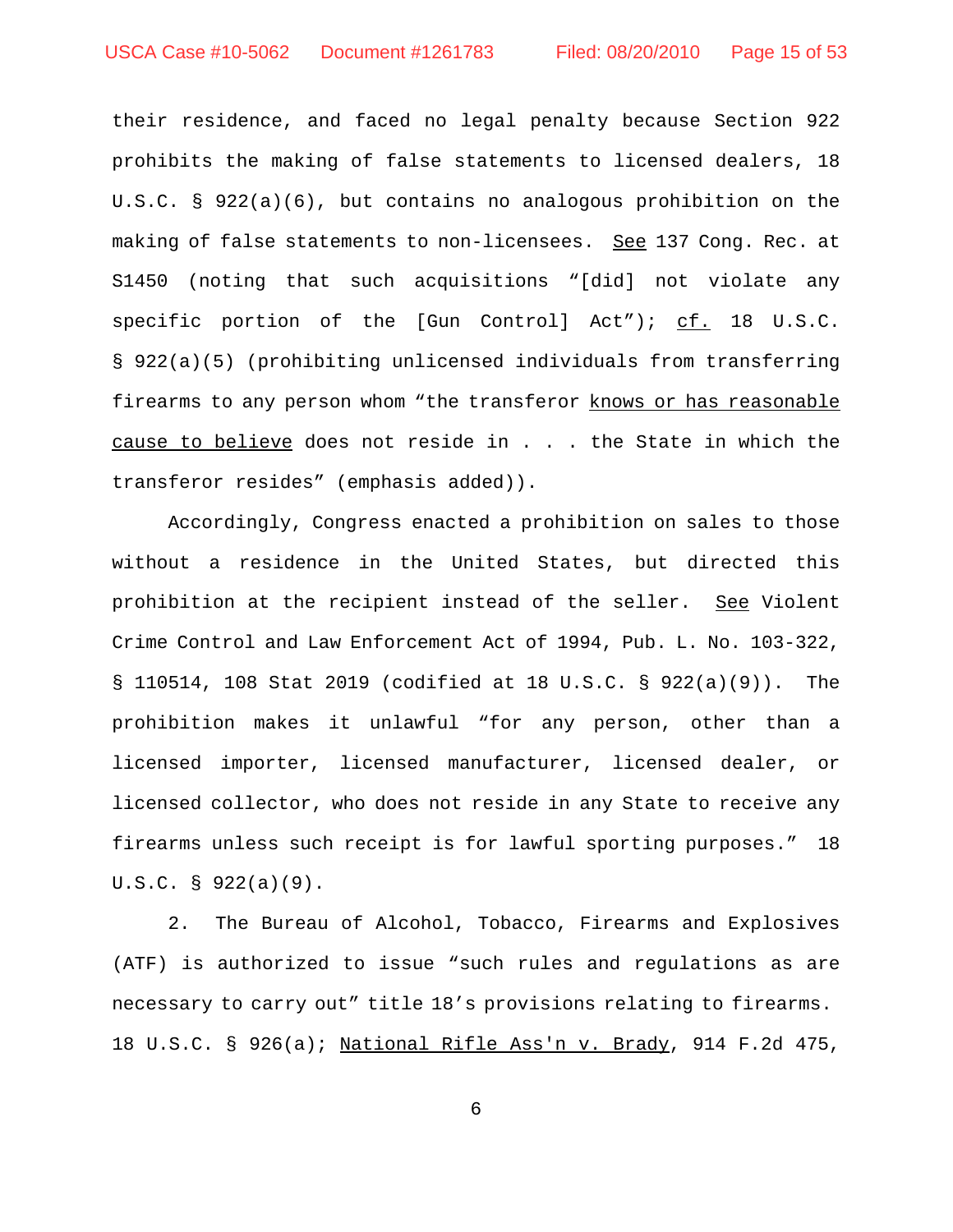477 (4th Cir. 1990) ("The Secretary of the Treasury was authorized to promulgate regulations to facilitate the enforcement of the Gun Control Act" and "[t]his responsibility was delegated within the Department of the Treasury to the Bureau of Alcohol, Tobacco and Firearms."); see also Gun South, Inc. v. Brady, 877 F.2d 858, 861 & n.1 (11th Cir. 1989) (same). USCA Case #10-5062 Document #1261783 Filed: 08/20/2010 Page 16 of 53

Accordingly, ATF has promulgated regulations to implement these provisions, which include Congress's restrictions on interstate, nonresident purchases of firearms, e.g., 18 U.S.C. § 922(a)(5) and (9), (b)(3). ATF has provided that federally licensed importers, manufacturers, and dealers of firearms "shall not sell or otherwise dispose, temporarily or permanently, of any firearm to any [unlicensed transferee] unless the licensee records the transaction on a firearms transaction record, Form 4473." 27 C.F.R. § 478.124(a); see also 27 C.F.R. § 478.96 (imposing same restrictions with respect to mail order sales). The Form 4473 establishes the transferee's identity as well as his or her eligibility to possess a firearm by documenting "the transferee's name, sex, residence address," "date and place of birth," "height, weight and race," "country of citizenship," "State of residence," and the transferee's certification that he or she "is not prohibited by the Act from transporting or shipping a firearm in interstate or foreign commerce or receiving a firearm which has been shipped or transported in interstate or foreign commerce or possessing a firearm in or affecting commerce." 27 C.F.R.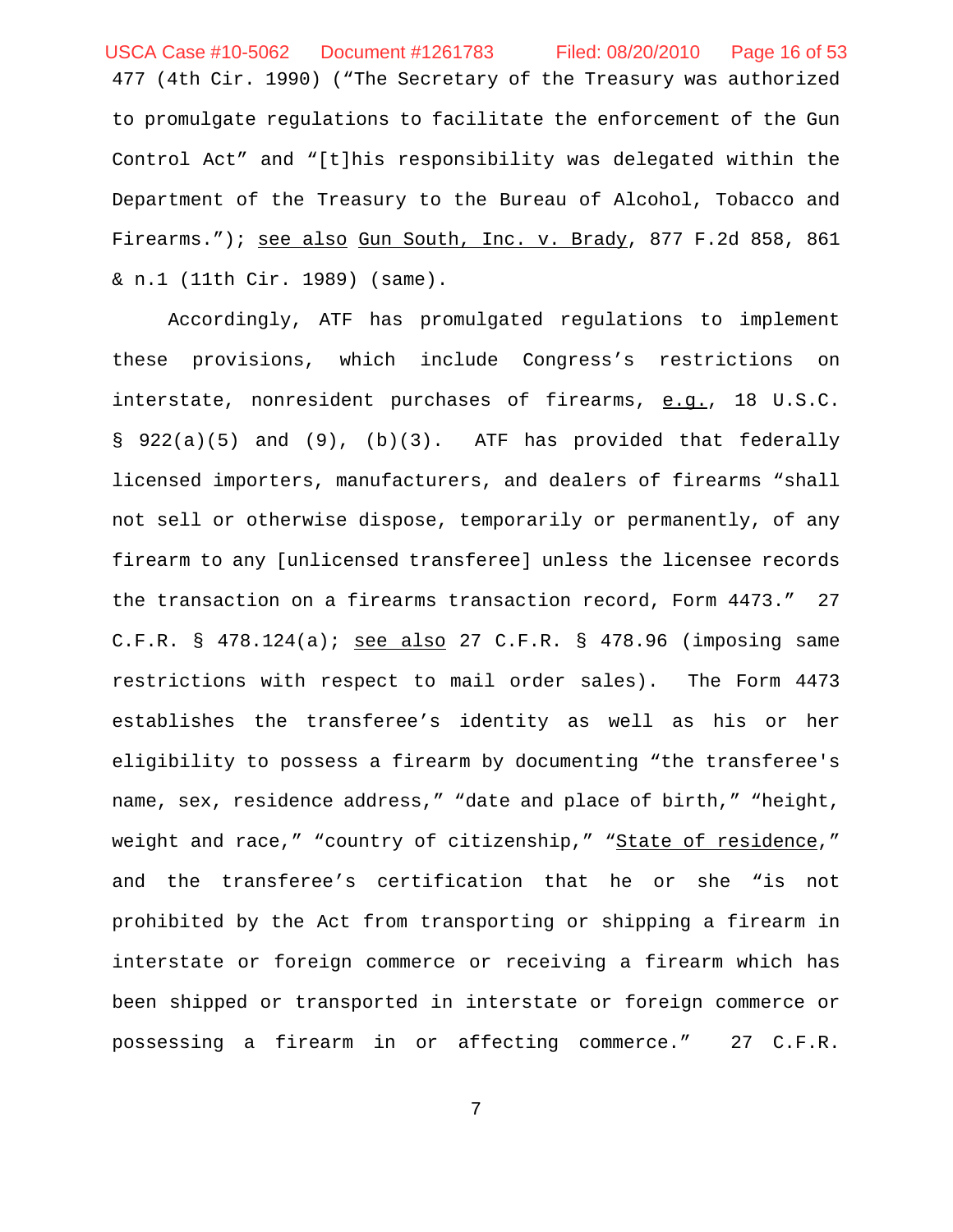$$478.124(c)(1)$  (emphasis added).<sup>3</sup> USCA Case #10-5062 Document #1261783 Filed: 08/20/2010 Page 17 of 53

ATF has also promulgated regulations defining an individual's "State of residence," which provide that "[a]n individual resides in a State if he or she is present in a State with the intention of making a home in that State." 27 C.F.R. § 478.11. In order for a State to qualify as an individual's "State of residence," the individual must have the intention of making a home in the State. E.g., ibid. (explaining that an alien who "travels on vacation or on a business trip to State X [,] [r]egardless of the length of time [he or she] spends in State  $X$ , . . . does not have a State of residence in State X . . . because [he or she] does not have a home in State X"; and explaining that a person who "maintains a home in State X" and "travels to State Y on a hunting, fishing, business, or other type of trip . . . does not become a resident of State Y by reason of such trip").

Individuals who reside in different homes during different parts of the year may have more than one State of residence. Ibid. (explaining, with respect to a U.S. citizen who "maintains a home

<sup>&</sup>lt;sup>3</sup> See also 27 C.F.R. § 478.124(d) (requiring completion of a Form 4473 prior to "an over-the-counter transfer of a shotgun or rifle . . . to a nonlicensee who is not a resident of the State in which the licensee's business premises is located");  $\frac{id.}{id.}$ § 478.124(e) (same, with respect to "transfer of a firearm to any nonlicensee who is not a resident of the State in which the licensee's business premises is located, . . . [but] is acquiring the firearm by loan or rental from the licensee for temporary use for lawful sporting purposes");  $id. \S$  478.124(c) (same, for an "over-the-counter transfer of a firearm to a nonlicensee who is a resident of the State in which the licensee's business premises is located").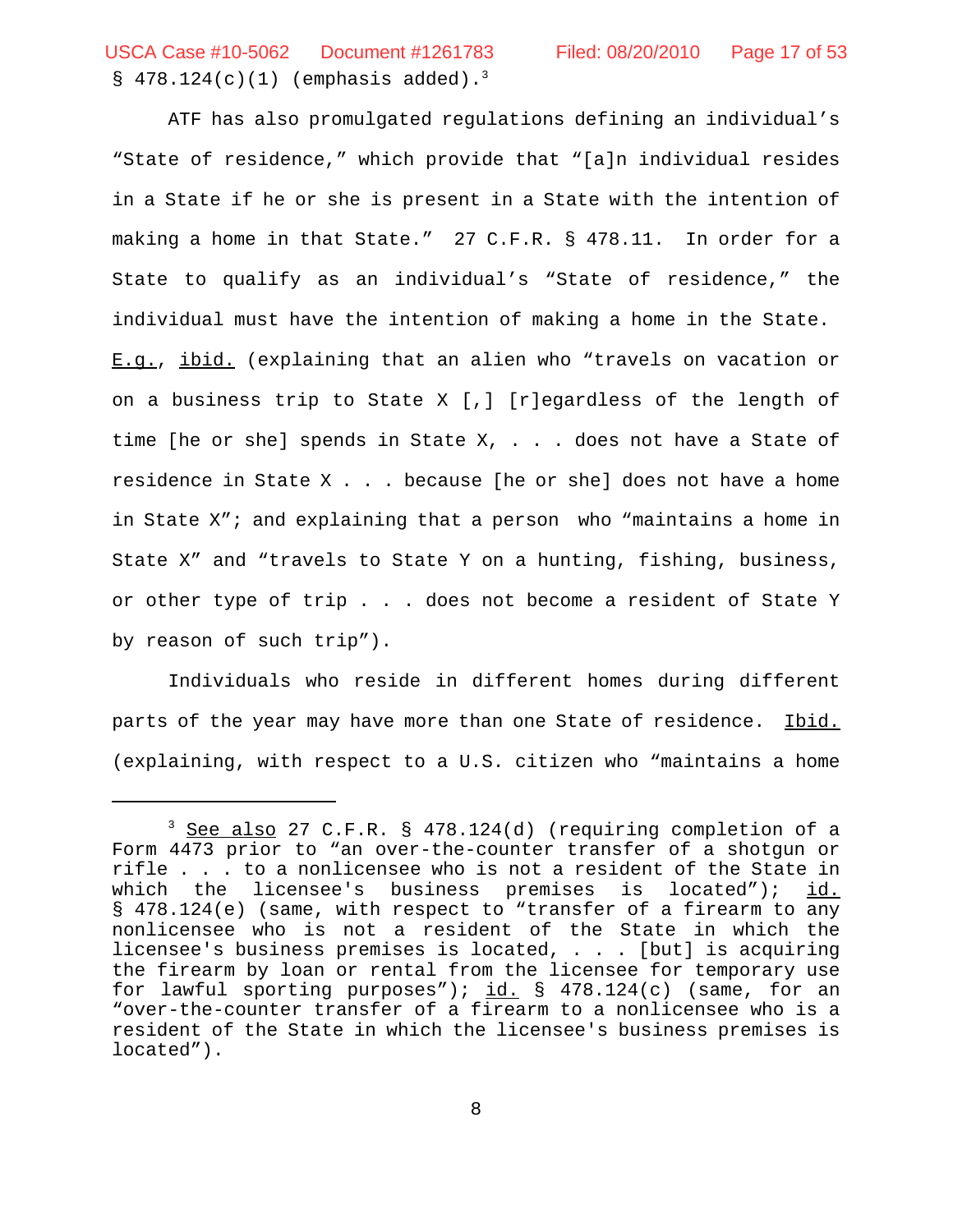in State X and a home in State Y," that "[d]uring the time that [such a person] actually resides in State X, [he or she] is a resident of State X, and during the time that [he or she] actually resides in State Y, [he or she] is a resident of State Y"). USCA Case #10-5062 Document #1261783 Filed: 08/20/2010 Page 18 of 53

Applying these regulations, ATF has concluded that "out-of-State college student[s] may establish residence in a State by residing and maintaining a home in a college dormitory or in a location off-campus during the school term," and that "during the time the students actually reside in a college dormitory or at an off-campus location they are considered residents of the State where the dormitory or off-campus home is located." ATF Rul. 80- 21, Federal Firearms Regulations Reference Guide 126-27 (2005).4 By analogy, a U.S. citizen whose primary residence is overseas "may establish residence in a State by residing and maintaining a home" there, such that, "[d]uring the time the [citizen] actually reside[s]" in the home, he or she would be "considered [a] resident[] of the State where the . . . home is located." Ibid. ATF has concluded that "U.S. citizens who reside outside of the United States are not residents of a State while so residing." ATF Rul. 81-3, Federal Firearms Regulations Reference Guide 127.

<sup>4</sup> Available at http://www.atf.gov/publications/download/p/atf-p-5300-4.pdf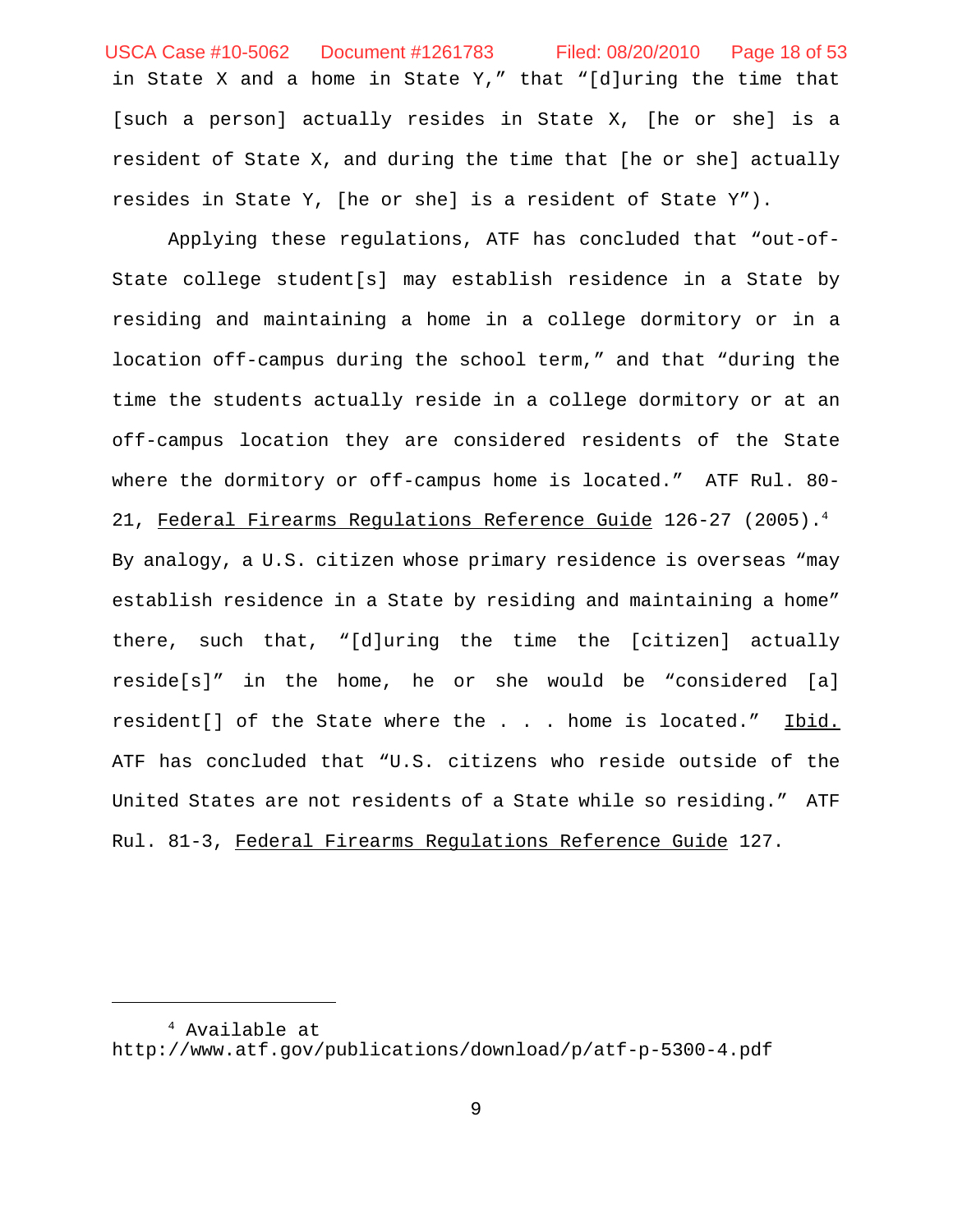USCA Case #10-5062 Document #1261783 Filed: 08/20/2010 Page 19 of 53

## **B. Facts and Prior Proceedings.**

1.This is an action for declaratory relief filed by plaintiffs Stephen Dearth, Maxwell Hodgkins, and the Second Amendment Foundation, Inc., "on behalf of itself and its members."<sup>5</sup> J.A. 14. The complaint challenges the constitutionality of federal statutes restricting non-resident purchases of firearms, 18 U.S.C. § 922(a)(9), (b)(3), and ATF regulations implementing those statutory provisions, 27 C.F.R. §§ 478.29a, 478.96, 478.99, 478.124. See J.A. 18-22.

The complaint alleges that Dearth, a U.S. citizen who resides in Canada and "does not currently maintain a residence within the United States," id. at 14, "has many friends and relatives" in the United States "whom he enjoys visiting, and whom he intends to continue visiting on a regular basis,"  $id.$  at 15. The complaint further alleges that Dearth "intends to purchase firearms within the United States, . . . which he would access for . . . purposes[] including self-defense, while visiting the United States." Ibid.

According to the complaint, Dearth sought to purchase firearms within the United States in January 2006 and June 2007, but "the transaction could not proceed" after Dearth "truthfully advised the seller that he did not reside in any state." Id. at 18. The complaint claims that Dearth "reasonably fears arrest, prosecution, incarceration and/or fine if he were to provide false state

<sup>5</sup> Hodgkins is not a party to this appeal. On July 22, 2010, this Court granted Hodgkins' motion for voluntary dismissal of his case.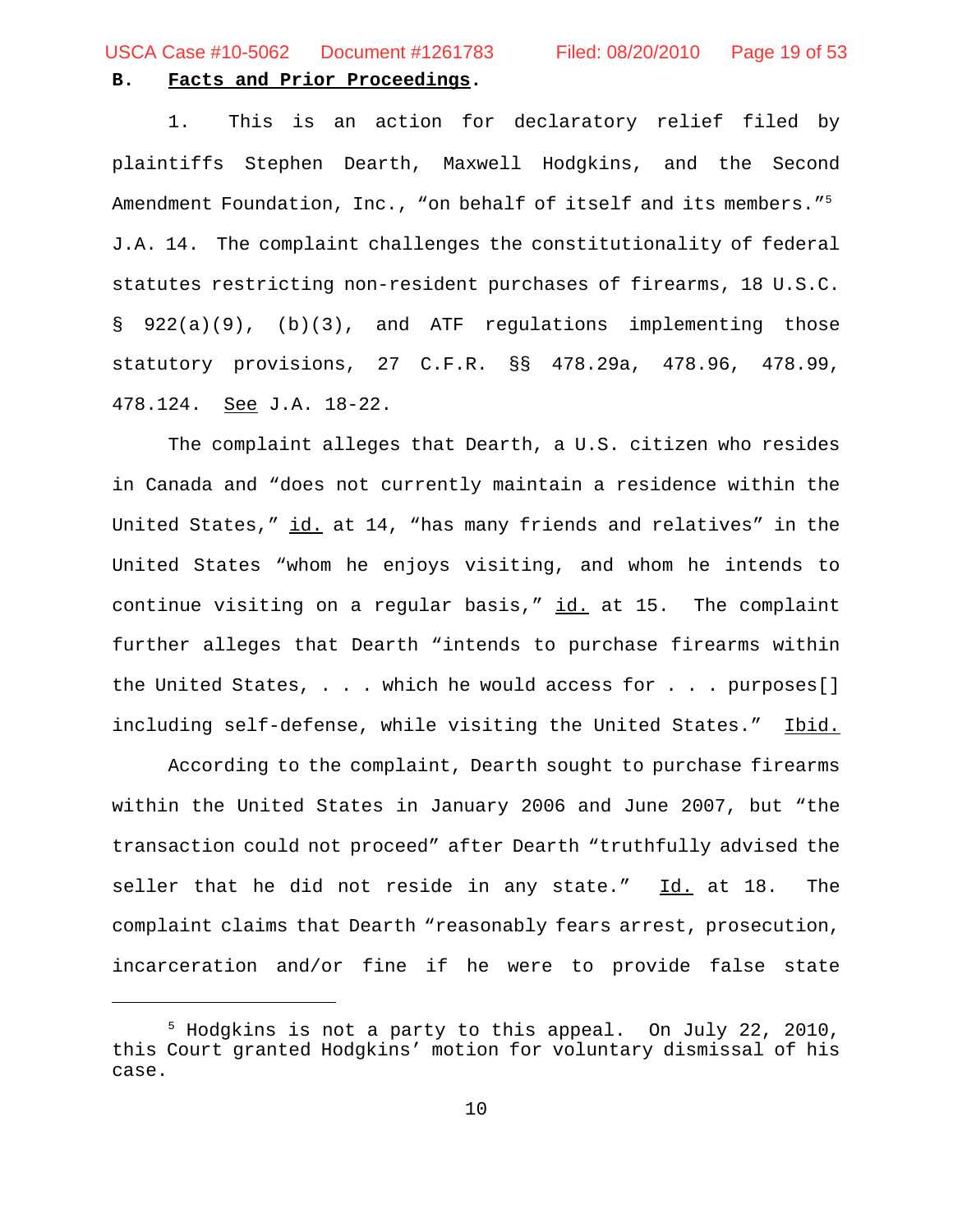residence information on a Form 4473 in order to purchase a firearm, and cannot make a retail purchase of a firearm if he truthfully declines to provide a state of residence on a Form 4473." Id. at 18. USCA Case #10-5062 Document #1261783 Filed: 08/20/2010 Page 20 of 53

The complaint states that the Second Amendment Foundation is "a non-profit membership organization" whose "purposes . . . include education, research, publishing and legal action focusing on the Constitutional right to privately own and possess firearms, and the consequences of gun control." Id. at 14.

2. The district court dismissed the complaint for lack of subject matter jurisdiction, holding that plaintiffs lacked standing to bring this declaratory judgment action.  $\underline{Id.}$  at 3. The court concluded that Dearth had not established "a specific live grievance" because his allegations failed to show an "immediate and real" threat of future prosecution. Id. at 5 (internal quotation marks omitted); see also id. at 6-8. The court also determined that the Second Amendment Foundation's alleged "voluntary act of teaching" was insufficient to establish the Foundation's standing to sue on its own behalf, and that the Foundation lacked standing to sue on behalf of its members "because it has failed to allege that it has any members who are U.S. citizens residing abroad who intend to purchase firearms domestically in violation of the laws at issue." Id. at 10-11.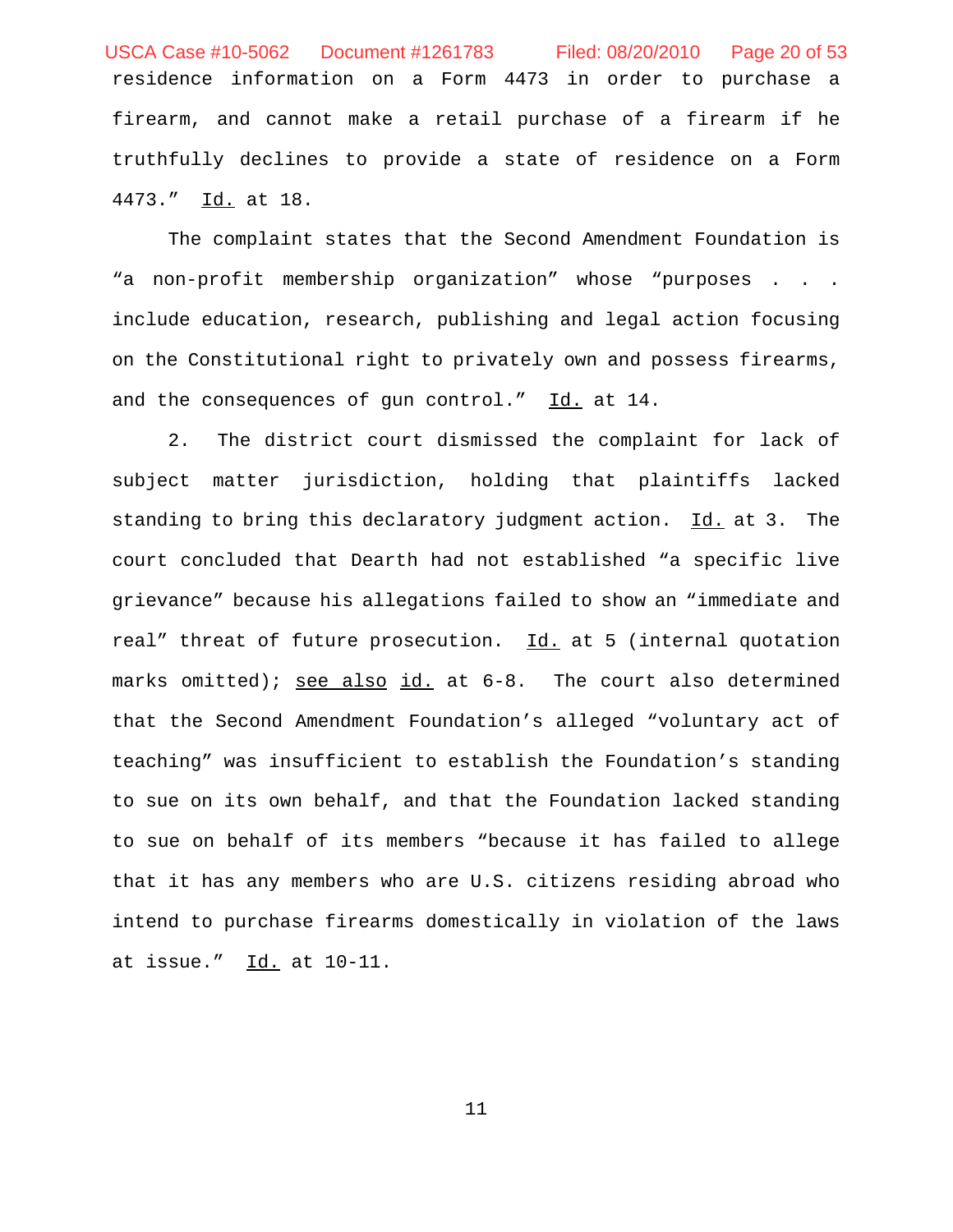USCA Case #10-5062 Document #1261783 Filed: 08/20/2010 Page 21 of 53

#### **SUMMARY OF ARGUMENT**

The district court properly dismissed this pre-enforcement challenge to two provisions of the Gun Control Act, 18 U.S.C. §§ 922(a)(9) and (b)(3), and ATF's implementing regulations. Section  $922(b)(3)$  restricts the sale of firearms by a federally licensed seller to a person who resides outside the state where the seller is located. Section  $922(a)(9)$  makes it unlawful for a person to receive firearms from an out-of-state source unless the firearm is for lawful sporting purposes. Regulations implementing these provisions prohibit federally licensed sellers from transferring a firearm without recording the transaction on a standard form that requires documentation of the recipient's state of residence. See 27 C.F.R. §§ 478.96, 478.124.

As the district court correctly concluded, plaintiffs have not demonstrated any actual or imminent injury resulting from the restrictions they challenge and, therefore, lack Article III standing to sue. To challenge a criminal statute prior to a prosecution, a plaintiff need not be on the brink of a violation. Rather, when a plaintiff seeks to engage in conduct that is proscribed by a statute, but arguably protected by the Constitution, the plaintiff can establish standing by showing a threat of enforcement that is sufficiently concrete to force the plaintiff's abandonment of the proposed conduct. In such circumstances, the plaintiff's coerced compliance with the statute is the injury-in-fact that gives the plaintiff standing to sue.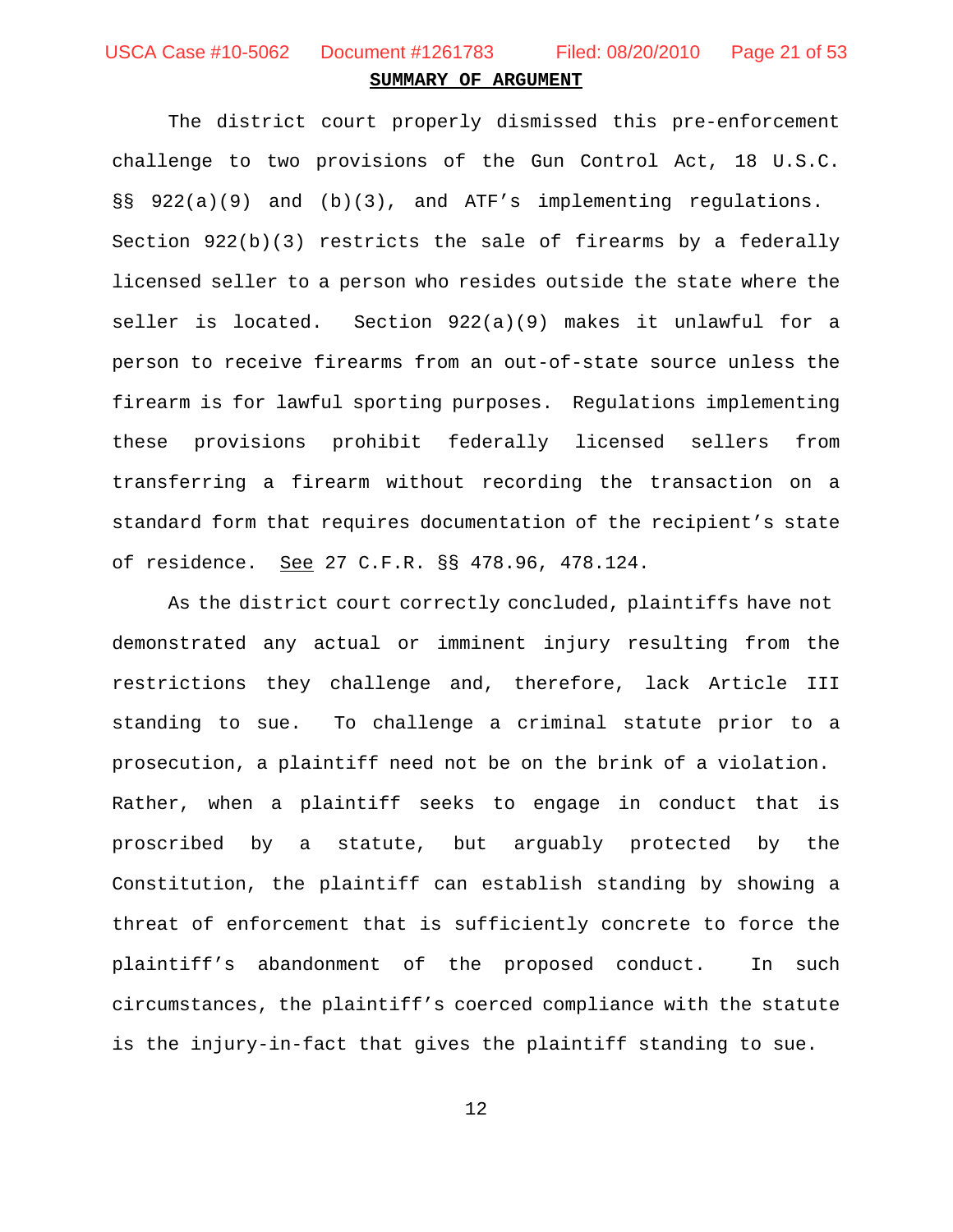USCA Case #10-5062 Document #1261783 Filed: 08/20/2010 Page 22 of 53

Here, plaintiffs have failed to establish a threat of prosecution sufficient to create an injury-in-fact because they have not demonstrated any present or imminent intention to engage in conduct that would expose them to the challenged restrictions. Plaintiff Stephen Dearth, a U.S. citizen residing outside the United States, is not presently exposed to federal restrictions on the sale of firearms within the United States because he is not currently in the country. And the complaint makes no showing that Dearth has any immediate and concrete plans to return to the United States. Dearth's stated intention to return at some unidentified point in the future lacks the specificity that the Supreme Court and this Court have found necessary to support pre-enforcement standing, and, indeed, broadly resembles the claims that courts have found too hypothetical and conjectural to support adjudication.

For these reasons, Dearth has also failed to establish an injury-in-fact independent of the threat of prosecution. Because Dearth is not currently in the United States, the challenged restrictions are not causing him any present injury. And because he has not stated any immediate plans to return, he is not in a position to suffer any imminent injury as a result of the challenged restrictions. Plaintiffs are mistaken in characterizing Dearth's inability to purchase firearms in 2006 and 2007 as an "administrative denial" that gives Dearth standing to bring this suit. There is no allegation that these episodes involved the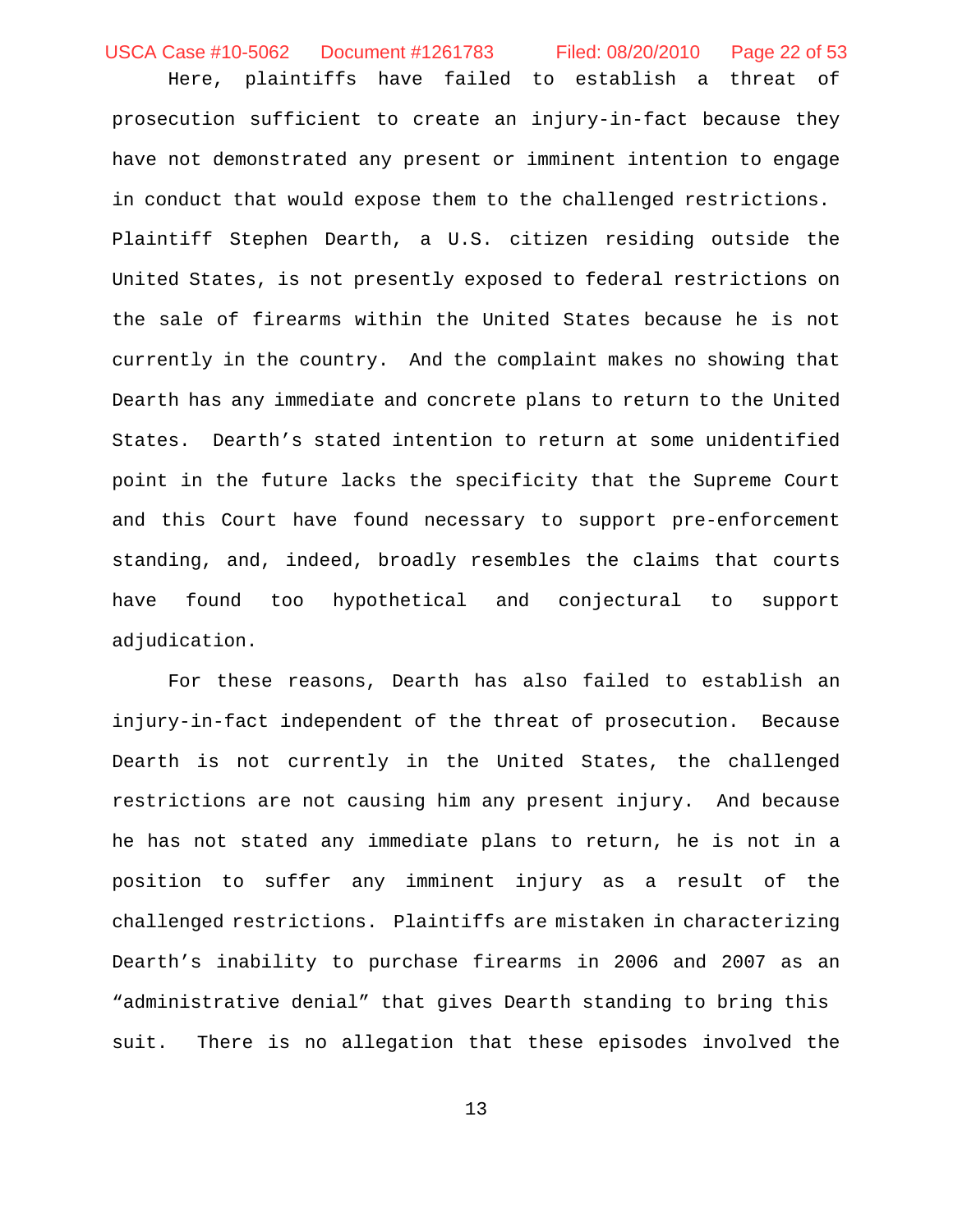denial of any application by a governmental body or, in fact, that plaintiffs would have submitted any such application absent the restrictions that they challenge. USCA Case #10-5062 Document #1261783 Filed: 08/20/2010 Page 23 of 53

Plaintiffs' complaint does not identify any actions that the Second Amendment Foundation has been required to undertake because of the challenged statutes, and the Foundation cannot establish standing to sue on its own behalf merely on the basis of an alleged conflict between its mission and the restrictions that it challenges. The complaint is also devoid of any demonstration that the Foundation's members have been affected by the challenged restrictions. As the district court observed, the Foundation has made no showing that its membership includes any U.S. citizens residing abroad who would seek to purchase firearms domestically if not for the provisions at issue.

The district court correctly concluded that, under this Court's decisions, plaintiffs' failure to establish that they have been singled out for prosecution defeats their attempt to establish standing on the basis of a prospective threat of enforcement. Plaintiffs attack this Court's precedents on the ground that a plaintiff is not required to violate a criminal law in order to test its constitutionality. But this Court's decisions are fully consistent with that principle and have allowed pre-enforcement suits where the plaintiff is complying with the challenged statute. Plaintiffs' attack on this Court's precedents is, in any event, beside the point; their challenge fails for more fundamental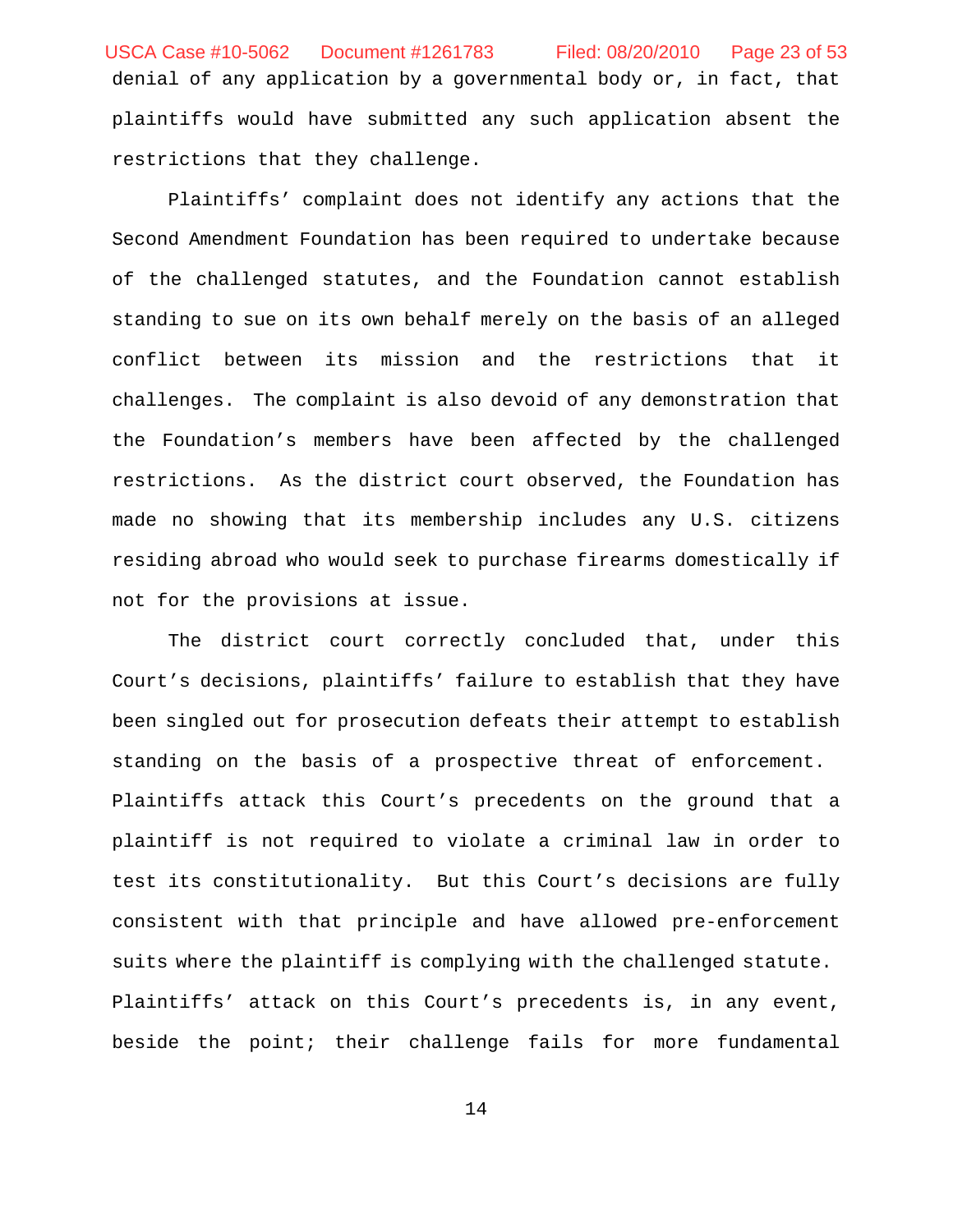reasons than their inability to show specific threats of enforcement amounting to an imminent threat of prosecution. As explained above, plaintiffs have failed to establish a threat of prosecution sufficient to create an injury-in-fact because they have failed to demonstrate a concrete intention to engage in conduct that would expose them to the challenged provisions. The district court therefore properly dismissed this suit.

#### **STANDARD OF REVIEW**

"This Court reviews de novo a dismissal for lack of standing" and in so doing "accept[s] as true all facts alleged by the nonmoving party[.]" Center for Law and Education v. Department of Education, 396 F.3d 1152, 1156 (D.C. Cir. 2005). The Court may affirm the district court's judgment on any basis supported by the record. Carney v. American University, 151 F.3d 1090, 1096 (D.C. Cir. 1998).

#### **ARGUMENT**

## **The District Court Properly Dismissed Plaintiffs' Claims For Lack Of Standing.**

Plaintiffs, who have not been prosecuted or threatened with prosecution under 18 U.S.C. §§ 922(a)(9) and (b)(3), and have not alleged any concrete intention to bring themselves within the ambit of those provisions, challenge the constitutionality of these statutes. The district court therefore properly concluded that they lack standing to sue.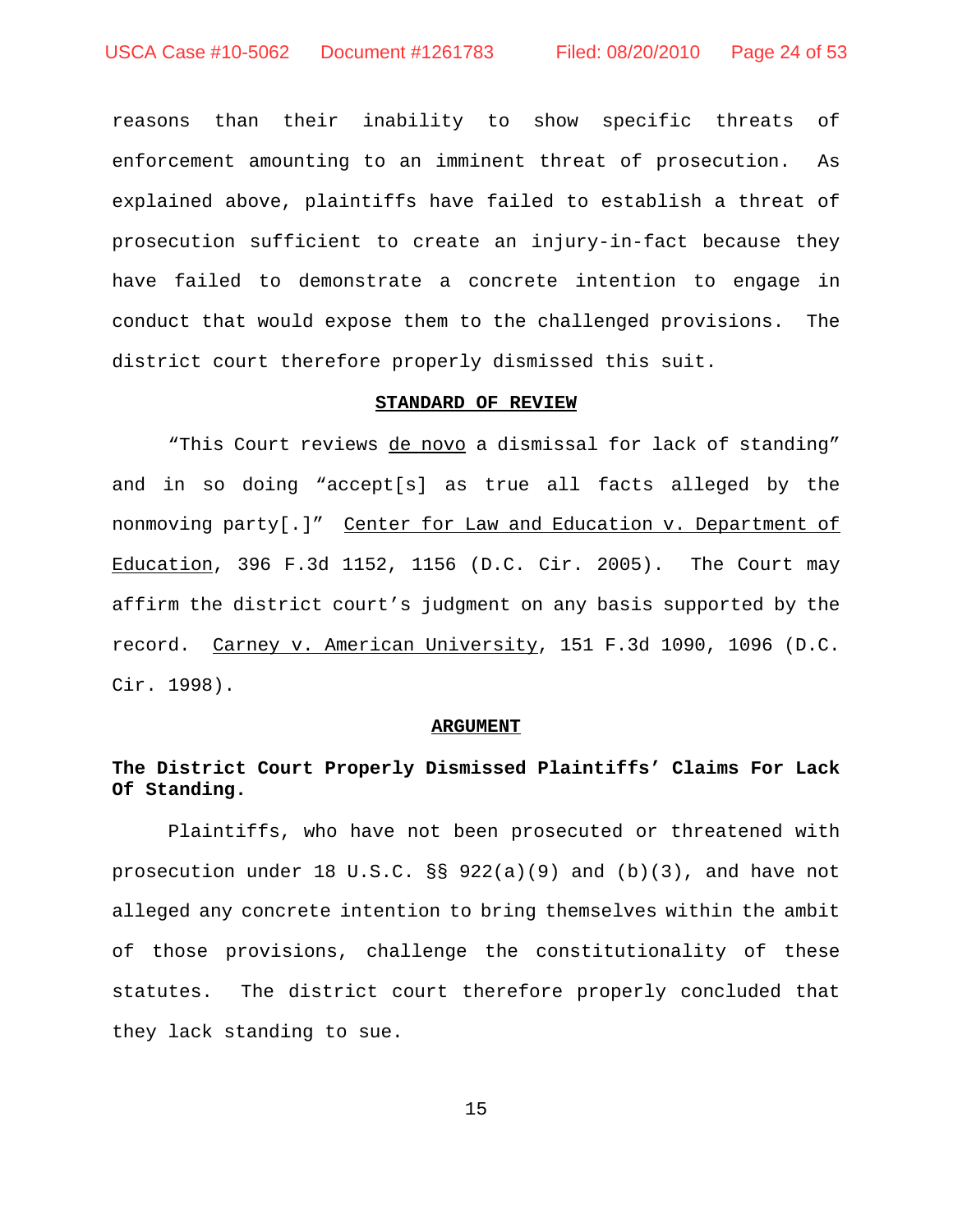## **A. Plaintiffs Have Not Established A Sufficient Threat Of Prosecution.**

1. Article III's case or controversy requirement permits preenforcement challenges "[w]hen the plaintiff has alleged an intention to engage in a course of conduct arguably affected with a constitutional interest[] but proscribed by a statute" as to which "there exists a credible threat of prosecution." Babbitt v. United Farm Workers, 442 U.S. 289, 298 (1979). In those circumstances, "it is the threat of prosecution which creates the injury in fact required under standing doctrine." Ord v. District of Columbia, 587 F.3d 1136, 1143 (D.C. Cir. 2009) (quoting Navegar, Inc. v. United States, 103 F.3d 994, 1001 (D.C. Cir. 1997)  $(ellipsis, brackets, and quotation marks omitted)$ ; see also Medimmune, Inc. v. Genentech, Inc., 549 U.S. 118, 129 (2007) (same).

In order to satisfy the case-or-controversy requirement of Article III, the threat of enforcement must be sufficiently concrete to establish an injury that is "'actual or imminent'" rather than "'conjectural or hypothetical.'" Ord, 587 F.3d at 1140 (quoting Lujan v. Defenders of Wildlife, 504 U.S. 555, 560 (1992); see also Seegars v. Gonzales, 396 F.3d 1248, 1252 (D.C. Cir. 2005). A "speculative" threat of prosecution is not enough. Babbitt, 442 U.S. at 298; Seegars, 396 F.3d at 1252. The controversy must be "of sufficient immediacy and reality" to avoid "an opinion advising what the law would be upon a hypothetical state of facts."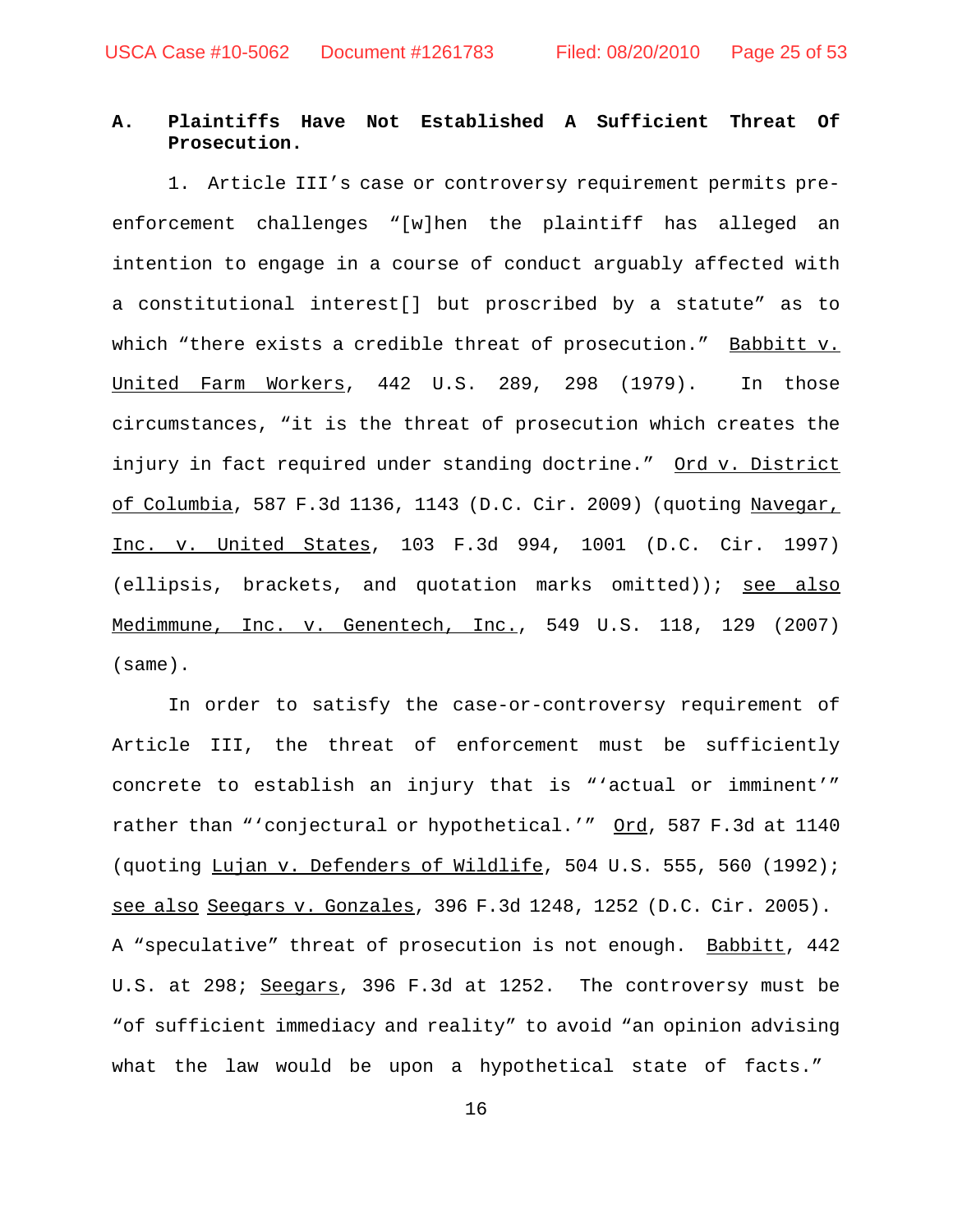Medimmune, 549 U.S. at 127 (2007) (quotation marks omitted).

The same is true when a criminal statute is challenged on the basis that the statute "deter[s] others from maintaining profitable or advantageous relations with the complainant[]." Poe v. Ullman, 367 U.S. 497, 508 (1961). "[T]he deterrent effect" must be "grounded in a realistic fear of prosecution." Ibid.

2. As the district court correctly concluded, this is not a case in which "a genuine threat of enforcement has given rise to the requisite 'injury in fact' and thus given [plaintiffs] standing." Navegar, 103 F.3d at 1001.

"The question of whether a threat of prosecution adequate to satisfy the requirements of justiciability is present in any particular pre-enforcement challenge is a factual and case-specific one." Id. at 999. "Actual threats of arrest made against a specific plaintiff are generally enough to support standing as long as circumstances haven't dramatically changed." Seegars, 396 F.3d at  $1252$ ; see also  $Ord, 587$  F.3d at  $1141-42$  (allowing a preenforcement challenge by a plaintiff alleging the existence of a "previous warrant for his arrest" that was quashed only "to prevent judicial review of his claimed exemption" from the statute he was challenging). Actions "singl[ing] out" a plaintiff as an "intended target[]" are also generally sufficient to support justiciability. Navegar, 103 F.3d at 1000 (allowing firearms manufacturers to bring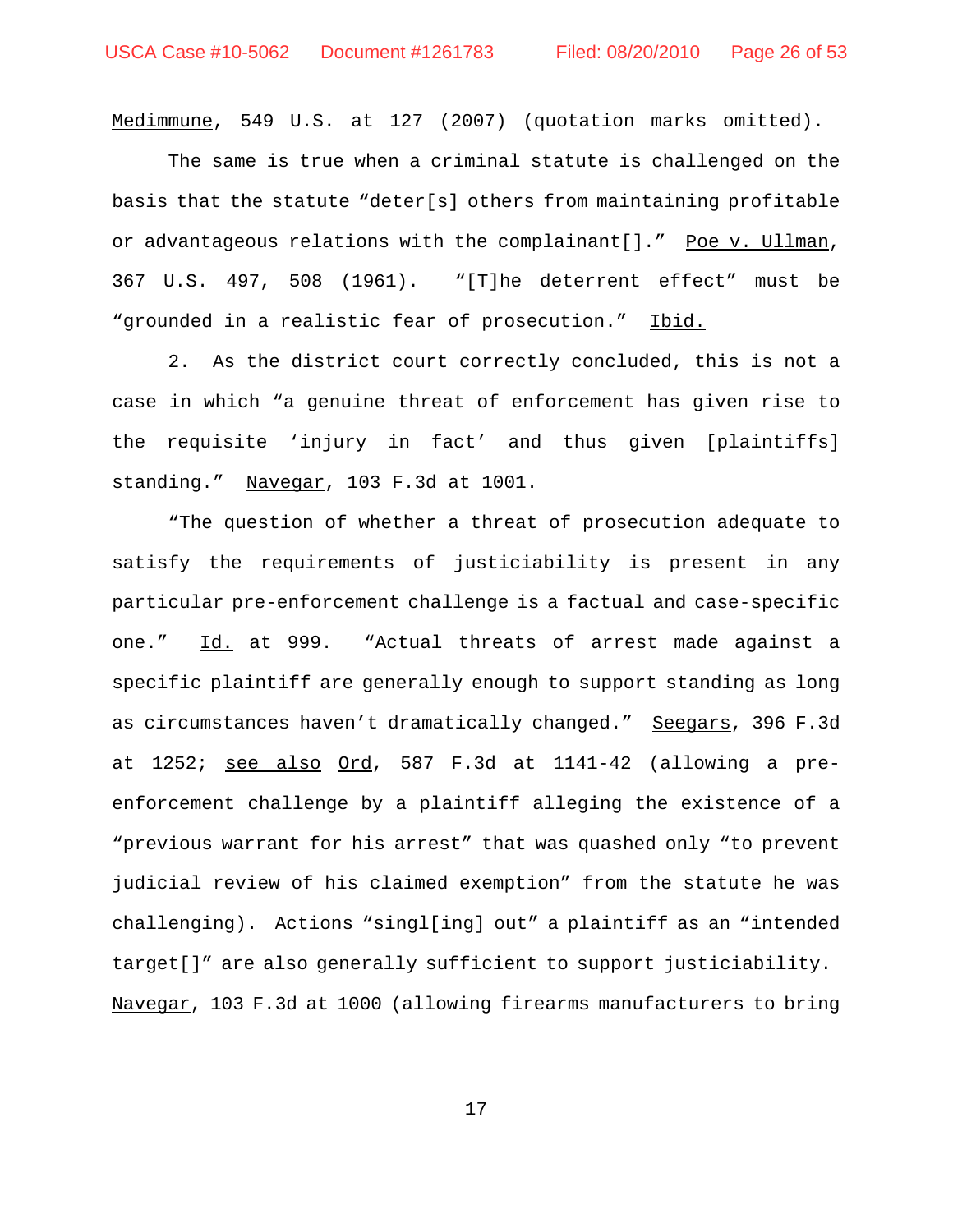a pre-enforcement challenge to provisions of a statute "prohibiting weapons that only [they] make").

Plaintiffs' complaint contains no such allegations. Indeed, to the extent that the complaint alleges a fear of enforcement, this fear is purely speculative, and is moreover based on a concern about the consequences that would ensue "if [Dearth] were to provide false state residence information on a Form 4473 in order to purchase a firearm." J.A. 18. That allegation fails to satisfy even the first requirement for a pre-enforcement challenge –– that the threatened prosecution relate to "conduct arguably affected with a constitutional interest."<sup>6</sup> Babbitt, 442 U.S. at 298; accord Seegars, 396 F.3d at 1254-55; see also American Library Ass'n v. Barr, 956 F.2d 1178, 1193 (D.C. Cir. 1992) (rejecting a preenforcement challenge by plaintiffs who "could not contend that their speech would be arguably affected with a constitutional interest" (internal quotation marks omitted)).

Plaintiffs' remaining allegations fail to establish any other "credible threat," Babbitt, 442 U.S. at 298. Dearth alleges only that he enjoys visiting friends and relatives in the United States,

<sup>&</sup>lt;sup>6</sup> In <u>Babbitt</u>, the statute being challenged prohibited "'dishonest statements'" but arguably reached "even inadvertent misstatements," which were to "be tolerated to avoid the suppression of 'speech that matters.'" See American Library Ass'n v. Barr, 956 F.2d 1178, 1193 (D.C. Cir. 1992). Here, plaintiffs have not alleged that any false statements Dearth might make on the Form 4473 are connected with any protected speech. See J.A. 18.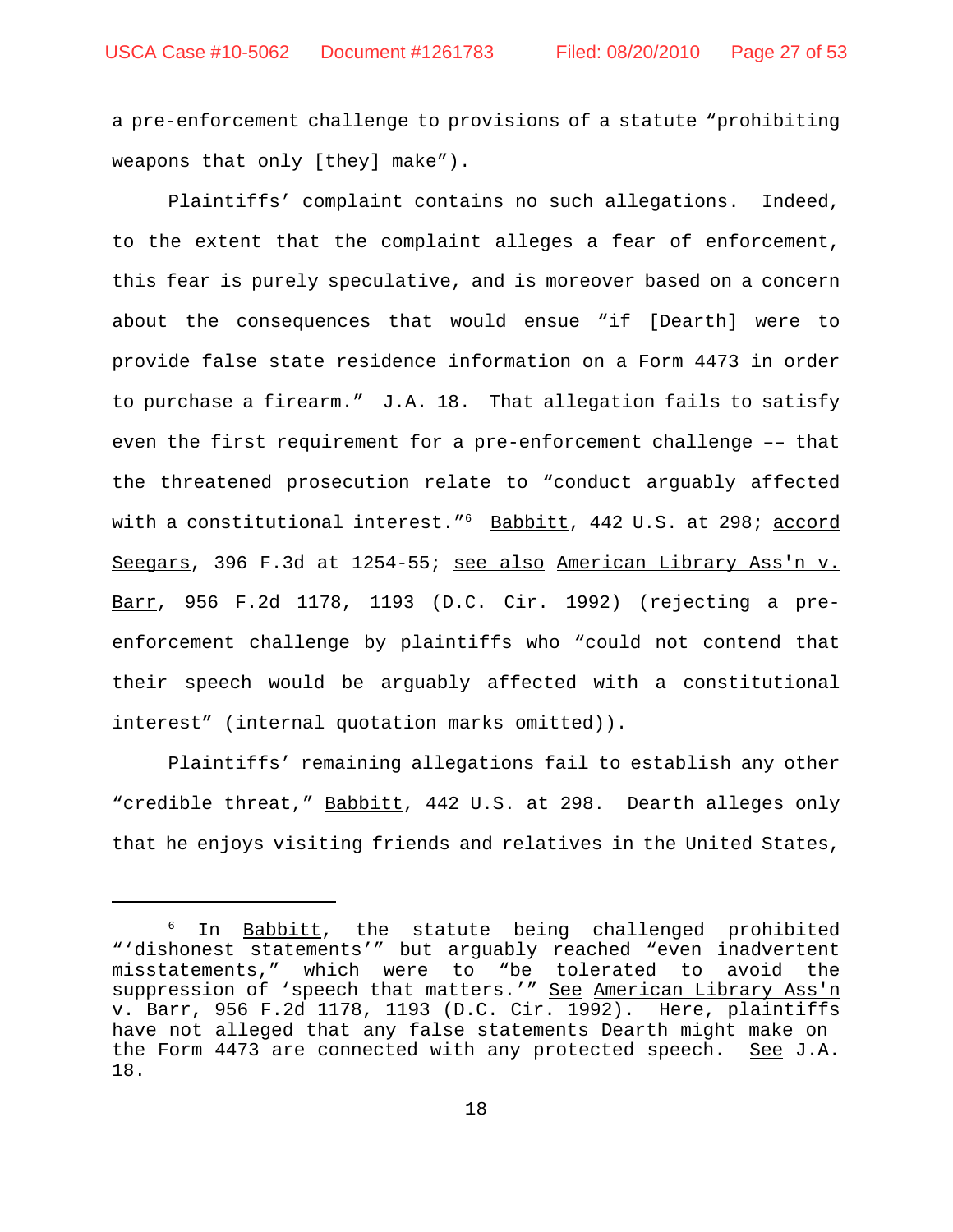"intends to continue visiting on a regular basis," and "intends to purchase firearms within the United States." J.A. 15. The complaint is silent as to when, but-for the challenged restrictions, Dearth would seek to carry out this intention.

Plaintiffs' circumstances here are therefore readily distinguishable from those that the Supreme Court, in Babbitt, found suggestive of a "credible threat." See 442 U.S. at 298. In Babbitt, the plaintiffs established their standing to challenge Arizona's procedures for the selection of bargaining representatives by demonstrating that they had "participated in nearly 400 elections in California under procedures thought to be amenable to prompt and fair elections," and that they stood ready engage in similar activities in Arizona but for the challenged procedures. Id. at 300. Similarly, the plaintiffs in Babbitt established standing to challenge Arizona's restrictions on consumer publicity campaigns by demonstrating their present intent to engage in such campaigns. Id. at 301, 303. But they could not establish the justiciability of their challenge to statutory provisions allowing them to be refused access to employer facilities. The Court, though accepting that union representatives "will inevitably seek access to employers' property," found it "conjectural to anticipate that access will be denied," and a matter of further conjecture that "access will be denied to places fitting [the plaintiffs'] constitutional claim." Id. at 304.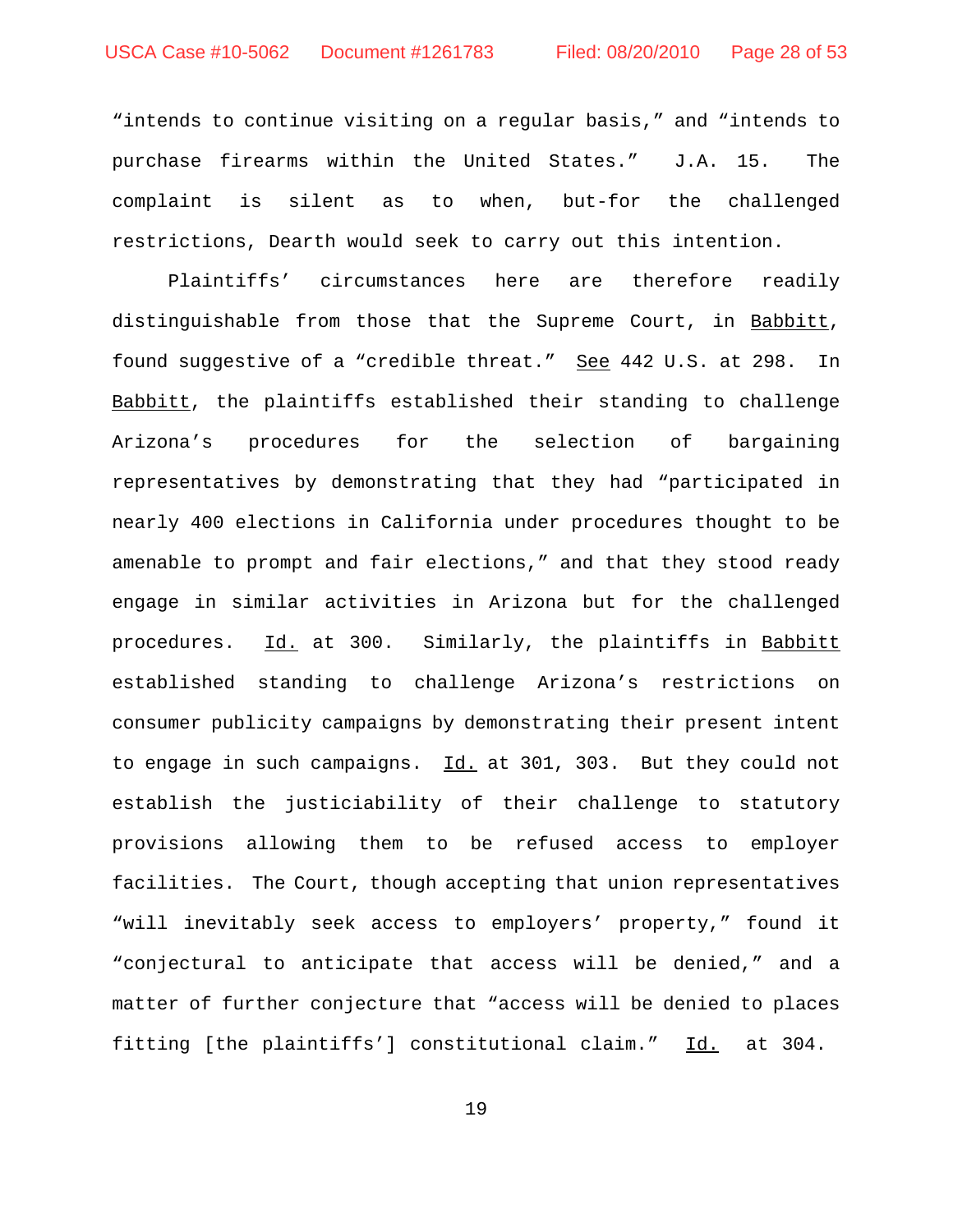Because the Court could "only hypothesize" that the circumstances alleged by plaintiffs "will come to pass," any ruling on the challenged provision "would be patently advisory." Ibid.

Here, Dearth has not alleged a present intention to engage in conduct proscribed by the challenged restrictions –– nor could he, in light of the fact that he is not presently within the United States. $^7$  He has also failed to establish any intention to purchase firearms within any specified time-frame in any specified location. His allegations amount to nothing more than the statement of an intention to obtain a firearm from an unknown dealer, in an unidentified State, at some indeterminate time in the future. These allegations lack the specificity required by the Court in Babbitt and, indeed, broadly resemble the claims that the Court found too hypothetical and "conjectural" to support adjudication.

Plaintiffs' reliance on Epperson v. Arkansas, 393 U.S. 97

 $7$  Thus, plaintiffs are misguided in their reliance on preenforcement challenges grounded in a present intention to engage in conduct that would violate the law. See Appellant Br. 30 (citing New Hampshire Hemp Council, Inc. v. Marshall, 203 F.3d 1, 5 (1st Cir. 2000) (finding that the "threat of federal prosecution" was "realistic" where the plaintiff, "a farmer[,] . . . proposes to grow cannabis sativa plants . . . if permitted to do so"); Gonzales v. Carhart, 550 U.S. 124, 132 (2007) (allowing a pre-enforcement challenge to "a federal statute regulating abortion procedures" by "doctors who perform second-trimester abortions"); American Civil Liberties Union v. Reno, 929 F. Supp. 824, 829 & 839 n.9 (E.D. Pa. 1996) (allowing a pre-enforcement challenge to a statute prohibiting the interstate transmission to a minor of "any comment, request, suggestion, proposal, image or other communication which is obscene or indecent" by plaintiffs who alleged wide-ranging present effects on their speech), aff'd, 521 U.S. 844 (1997)).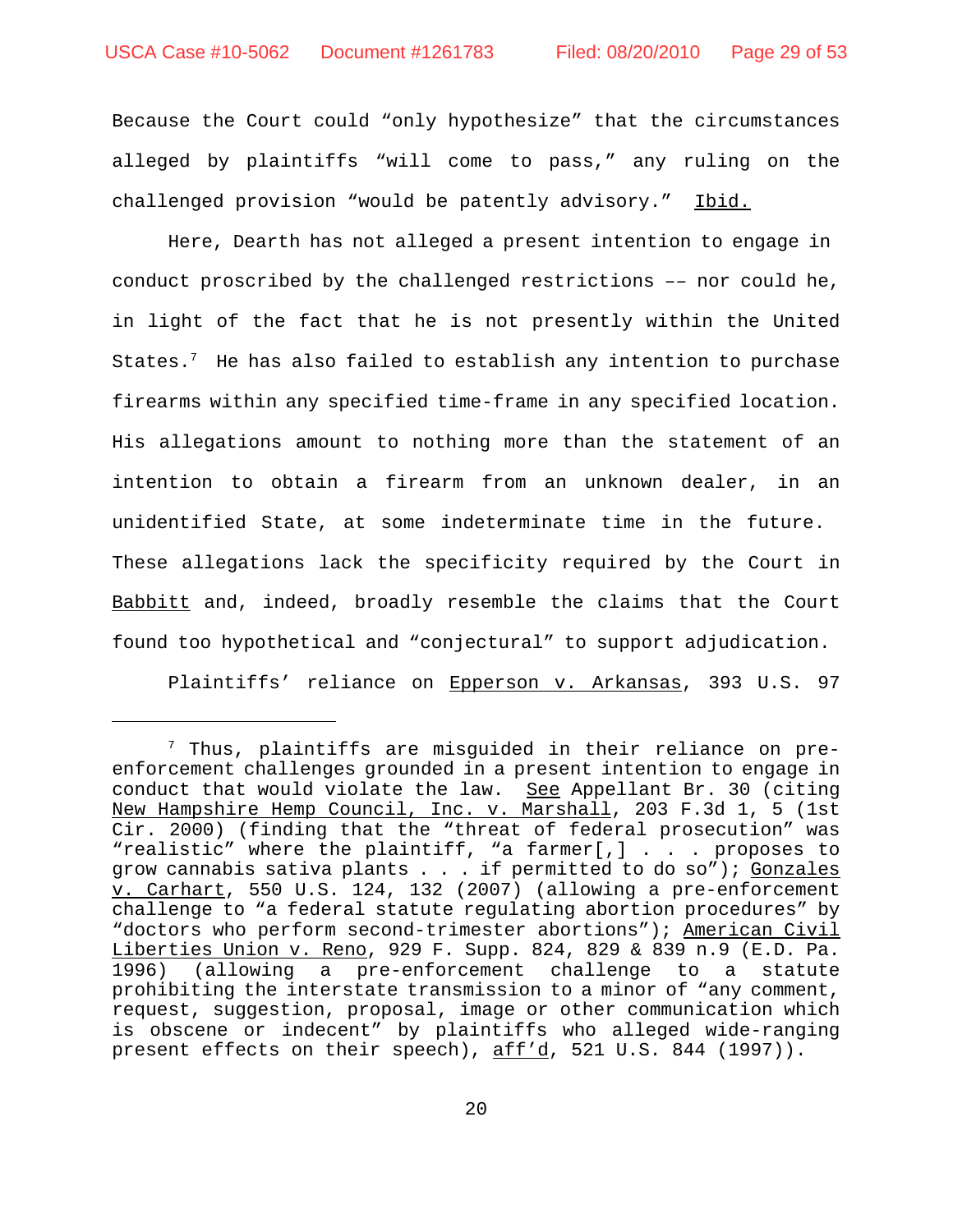(1968), is equally misplaced. See Appellant Br. 29. In that case, the Court permitted a public school teacher to bring a preenforcement challenge to the constitutionality of an Arkansas statute prohibiting the teaching of evolution in state-supported schools. The Court explained that the local school board had "adopted and prescribed a textbook which contained a chapter" discussing the theory of evolution and that the teacher therefore "faced at least a literal dilemma because she was supposed to use the new textbook for classroom instruction and presumably to teach the statutorily condemned chapter[,] but to do so would be a criminal offense and subject her to dismissal." 393 U.S. at 99- 100. Plaintiffs here allege no such dilemma.

In short, plaintiffs have not established a threat of prosecution that is sufficiently concrete to "give[] rise to the requisite 'injury in fact' and thus give[] [them] standing," Navegar, 103 F.3d at 1001. Thus, they cannot maintain this suit absent some showing that they have been injured by a circumstance other than the prospective enforcement of the statutes they challenge.

## **B. Plaintiffs Have Not Established Any Other Injury Sufficient To Support Article III Standing.**

**1. Dearth Has Not Established Any Injury-In-Fact**.

Dearth's inability to purchase firearms in 2006 and 2007, J.A. 18, does not establish his standing to bring this action for prospective relief. As the Supreme Court has explained, "the fact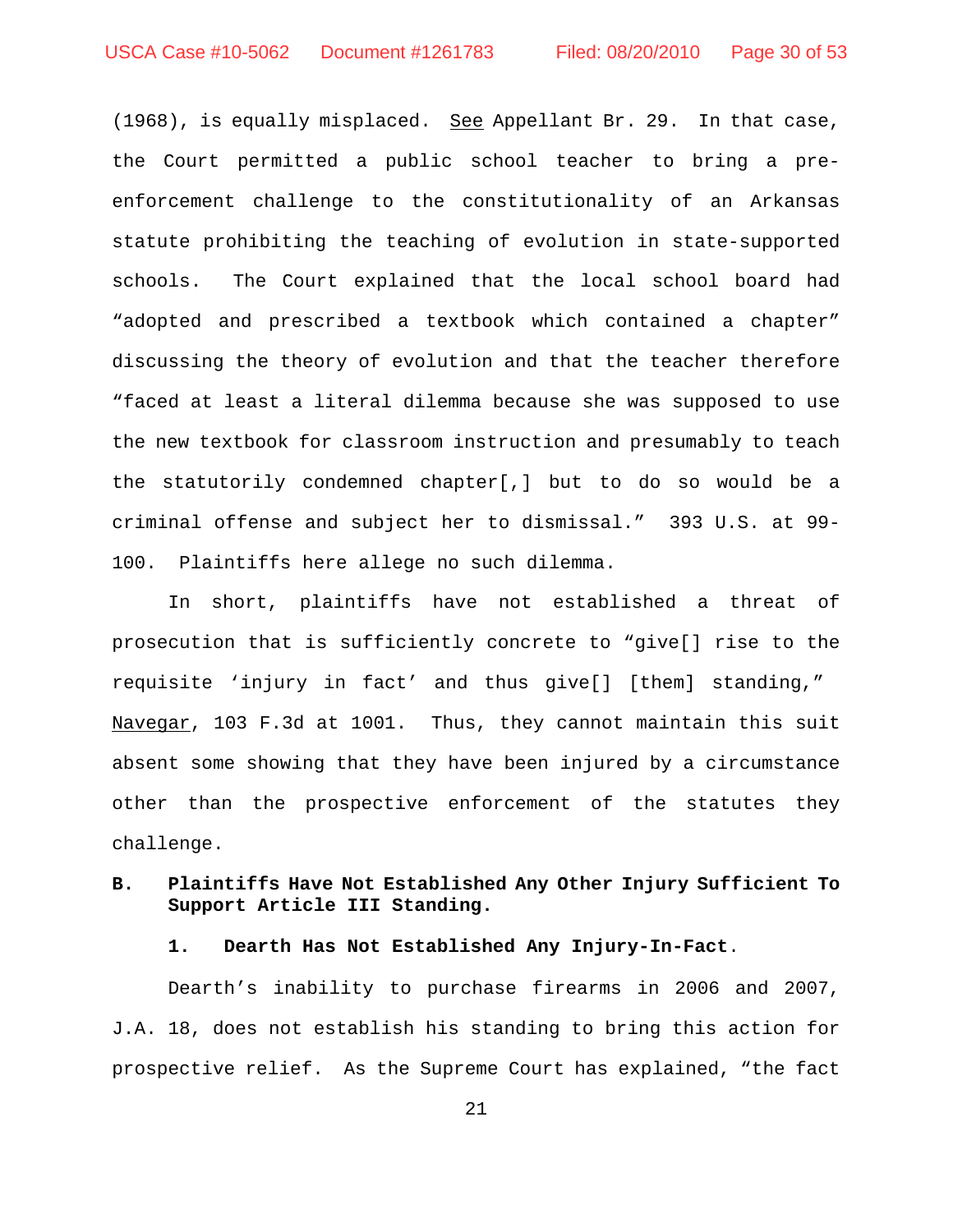of past injury, while presumably affording the plaintiff standing to claim damages, does nothing to establish a real and immediate threat that he would again suffer similar injury in the future," which is a necessary requirement for "standing to seek forwardlooking relief." Adarand Constructors, Inc. v. Pena, 515 U.S. 200, 210, 211 (1995) (brackets, ellipsis, and quotation marks omitted)). To "maintain [a] claim for forward-looking relief," a plaintiff must establish an "'actual or imminent'" injury, id. at 211 (quoting Lujan, 504 U.S. at 555), through the demonstration of "continuing, present adverse effects," O'Shea v. Littleton, 414 U.S. 488, 495-96 (1974), or "a sufficient likelihood of future injury," Haase v. Sessions, 835 F.2d 902, 911 (D.C. Cir. 1987). See also City of Los Angeles v. Lyons, 461 U.S. 95, 104-05 (1983).

Dearth's allegations fall short of these requirements. Dearth cannot establish any "present adverse effects," O'Shea, 414 U.S. at 496, relating to his desire "to purchase firearms within the United States," J.A. 15, because he is not in the United States, and thus not presently within the ambit of the restrictions that he challenges. He cannot establish a "likelihood of future injury," Haase, 835 F.2d at 911, because he has alleged no facts demonstrating that his future exposure to these restrictions is more than "conjectural," Golden v. Zwickler, 394 U.S. 103, 109 (1969). In Golden, the Supreme Court dismissed a complaint where the plaintiff's sole concern was his ability to distribute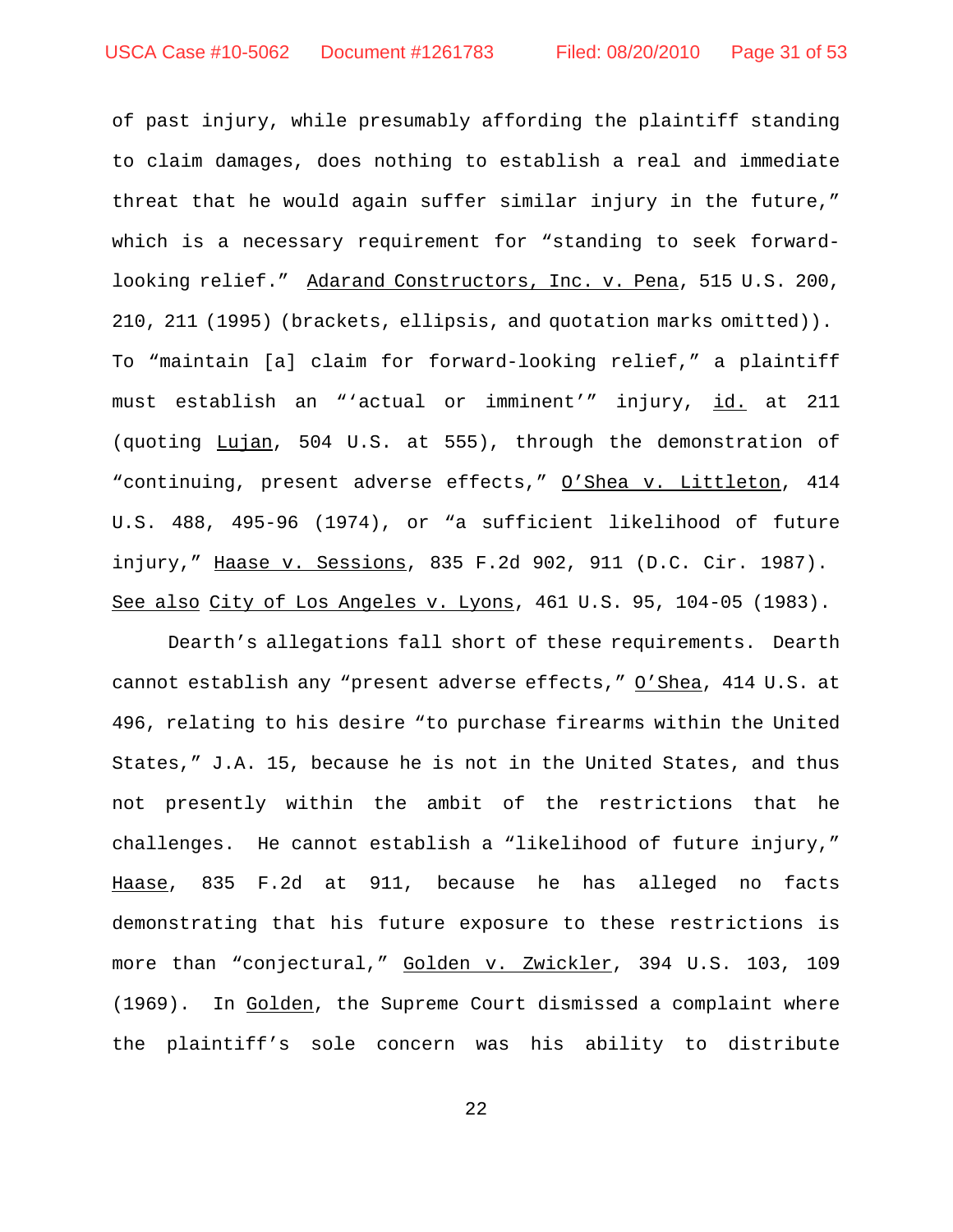election-related literature about a particular Congressman, and the prospect of another campaign involving the Congressman "was neither real nor immediate." Ibid. As the Court explained, the plaintiff's general assertion that "the former Congressman can be a candidate for Congress again," was insufficient to establish "that this [was] a prospect of immediacy and reality." Ibid. (internal quotation marks omitted).

Dearth's inchoate plans to visit the United States are similarly lacking in the "immediacy and reality" necessary to make his future exposure to the challenged restrictions anything more than "conjectural." See ibid. (internal quotation marks omitted). It is well established that "'[s]ome day' intentions –– without any description of concrete plans, or indeed even any specification of when the same day will be  $-$  do not support a finding of the 'actual or imminent' injury" that Article III requires. Lujan, 504 U.S. at 564. In Lujan, the Supreme Court found no Article III injury sufficient to support declaratory relief where the plaintiffs alleged that they had visited the putatively affected sites before and "inten[ded] to return." 504 U.S. at 564 (internal quotation marks omitted)). Similarly, in Haase, this Court explained that a plaintiff challenging a policy applicable to travelers entering the United States from Nicaragua could not establish standing to sue by "assert[ing] generally that he might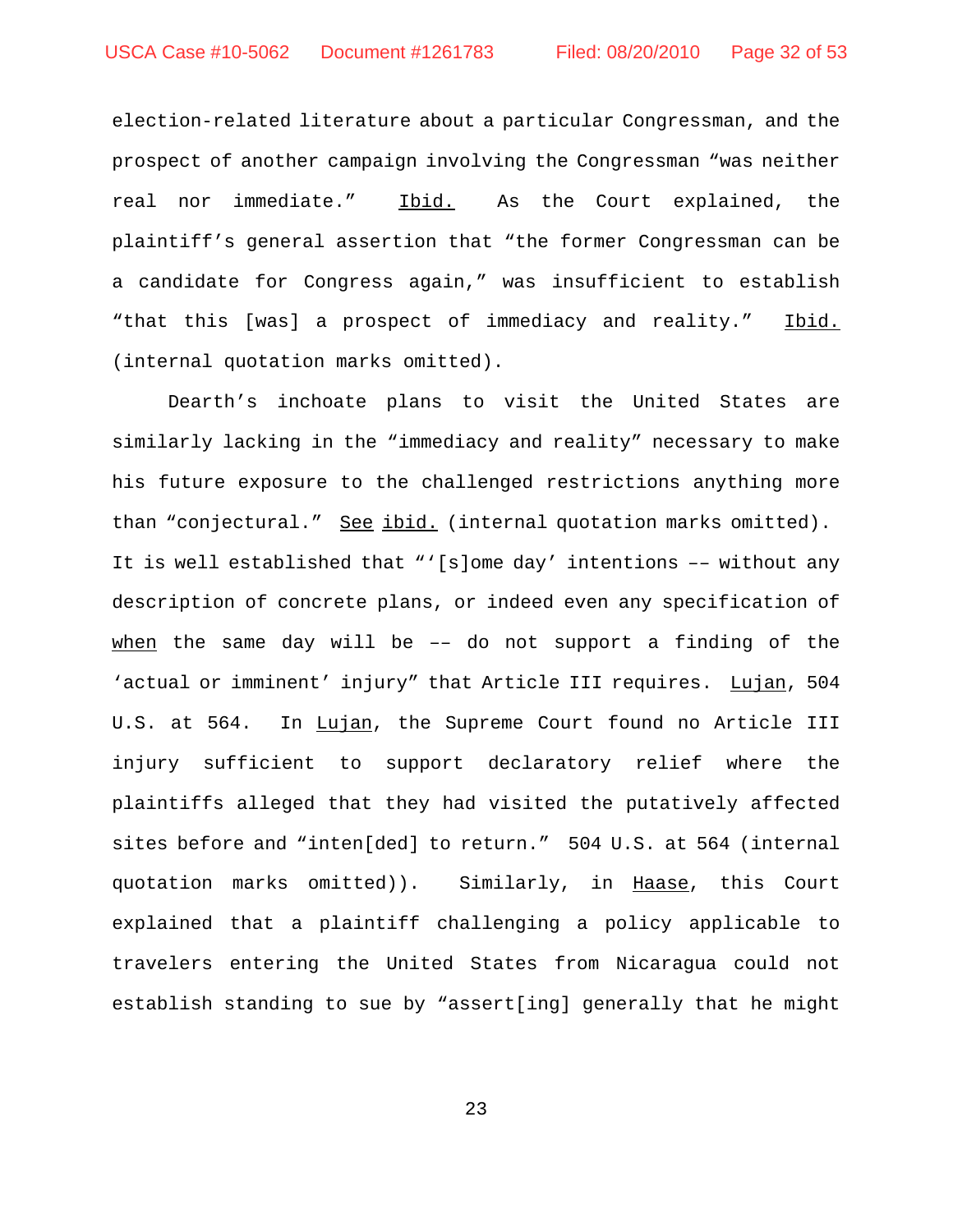one day return to Nicaragua." 835 F.2d at 911. The Court stated that "[m]ore immediate and concrete plans are necessary." Ibid.

The complaint here alleges that Dearth "has many friends and relatives" in the United States "whom he enjoys visiting, and whom he intends to continue visiting on a regular basis," J.A. 15. But these allegations, like the allegations found inadequate in Lujan and Haase, "fail[] to show that he will soon expose himself," 504 U.S. at 564 n.2 (emphasis added), to any policy that might thwart his desire "to purchase firearms within the United States," J.A. 15. Cf. Aderand, 515 U.S. at 211 (looking to whether the plaintiff demonstrated that it would be exposed to the challenged policy "sometime in the relatively near future"). This requirement, far from being a mere formality, serves the purpose of "ensur[ing] that the alleged injury is not too speculative for Article III purposes." Lujan, U.S. at 564 n.2. And it is not satisfied "when, as here, the plaintiff alleges only an injury at some indefinite future time, and the acts necessary to make the injury happen are at least partly within the plaintiff's own control." Ibid.

Plaintiffs seek to circumvent these requirements by characterizing Dearth's prior unsuccessful attempts to purchase firearms as "administrative denials." Appellant Br. 17. But there is no allegation that these episodes involved the denial of any application by a governmental body or, in fact, that plaintiffs would have submitted any such application absent the restrictions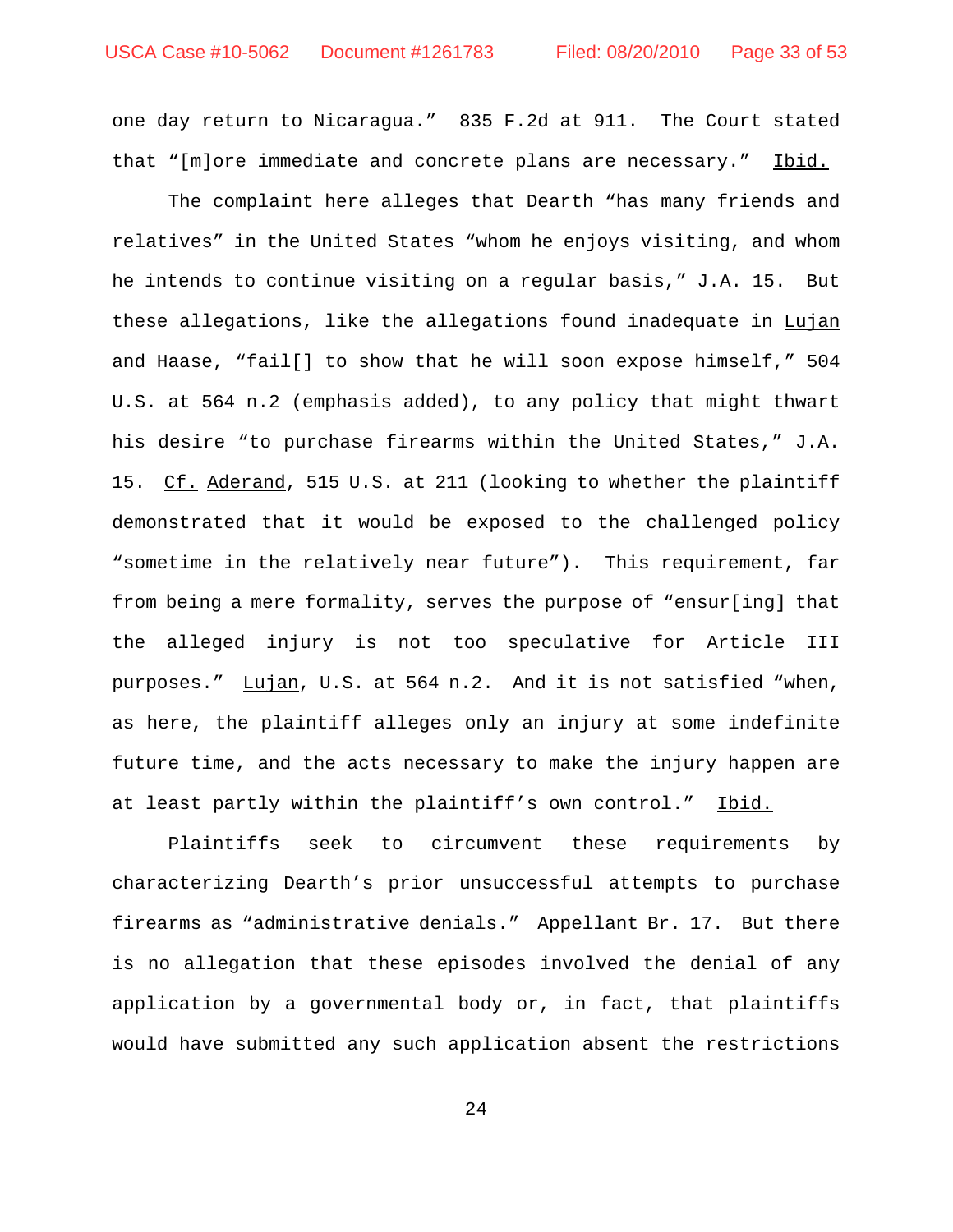that they challenge.<sup>8</sup> Thus, plaintiffs cannot establish standing through reliance on cases involving the District of Columbia's denial of a specific claimant's application for a gun license, Parker v. District of Columbia, 478 F.3d 370, 376 (D.C. Cir. 2007), aff'd sub. nom. District of Columbia v. Heller, 128 S. Ct. 2783 (2008); the State of New York's presumed denial of a plaintiff's application for a license to carry a concealed weapon, Bach v. Pataki, 408 F.3d 75, 82-83 (2d Cir. 2005); and the Federal Communication Commission's policy against granting broadcast licenses to low-power radio broadcasters, Grid Radio v. Federal Communication Commission, 278 F.3d 1314, 1319 (D.C. Cir. 2002).9 See Appellant Br. 17-21. And plaintiffs point to no cases treating the failure of a transaction with a private party as "a license or permit denial." Parker, 478 F.3d at 376.

Indeed, Dearth's allegations fall far short of the showing

<sup>8</sup> Form 4473 is a "firearms transaction record" maintained by a federally licensed firearms dealer, see 27 C.F.R. § 478.124(a), not a form submitted by an individual to an agency.

<sup>&</sup>lt;sup>9</sup> The "license [and] permit denial" cases discussed by this Court in Parker, 478 F.3d at 376, are inapposite for the same reason. See District Intown Properties Ltd. v. District of Columbia, 198 F.3d 874 (1999) (District of Columbia's denial of a building permit); Cassell v. Federal Communication Commission, 154 F.3d 478, 480 (D.C. Cir. 1998) (denial of a license application by the Federal Communication Commission); Wilkett v. I.C.C., 710 F.2d 861, 863 (D.C. Cir. 1983) (denial of a license application by the Interstate Commerce Commission); City of Bedford v. FERC, 718 F.2d 1164, 1168 (1983) (denial of a permit by the Federal Energy Regulatory Commission); Berger v. Bd. of Psychologist Examiners, 521 F.2d 1056 (D.C. Cir. 1975) (District of Columbia's denial of a license to practice psychology).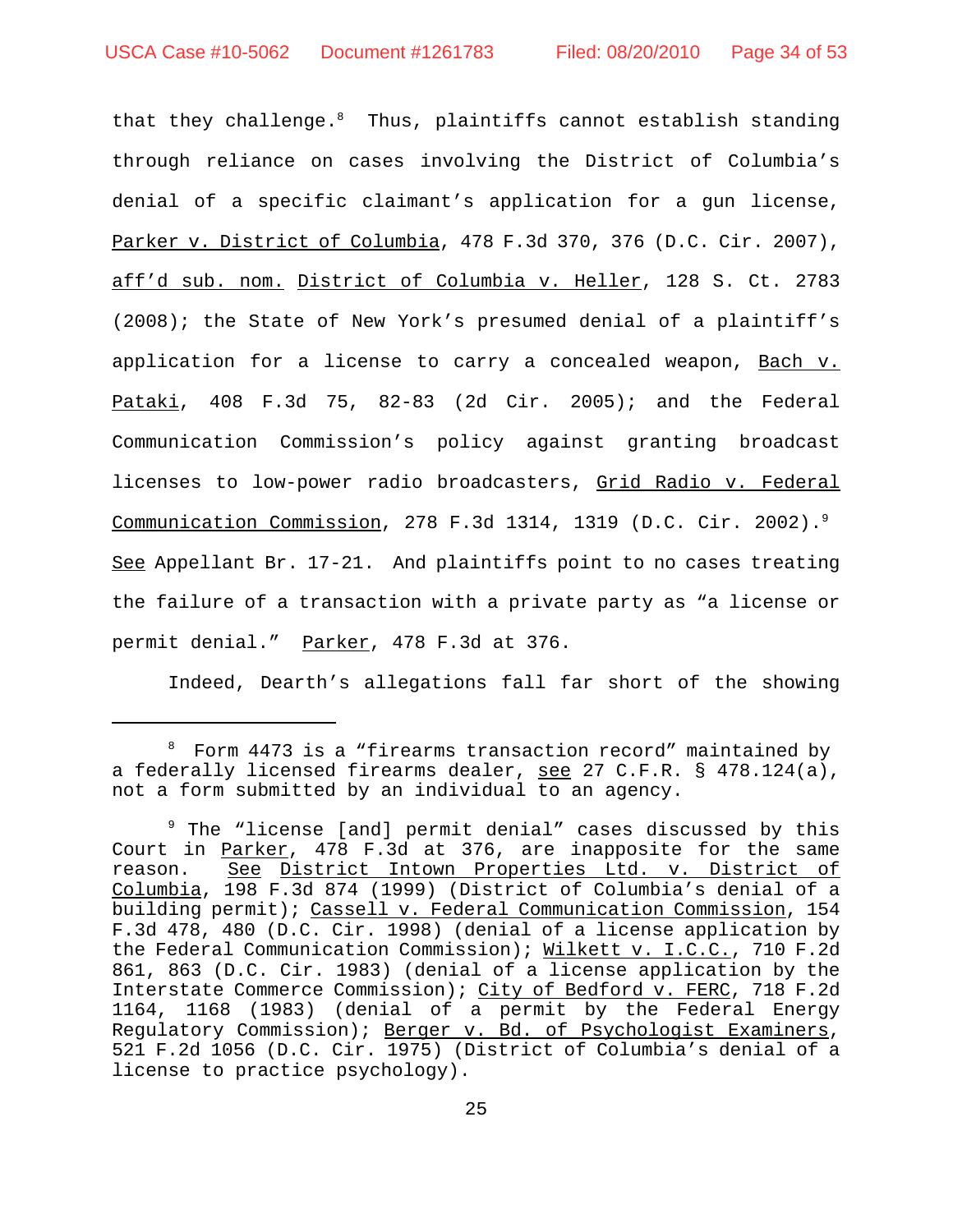that this Court, in Parker, found sufficient to establish Article III standing. The Court in Parker held that standing had been established by a plaintiff who was "not asserting that his injury is only a threatened prosecution, nor . . . claiming only a general right to handgun ownership," but, rather, was "asserting a right to a registration certificate" from the District of Columbia, "the denial of which is his distinct injury." Ibid. Dearth has asserted no right to any license or permit from any governmental entity. He alleges only that he wishes "to purchase firearms within the United States," J.A. 15, and that he "cannot make a retail purchase of a firearm if he truthfully declines to provide a state of residence" to a firearms seller, id. at 18. This allegation, which amounts to the claim of a right to purchase firearms, is even less substantial than the claim to "a general right to handgun ownership" that the Court found inadequate in Parker, see 478 F.3d at 376.<sup>10</sup> And, in any event, such generalized assertions of right are insufficient to satisfy constitutional standing requirements. The Supreme Court has "consistently held that a plaintiff raising only a generally available grievance about government . . . and seeking relief that no more directly and tangibly benefits him than it does the public at large . . . does

<sup>&</sup>lt;sup>10</sup> Federal law allows Dearth to continue to own and possess firearms while in the United States if those firearms were lawfully purchased during the time that he had a residence in the United States. See 18 U.S.C. § 925(d).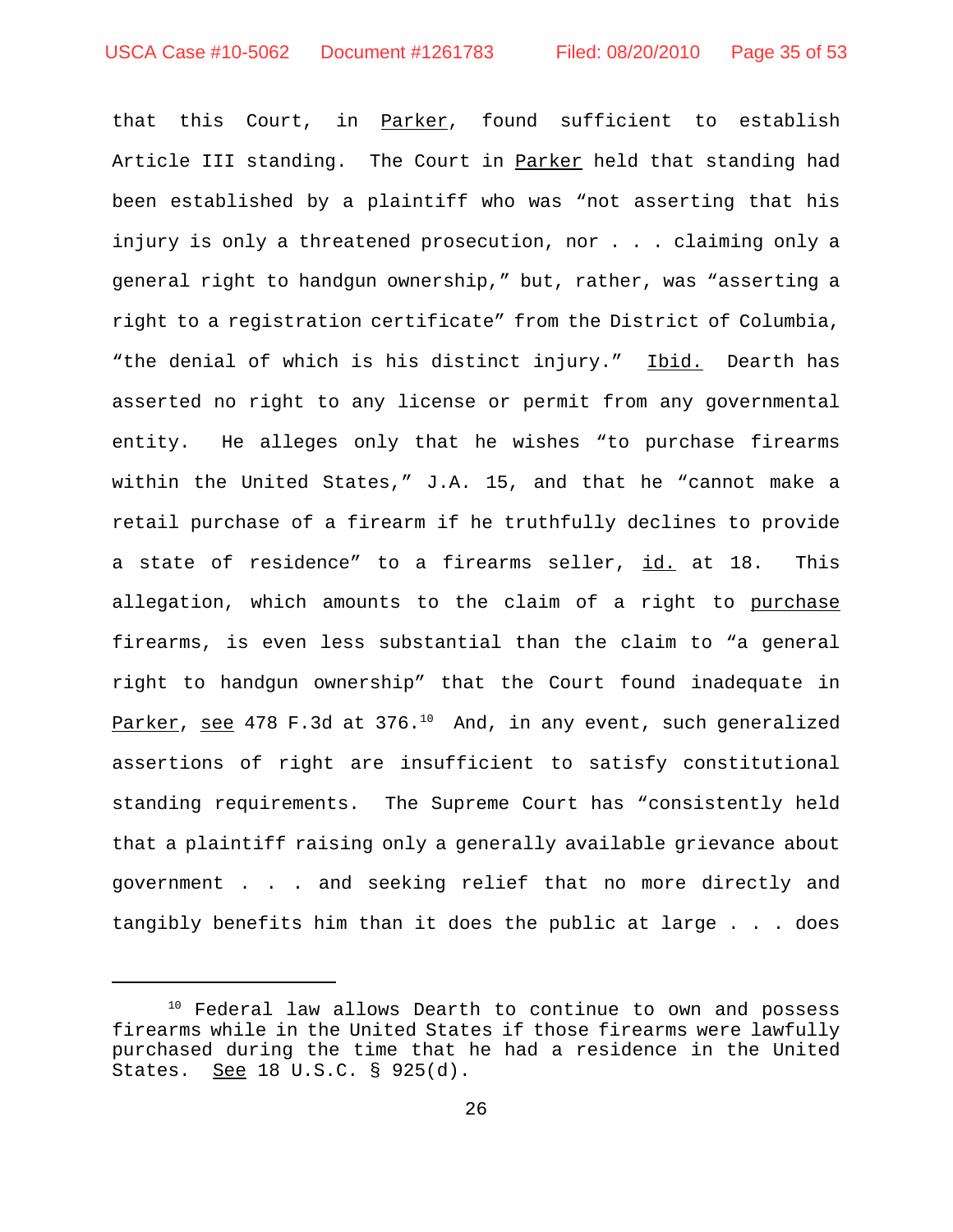not state an Article III case or controversy." Lujan, 504 U.S. at 573-74.

## **2. No Injury-In-Fact Has Been Established By The Second Amendment Foundation**.

The complaint does not identify any injury that the Second Amendment Foundation or its members have sustained as a result of the challenged statutes. The Foundation cannot establish standing to sue merely by alleging, without more, that its "purposes . . . include education, research, publishing and legal action focusing on the Constitutional right to privately own and possess firearms, and the consequences of gun control," J.A. 14. It is wellestablished that "conflict between a defendant's conduct and an organization's mission is alone insufficient to establish Article III standing." Nat'l Treasury Employees Union v. United States, 101 F.3d 1423, 1429 (D.C. Cir. 1996). As this Court has explained, "[f]rustration of an organization's objectives 'is the type of abstract concern that does not impart standing.'" Ibid. (quoting Nat'l Taxpayers Union, Inc. v. United States, 68 F.3d 1428, 1433 (D.C. Cir. 1995)). "[P]ersons cannot obtain judicial review of otherwise non-justiciable claims simply by incorporating, drafting a mission statement, and then suing on behalf of the newly formed and extremely interested organization." Ibid.

Plaintiffs' reliance on Havens Realty Corp. v. Coleman, 455 U.S. 363 (1982), is misplaced. Unlike the organization bringing suit in Havens, plaintiffs here make no showing that their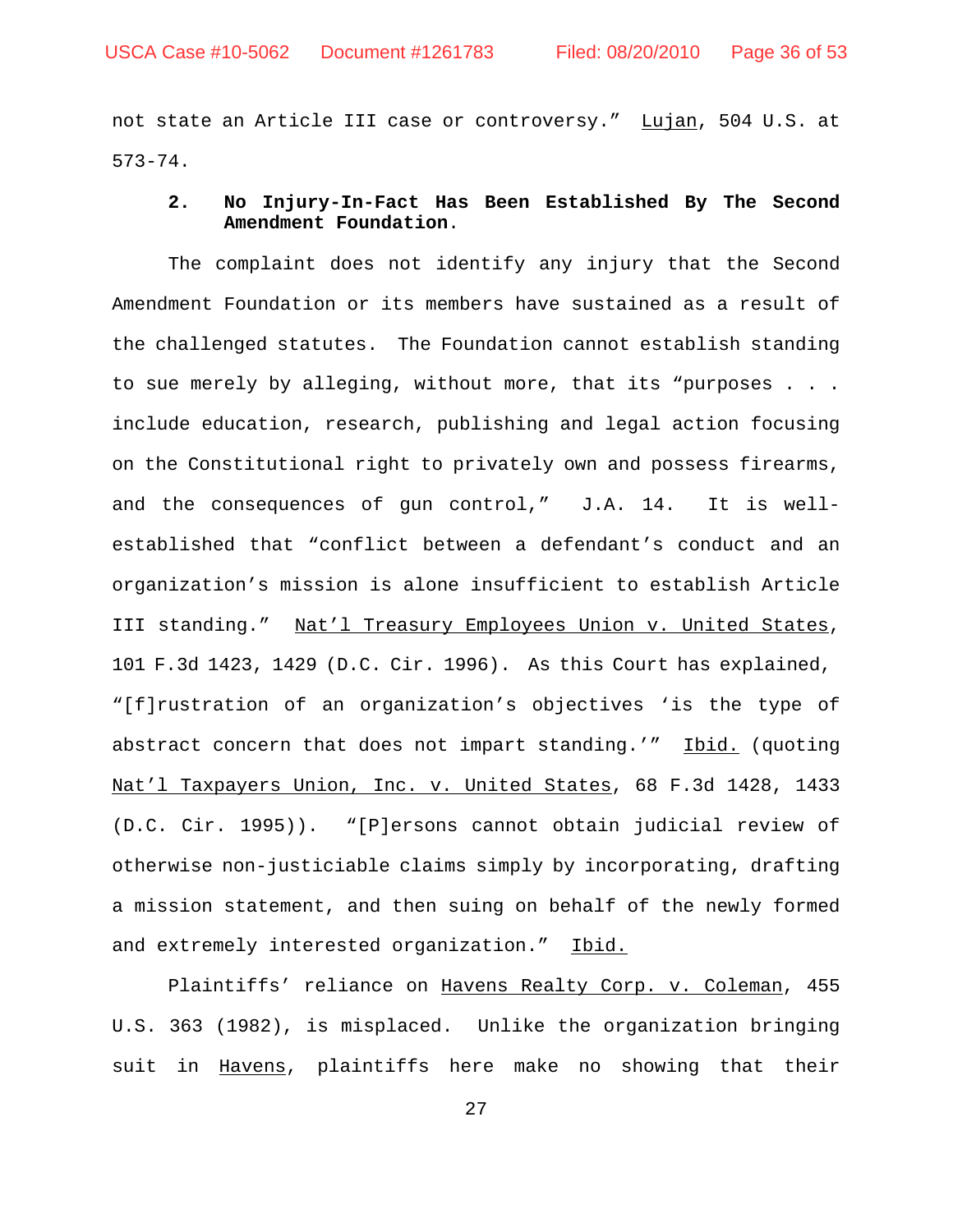activities have been in any way impeded by the challenged restrictions. In Havens, the organization "alleged that the defendant's unlawful housing practices 'frustrated' the organization's efforts 'to assist equal access to housing'" and further alleged that "it 'had to devote significant resources to identify and counteract the defendant's' unlawful housing practices." Nat'l Treasury Employees Union, 101 F.3d at 1428 (quoting Havens, 455 U.S. at 379). "According to the Court, '[s]uch concrete and demonstrable injury to the organization's activities –– with the consequent drain on the organization's resources –– constitutes far more than simply a setback to the organization's abstract social interests.'" Ibid. (quoting Havens, 455 U.S. at 379).

This Court, similarly, has insisted on a showing that "a defendant's conduct has made the organization's activities more difficult." Id. at 1430 (emphasis omitted). In Spann v. Colonial Village, Inc., 899 F.2d 24 (D.C. Cir. 1990), the Court concluded that an organization had standing to sue on its own behalf based on the allegation that defendants' "discriminatory ads required [the organization] to 'devote scarce resources to identify and counteract defendants' advertising practices' and also 'necessitated increased education efforts' to inform the public about laws prohibiting discrimination in housing." Nat'l Treasury Employees Union, 101 F.3d at 1429 (quoting Spann, 899 F.2d at 28).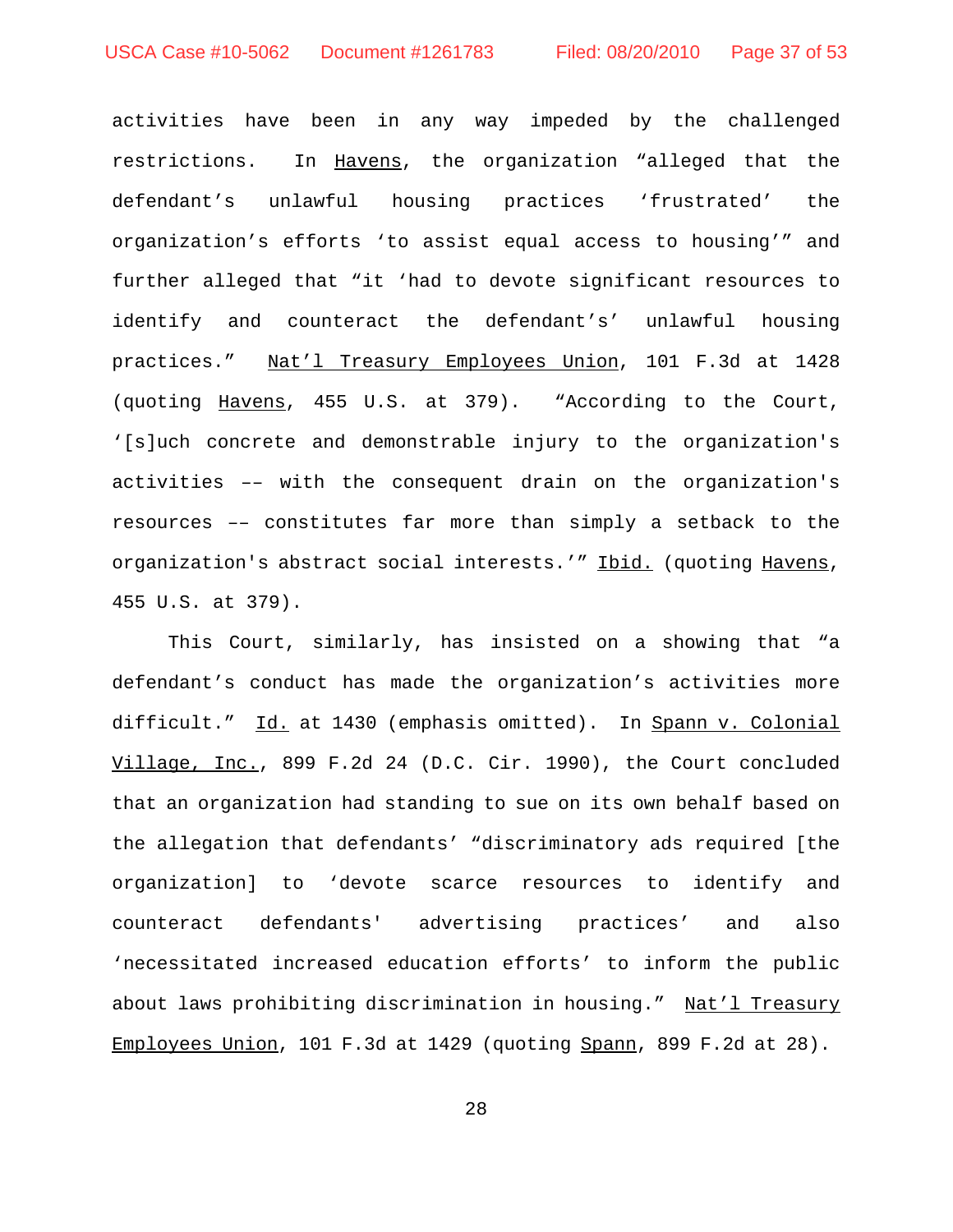The Court explained that "because these programs would act as a 'drain on the organizations' resources,' [the organization's] allegations were sufficient to establish standing to sue." Ibid. (quoting Spann, 899 F.2d at 28). Likewise, in Fair Employment Council of Greater Washington, Inc. v. BMC Mktg. Corp, 28 F.3d 1268 (D.C. Cir. 1994), the Court determined that Article III standing had been established by an organization alleging that the defendant's "discriminatory actions interfered with" the organization's "community outreach, counseling, and research projects," requiring the organization "to expend resources to counteract BMC's alleged discrimination." Nat'l Treasury Employees Union, 101 F.3d at 1429 (quoting Fair Employment Council, 28 F.3d at 1276 (brackets and ellipses omitted)). And in Abigail Alliance For Better Access to Developmental Drugs v. Eschenbach, 469 F.3d 129, 132-33 (D.C. Cir. 2006), the Court found organizational standing where the organization alleged that "[t]he challenged regulations have caused a drain on [the organization's] resources and time because the organization has had to divert significant time and resources from these activities toward helping its members and the public address the unduly burdensome requirements that the FDA imposes on experimental treatments."

Plaintiffs have not made any such showing. Their complaint is devoid of any statement that the challenged statutes have affected the activities of the Foundation in any manner.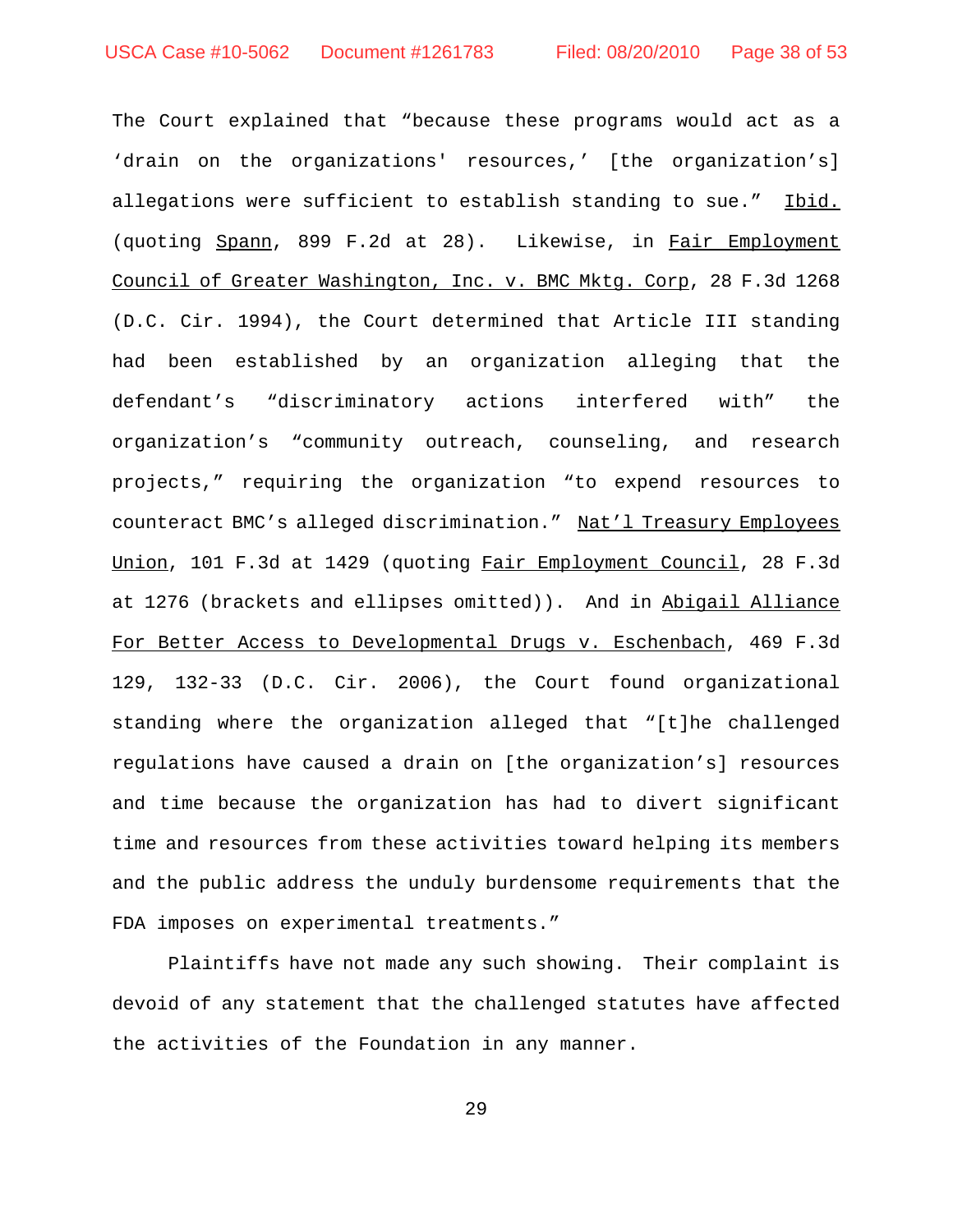Plaintiffs have also failed to establish that the Second Amendment Foundation has standing to sue as a representative of its members. The complaint makes no showing that the Foundation's "members would otherwise have standing to sue in their own right," Abigail Alliance, 469 F.3d at 133 (quotation marks omitted). Indeed, it contains no allegations at all regarding any injuries suffered by the Foundation's members, stating only that the Foundation has "over 650,000 members and supporters nationwide." J.A. 14. This description of the Foundation's membership suggests that the Foundation would lack standing even if Dearth managed to establish a right to sue, because Dearth is "a resident of Canada" who "does not currently maintain a residence within the United States," *ibid*. As the district court correctly noted, the Foundation "cannot meet the first requirement" for representational standing because it has made no showing "that it has any members who are U.S. citizens residing abroad who intend to purchase firearms domestically in violation of the laws at issue." Id. at 10-11.

## **C. Because Plaintiffs Have Failed To Establish Any Injury Sufficient To Support Article III Standing, Their Suit Must Be Dismissed.**

For the foregoing reasons, plaintiffs lack standing to bring this lawsuit. The district court concluded that plaintiffs lacked standing to pursue a pre-enforcement challenge because they failed to establish that they have been "personally threatened with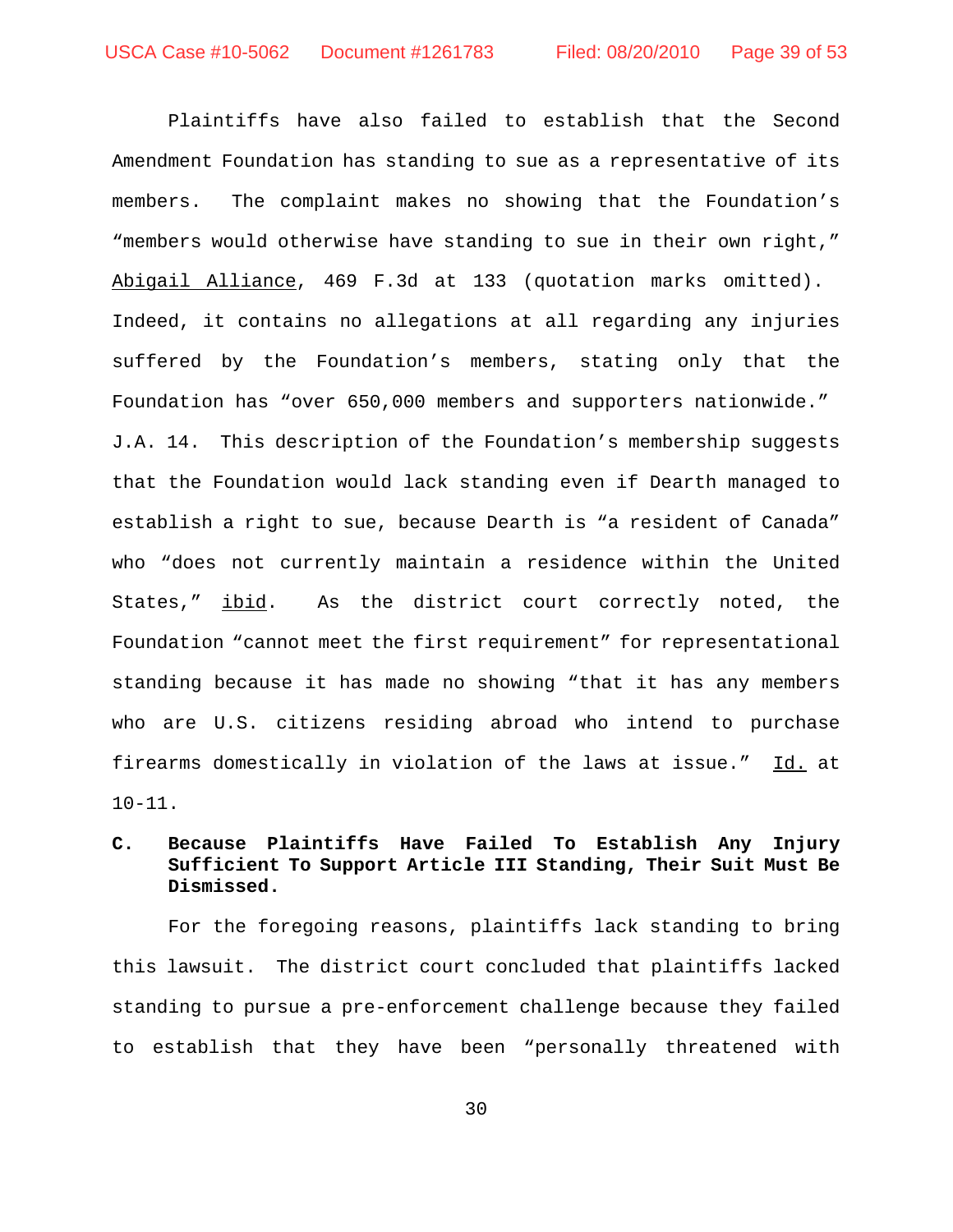prosecution" or that their "prosecution has a special priority for the government." J.A. 7 (quoting Seegars, 396 F.3d 1248). The court was correct in noting the absence of any such showing and in further observing that, under this Court's decisions, plaintiffs' failure to make this showing defeats their attempt to establish standing on the basis of a prospective threat of enforcement. As this Court has explained, "[f]or preenforcement challenges to a criminal statute not burdening expressive rights and not in the form of appeal from an agency decision," Seegars, 396 F.3d at 1253, plaintiffs "must demonstrate an imminent threat" of prosecution, Ord, 587 F.3d at 1140 (quotation marks omitted), which requires plaintiffs to show "that their prosecution results from a special law enforcement priority, namely that they have been 'singled out or uniquely targeted by the government for prosecution,'" id. at 1140-41 (quoting Parker, 478 F.3d at 375 (ellipsis omitted)).

Plaintiffs mistakenly contend that this requirement "literally contradicts Medimmune by actually requiring a plaintiff to break a criminal law in order to test its constitutionality." Appellant Br. 37. The Supreme Court in Medimmune explained that, where a "genuine threat of enforcement" exists, a plaintiff's "eliminat[ion] [of] the imminent threat of harm by simply not doing what he claimed the right to do" will "not preclude subject-matter jurisdiction because the threat-eliminating behavior was effectively coerced." 549 U.S. at 129. As this Court has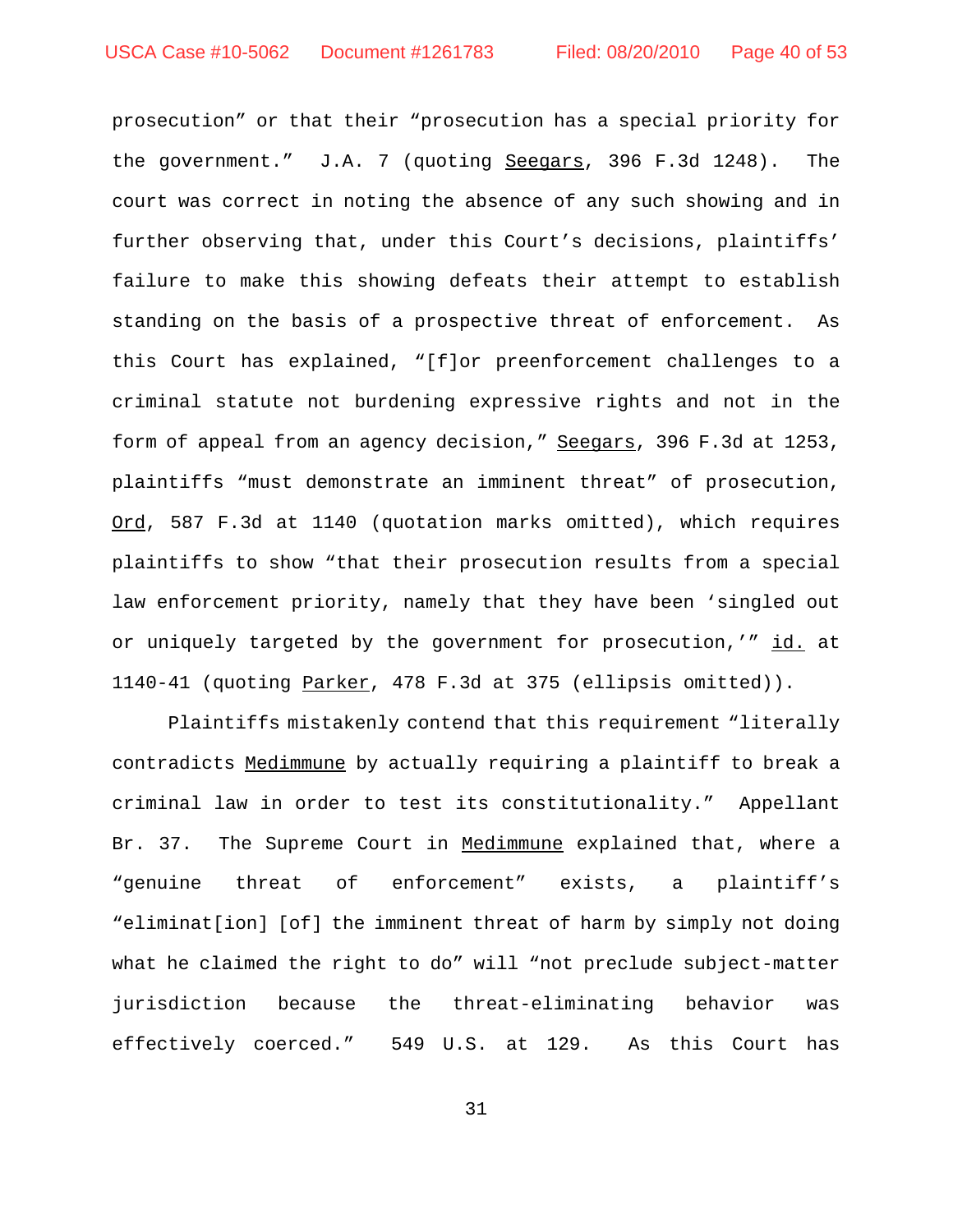explained, however, "Navegar . . . demonstrates" this Court's recognition "that imminence is not defeated simply because the plaintiff complies with the challenged statute." Ord, 587 F.3d at 1143. The Court in Navegar "acknowledged that plaintiffs had ceased manufacturing the banned weapons but ruled that such compliance did not extinguish their preenforcement standing," 587 F.3d at 1143 (citation omitted), because "it is the threat of prosecution which creates the 'injury in fact' required under standing doctrine, for the threat forces [the plaintiffs] to forego the manufacture and transfer of the weapons specified in the Act," ibid. (quoting Navegar, 103 F.3d at 1001 (brackets and ellipsis omitted)).

Here, plaintiffs have failed to establish a threat of prosecution sufficient to create an injury-in-fact because, as explained above, they have failed to demonstrate a concrete intention to engage in conduct that would expose them to the challenged provisions. And in the absence of such likely exposure, they cannot show that any "threat-eliminating behavior was effectively coerced," Medimmune, 549 U.S. at 129, or that they have suffered any injury independent of any threat of prosecution. The district court therefore properly dismissed this suit.<sup>11</sup>

 $11$  Because, as discussed above ( $\frac{1}{2}$  pp. 12-27), plaintiffs' pre-enforcement challenge fails for more fundamental reasons than their ability to show an "imminent threat" of prosecution, Ord, 587 F.3d at 1140 (quotation marks omitted), their attack on this Court's precedents, Appellant Br. 30-44, is beside the point.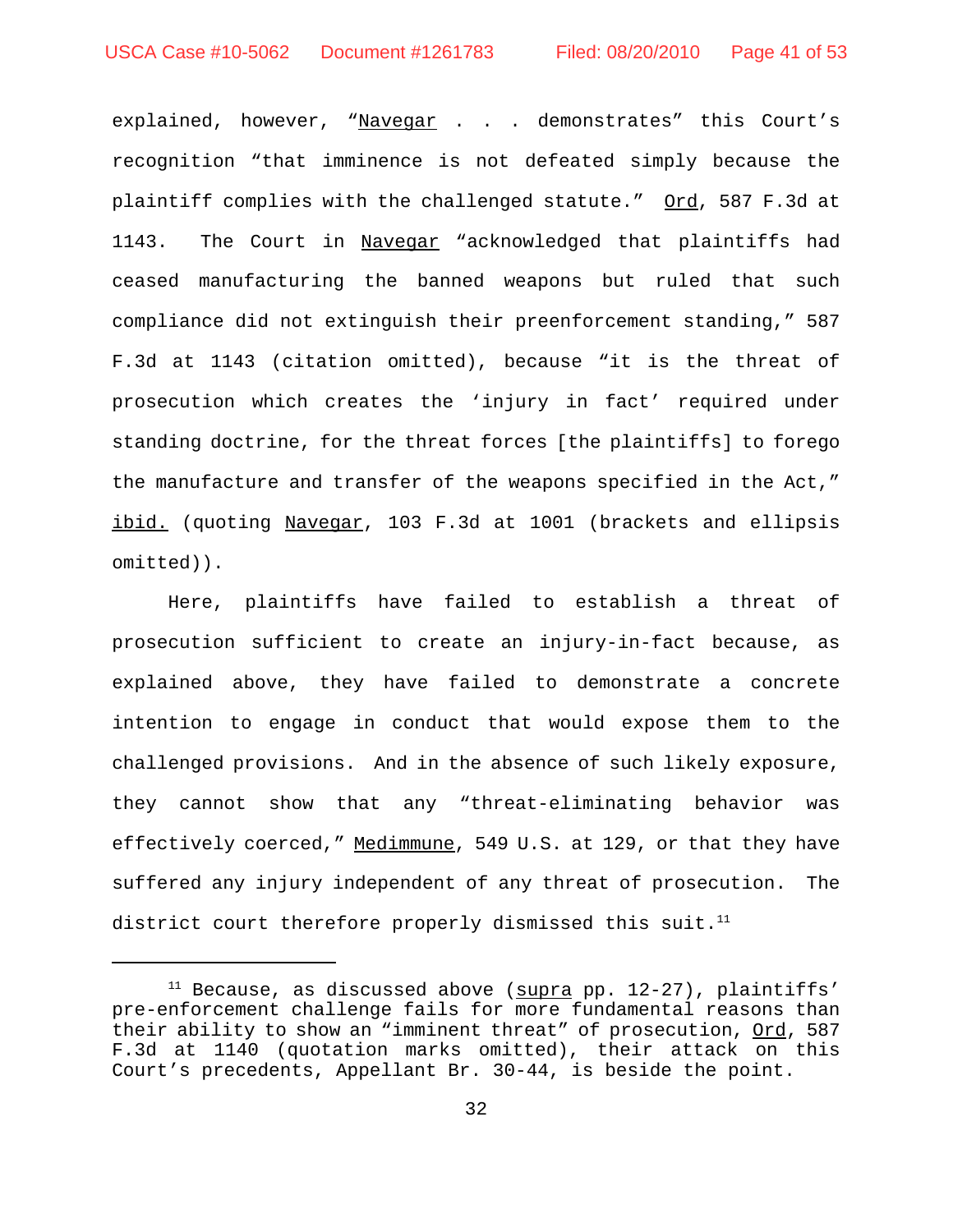#### **CONCLUSION**

For the foregoing reasons, the judgment of the district court

should be affirmed.

Respectfully submitted,

TONY WEST Assistant Attorney General

RONALD C. MACHEN, JR. United States Attorney

MARK B. STERN (202) 514-5089 MICHAEL S. RAAB (202) 514-4053 /s/ Anisha S. Dasgupta ANISHA S. DASGUPTA (202) 514-5428 Attorneys, Appellate Staff Civil Division, Room 7533 U.S. Department of Justice 950 Pennsylvania Ave, NW Washington, D.C. 20530-0001

AUGUST 2010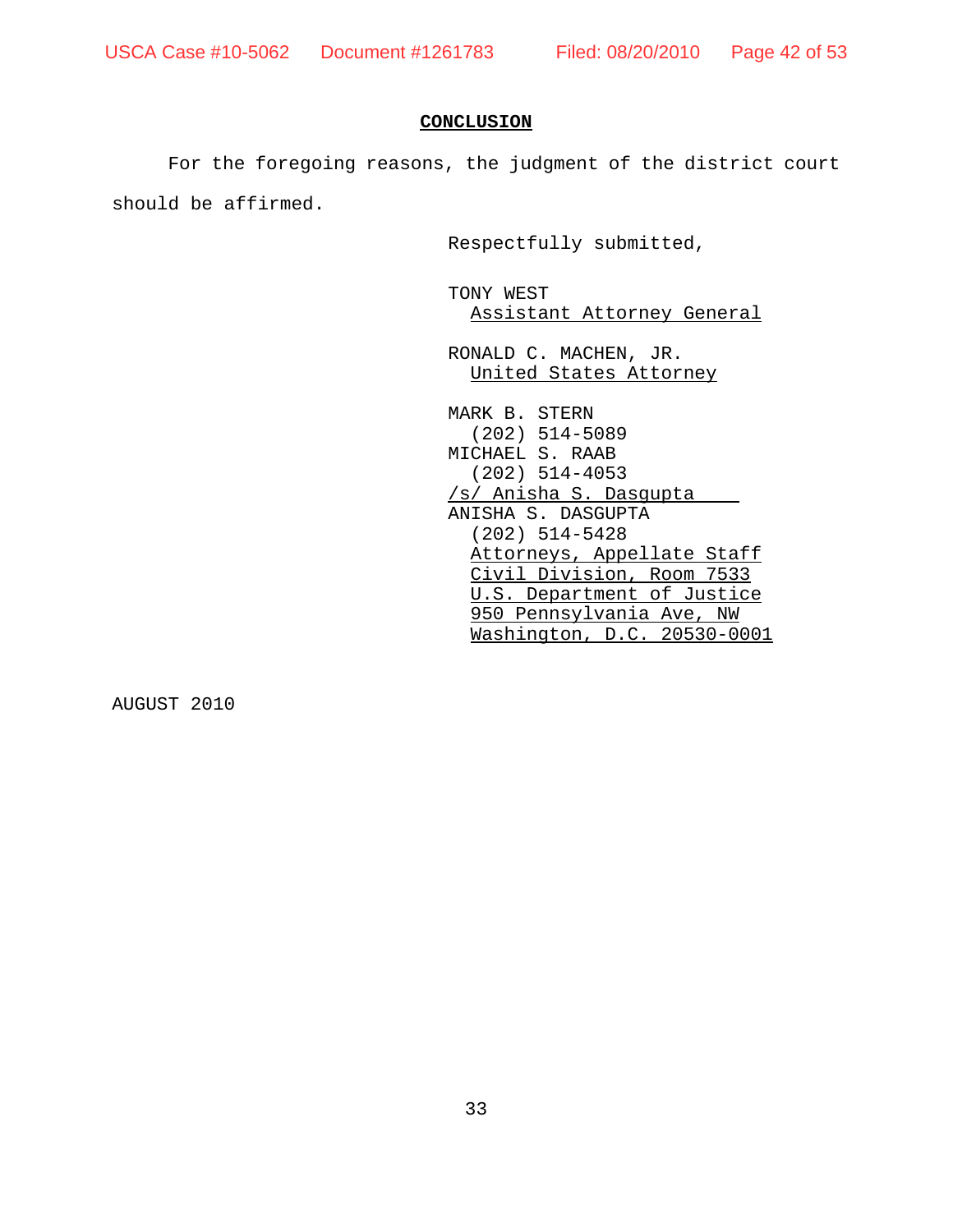## **CERTIFICATE OF COMPLIANCE**

This brief complies with the type-volume limitation of Fed. R. App. P. 32(a)(7)(B) because the brief contains 7600 words, excluding the parts of the brief exempted by Fed. R. App. P.  $32(a)(7)(B)(iii)$ .

This brief complies with the typeface requirements of Fed. R. App. P. 32(a)(5) and the type style requirements of Fed. R. App. P. 32(a)(6) because this brief has been prepared in a monospaced typeface using Courier typeface with 12-point type.

/s/ Anisha S. Dasgupta

Anisha S. Dasgupta Attorney for Appellee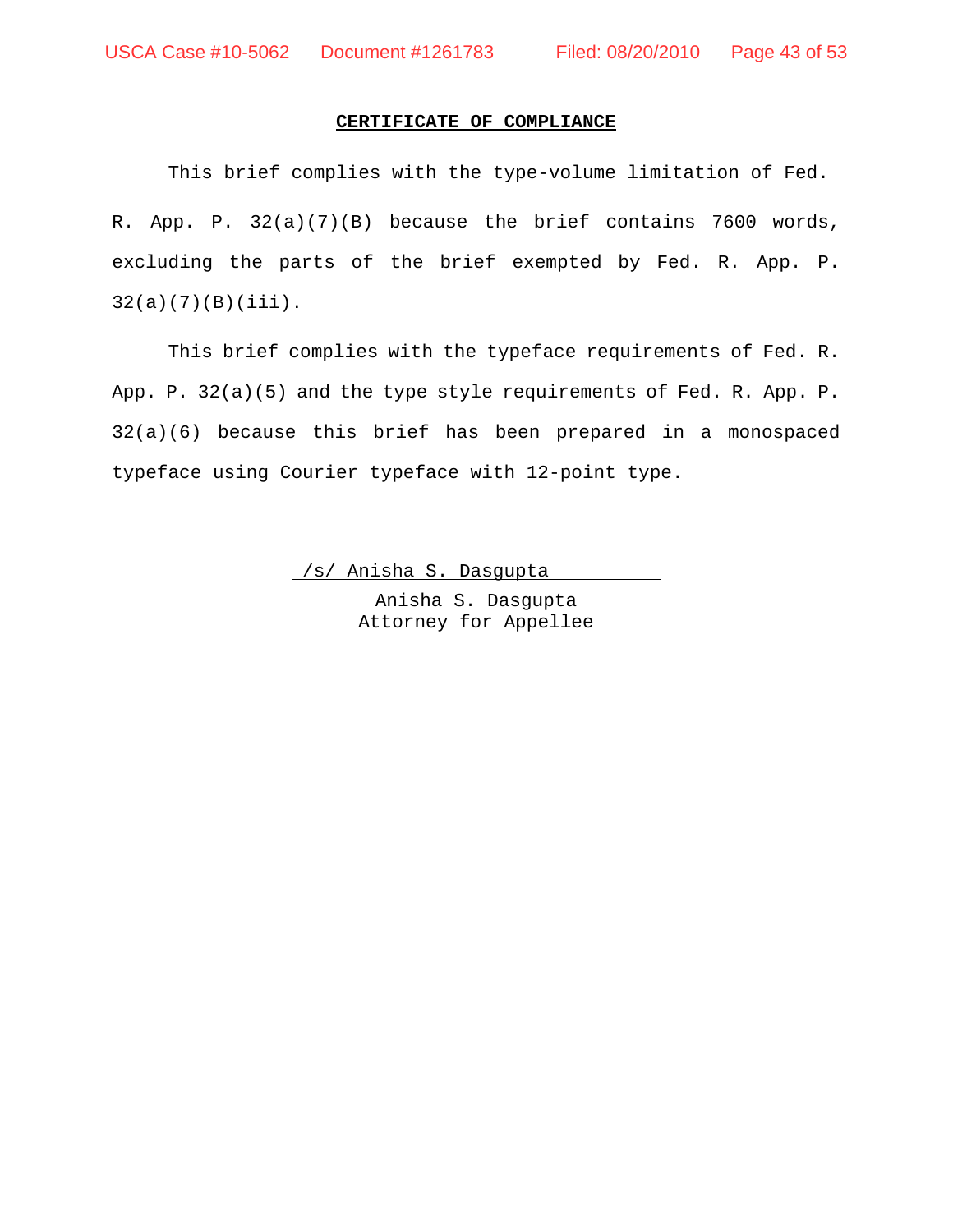## **CERTIFICATE OF SERVICE**

I hereby certify that on August 20, 2010, I filed and served the foregoing Brief for the Federal Appellee with the Clerk of the Court by causing a copy to be electronically filed via the appellate CM/ECF system. I also hereby certify that on or before August 23, 2010, I will cause eight copies to be delivered to the Court via hand delivery. I also hereby certify that counsel for Appellants is a registered CM/ECF user and will be served via the CM/ECF system.

> /s/ Anisha S. Dasgupta Anisha S. Dasgupta Attorney for Appellee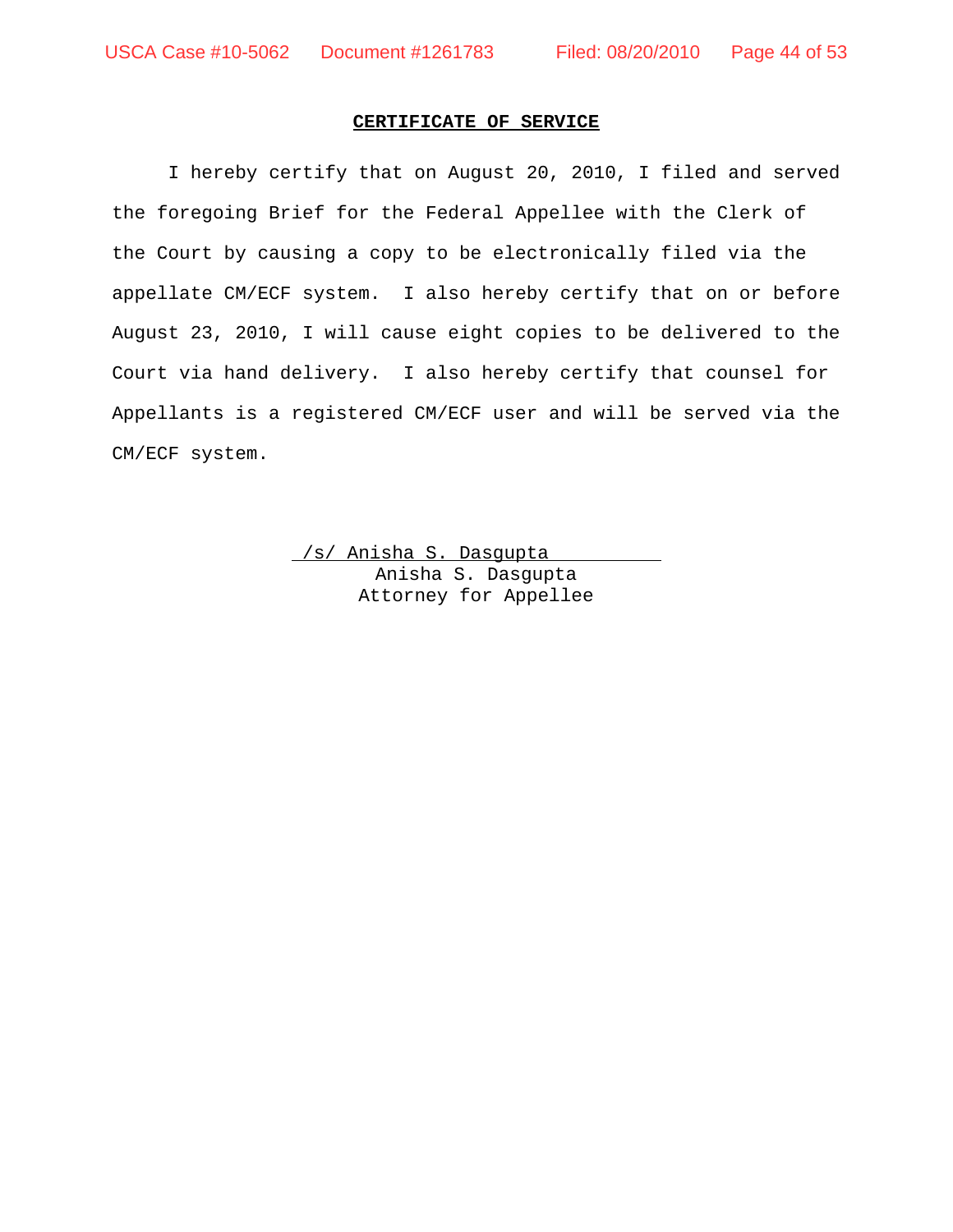# **ADDENDUM**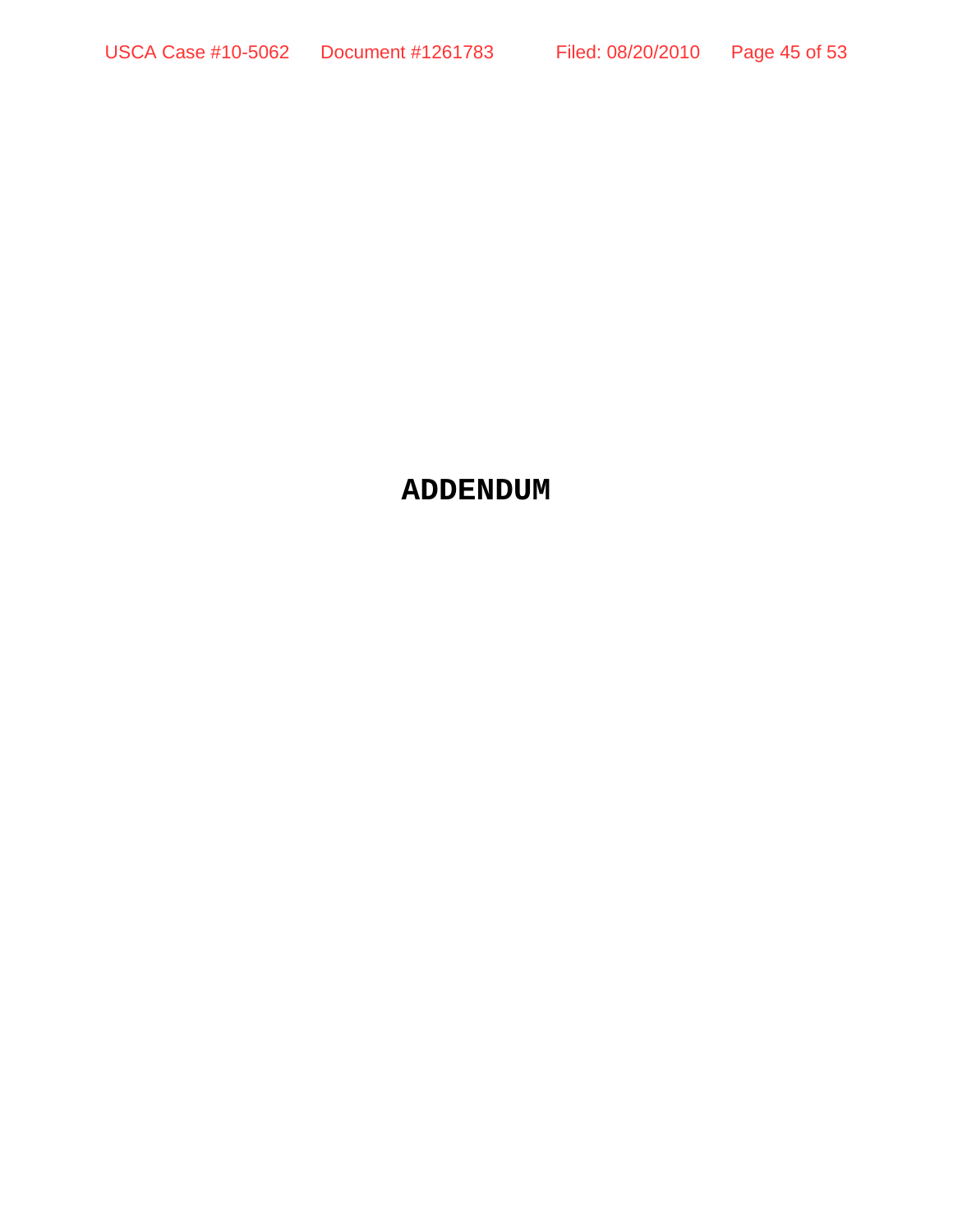## **TABLE OF CONTENTS**

|  |  |  |  |  |  |  |  |  |  | Page |
|--|--|--|--|--|--|--|--|--|--|------|
|  |  |  |  |  |  |  |  |  |  |      |
|  |  |  |  |  |  |  |  |  |  |      |
|  |  |  |  |  |  |  |  |  |  |      |
|  |  |  |  |  |  |  |  |  |  |      |
|  |  |  |  |  |  |  |  |  |  |      |
|  |  |  |  |  |  |  |  |  |  |      |
|  |  |  |  |  |  |  |  |  |  |      |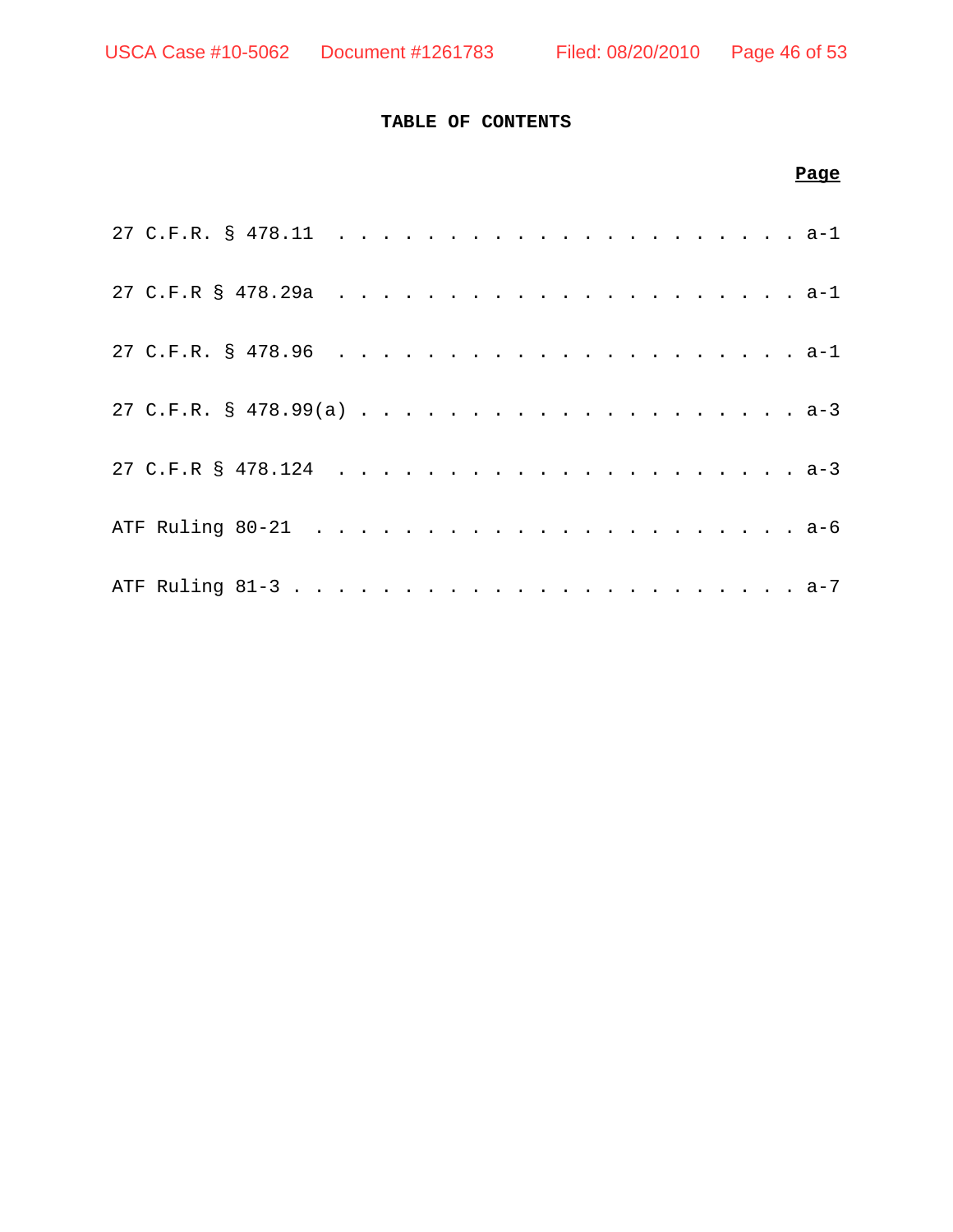## **§ 478.11 -- Meaning of terms.**

**\* \* \*** 

State of residence. The State in which an individual resides. An individual resides in a State if he or she is present in a State with the intention of making a home in that State. If an individual is on active duty as a member of the Armed Forces, the individual's State of residence is the State in which his or her permanent duty station is located. An alien who is legally in the United States shall be considered to be a resident of a State only if the alien is residing in the State and has resided in the State for a period of at least 90 days prior to the date of sale or delivery of a firearm. The following are examples that illustrate this definition:

Example 1. A maintains a home in State X. A travels to State Y on a hunting, fishing, business, or other type of trip. A does not become a resident of State Y by reason of such trip.

Example 2. A is a U.S. citizen and maintains a home in State X and a home in State Y. A resides in State X except for weekends or the summer months of the year and in State Y for the weekends or the summer months of the year. During the time that A actually resides in State X, A is a resident of State X, and during the time that A actually resides in State Y, A is a resident of State Y.

Example 3. A, an alien, travels on vacation or on a business trip to State X. Regardless of the length of time A spends in State X, A does not have a State of residence in State X. This is because A does not have a home in State X at which he has resided for at least 90 days.

## **§ 478.29a -- Acquisition of firearms by nonresidents.**

No person, other than a licensed importer, licensed manufacturer, licensed dealer, or licensed collector, who does not reside in any State shall receive any firearms unless such receipt is for lawful sporting purposes.

## **§ 478.96 -- Out-of-State and mail order sales.**

(a) The provisions of this section shall apply when a firearm is purchased by or delivered to a person not otherwise prohibited by the Act from purchasing or receiving it.

(b) A licensed importer, licensed manufacturer, or licensed dealer may sell a firearm that is not subject to the provisions of § 478.102(a) to a nonlicensee who does not appear in person at the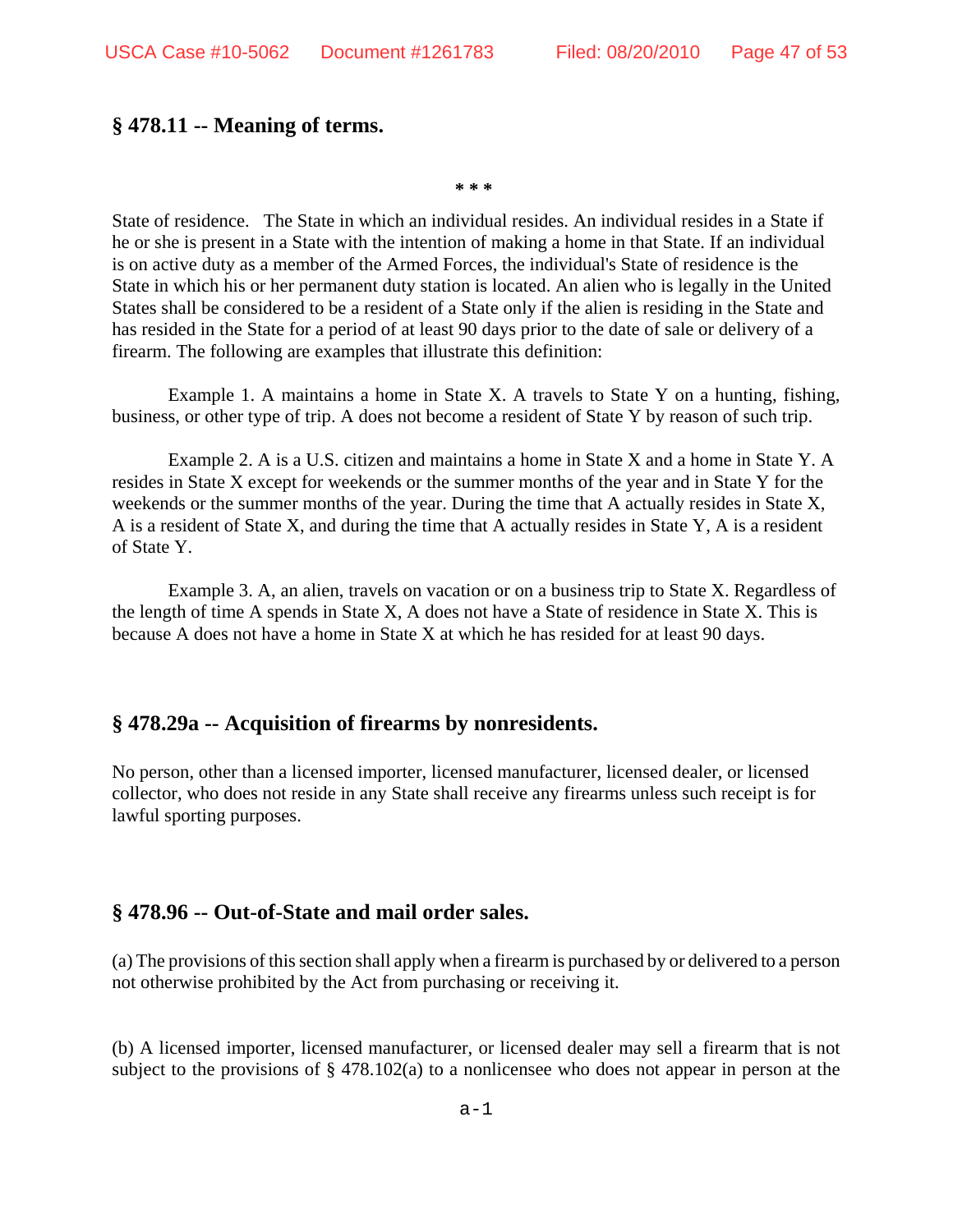licensee's business premises if the nonlicensee is a resident of the same State in which the licensee's business premises are located, and the nonlicensee furnishes to the licensee the firearms transaction record, Form 4473, required by § 478.124. The nonlicensee shall attach to such record a true copy of any permit or other information required pursuant to any statute of the State and published ordinance applicable to the locality in which he resides. The licensee shall prior to shipment or delivery of the firearm, forward by registered or certified mail (return receipt requested) a copy of the record, Form 4473, to the chief law enforcement officer named on such record, and delay shipment or delivery of the firearm for a period of at least 7 days following receipt by the licensee of the return receipt evidencing delivery of the copy of the record to such chief law enforcement officer, or the return of the copy of the record to him due to the refusal of such chief law enforcement officer to accept same in accordance with U.S. Postal Service regulations. The original Form 4473, and evidence of receipt or rejection of delivery of the copy of the Form 4473 sent to the chief law enforcement officer shall be retained by the licensee as a part of the records required of him to be kept under the provisions of Subpart H of this part.

(c)(1) A licensed importer, licensed manufacturer, or licensed dealer may sell or deliver a rifle or shotgun, and a licensed collector may sell or deliver a rifle or shotgun that is a curio or relic to a nonlicensed resident of a State other than the State in which the licensee's place of business is located if--

(i) The purchaser meets with the licensee in person at the licensee's premises to accomplish the transfer, sale, and delivery of the rifle or shotgun;

(ii) The licensed importer, licensed manufacturer, or licensed dealer complies with the provisions of § 478.102;

(iii) The purchaser furnishes to the licensed importer, licensed manufacturer, or licensed dealer the firearms transaction record, Form 4473, required by § 478.124; and

(iv) The sale, delivery, and receipt of the rifle or shotgun fully comply with the legal conditions of sale in both such States.

(2) For purposes of paragraph (c) of this section, any licensed manufacturer, licensed importer, or licensed dealer is presumed, in the absence of evidence to the contrary, to have had actual knowledge of the State laws and published ordinances of both such States.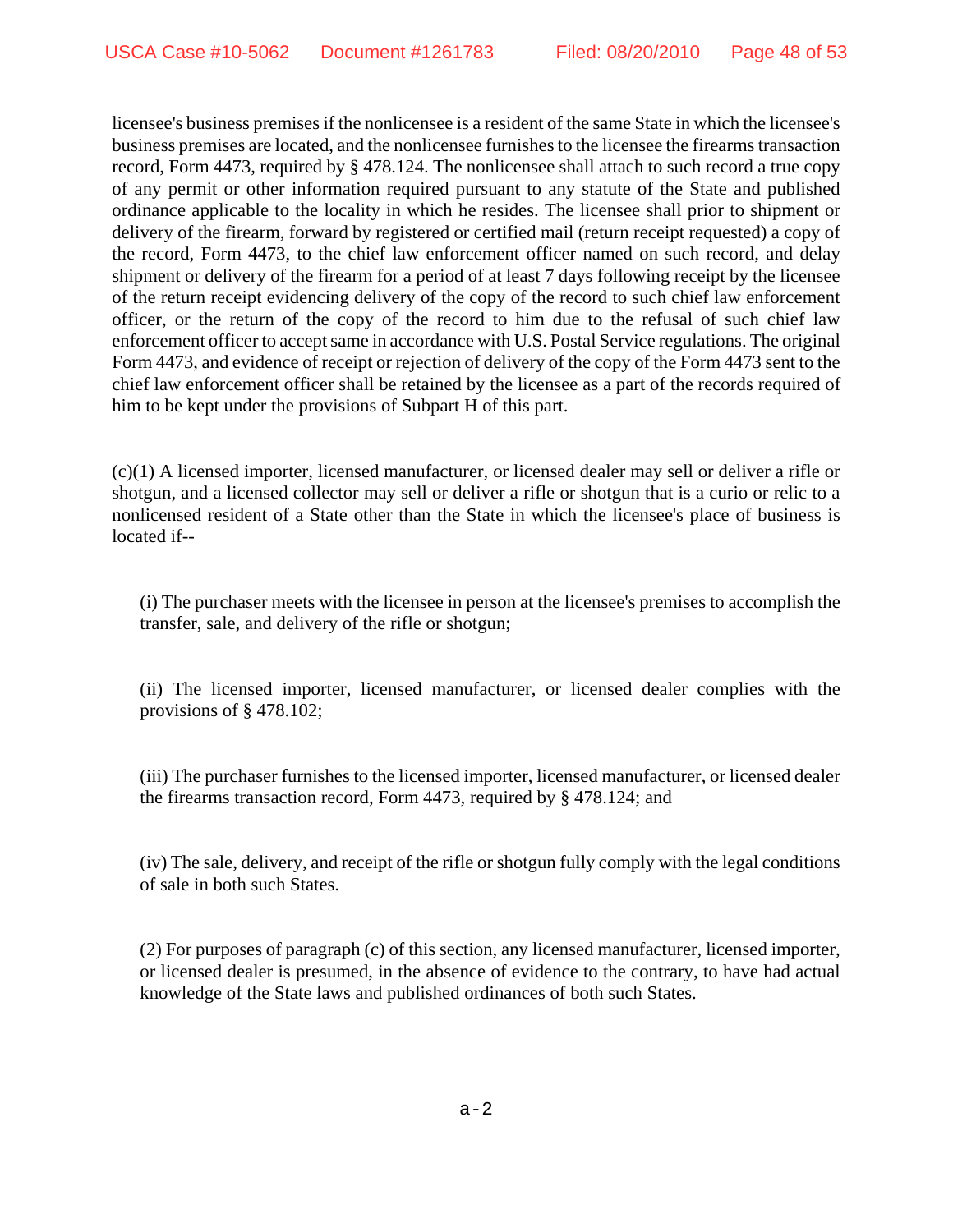# **§ 478.99(a) – Certain prohibited sales or deliveries.**

Interstate sales or deliveries. A licensed importer, licensed manufacturer, licensed dealer, or licensed collector shall not sell or deliver any firearm to any person not licensed under this part and who the licensee knows or has reasonable cause to believe does not reside in (or if a corporation or other business entity, does not maintain a place of business in) the State in which the licensee's place of business or activity is located: *Provided*, That the foregoing provisions of this paragraph (1) shall not apply to the sale or delivery of a rifle or shotgun (curio or relic, in the case of a licensed collector) to a resident of a State other than the State in which the licensee's place of business or collection premises is located if the requirements of  $\S 478.96(c)$  are fully met, and (2) shall not apply to the loan or rental of a firearm to any person for temporary use for lawful sporting purposes (see § 478.97).

# **§ 478.124 – Firearms transaction record.**

(a) A licensed importer, licensed manufacturer, or licensed dealer shall not sell or otherwise dispose, temporarily or permanently, of any firearm to any person, other than another licensee, unless the licensee records the transaction on a firearms transaction record, Form 4473: Provided, That a firearms transaction record, Form 4473, shall not be required to record the disposition made of a firearm delivered to a licensee for the sole purpose of repair or customizing when such firearm or a replacement firearm is returned to the person from whom received.

(b) A licensed manufacturer, licensed importer, or licensed dealer shall retain in alphabetical (by name of purchaser), chronological (by date of disposition), or numerical (by transaction serial number) order, and as a part of the required records, each Form 4473 obtained in the course of transferring custody of the firearms.

(c)(1) Prior to making an over-the-counter transfer of a firearm to a nonlicensee who is a resident of the State in which the licensee's business premises is located, the licensed importer, licensed manufacturer, or licensed dealer so transferring the firearm shall obtain a Form 4473 from the transferee showing the transferee's name, sex, residence address (including county or similar political subdivision), date and place of birth; height, weight and race of the transferee; the transferee's country of citizenship; the transferee's INS-issued alien number or admission number; the transferee's State of residence; and certification by the transferee that the transferee is not prohibited by the Act from transporting or shipping a firearm in interstate or foreign commerce or receiving a firearm which has been shipped or transported in interstate or foreign commerce or possessing a firearm in or affecting commerce.

(2) In order to facilitate the transfer of a firearm and enable NICS to verify the identity of the person acquiring the firearm, ATF Form 4473 also requests certain optional information. This information includes the transferee's social security number. Such information may help avoid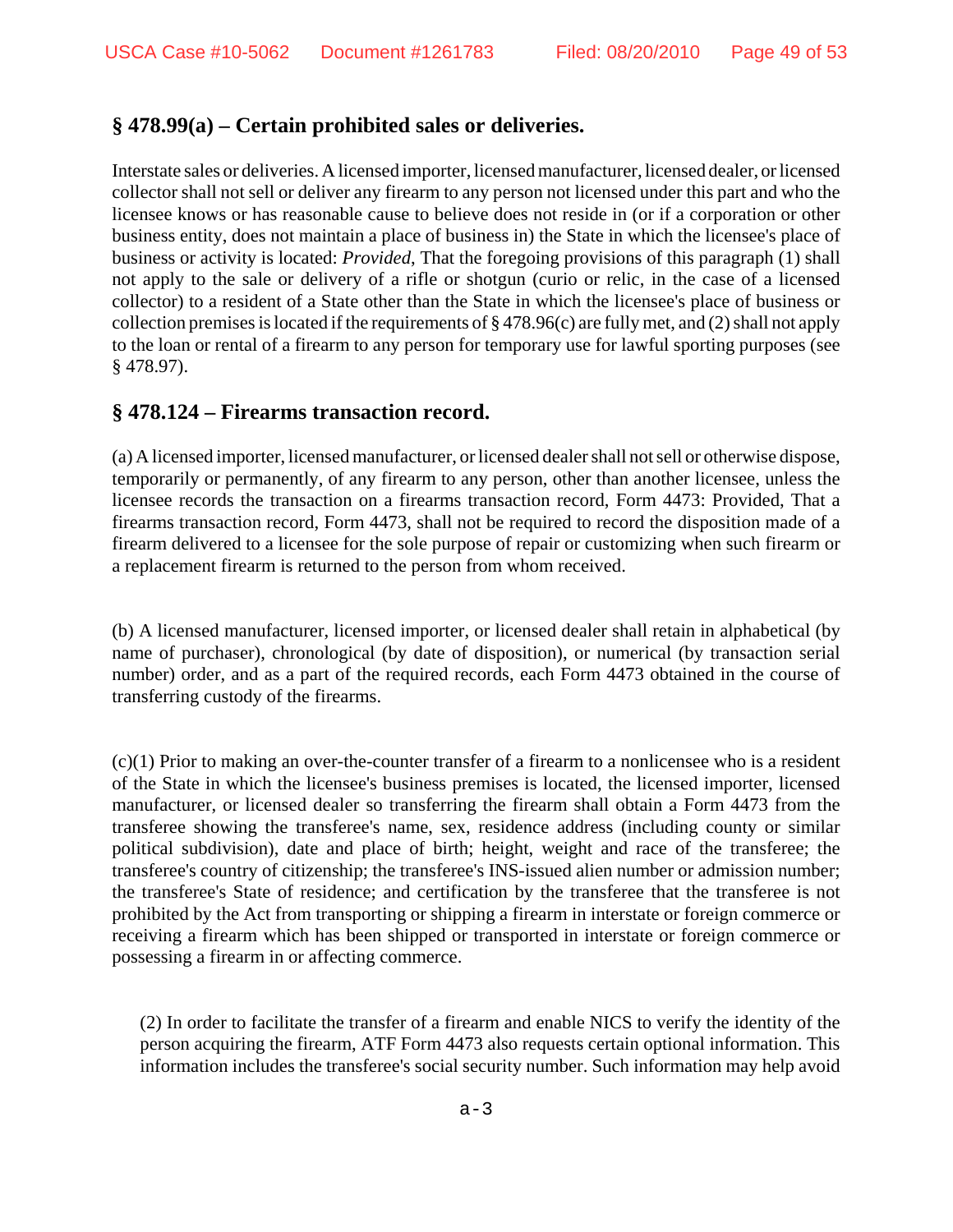the possibility of the transferee being misidentified as a felon or other prohibited person.

(3) After the transferee has executed the Form 4473, the licensee:

(i) Shall verify the identity of the transferee by examining the identification document (as defined in § 478.11) presented, and shall note on the Form 4473 the type of identification used;

(ii) Shall, in the case of a transferee who is an alien legally in the United States, cause the transferee to present documentation establishing that the transferee is a resident of the State (as defined in § 478.11) in which the licensee's business premises is located, and shall note on the form the documentation used. Examples of acceptable documentation include utility bills or a lease agreement which show that the transferee has resided in the State continuously for at least 90 days prior to the transfer of the firearm; and

(iii) Must, in the case of a transferee who is a nonimmigrant alien who states that he or she falls within an exception to, or has a waiver from, the nonimmigrant alien prohibition, have the transferee present applicable documentation establishing the exception or waiver, note on the Form 4473 the type of documentation provided, and attach a copy of the documentation to the Form 4473.

(iv) Shall comply with the requirements of § 478.102 and record on the form the date on which the licensee contacted the NICS, as well as any response provided by the system, including any identification number provided by the system.

(4) The licensee shall identify the firearm to be transferred by listing on the Form 4473 the name of the manufacturer, the name of the importer (if any), the type, model, caliber or gauge, and the serial number of the firearm.

(5) The licensee shall sign and date the form if the licensee does not know or have reasonable cause to believe that the transferee is disqualified by law from receiving the firearm and transfer the firearm described on the Form 4473.

(d) Prior to making an over-the-counter transfer of a shotgun or rifle under the provisions contained in § 478.96(c) to a nonlicensee who is not a resident of the State in which the licensee's business premises is located, the licensee so transferring the shotgun or rifle, and such transferee, shall comply with the requirements of paragraph (c) of this section: *Provided*, That in the case of a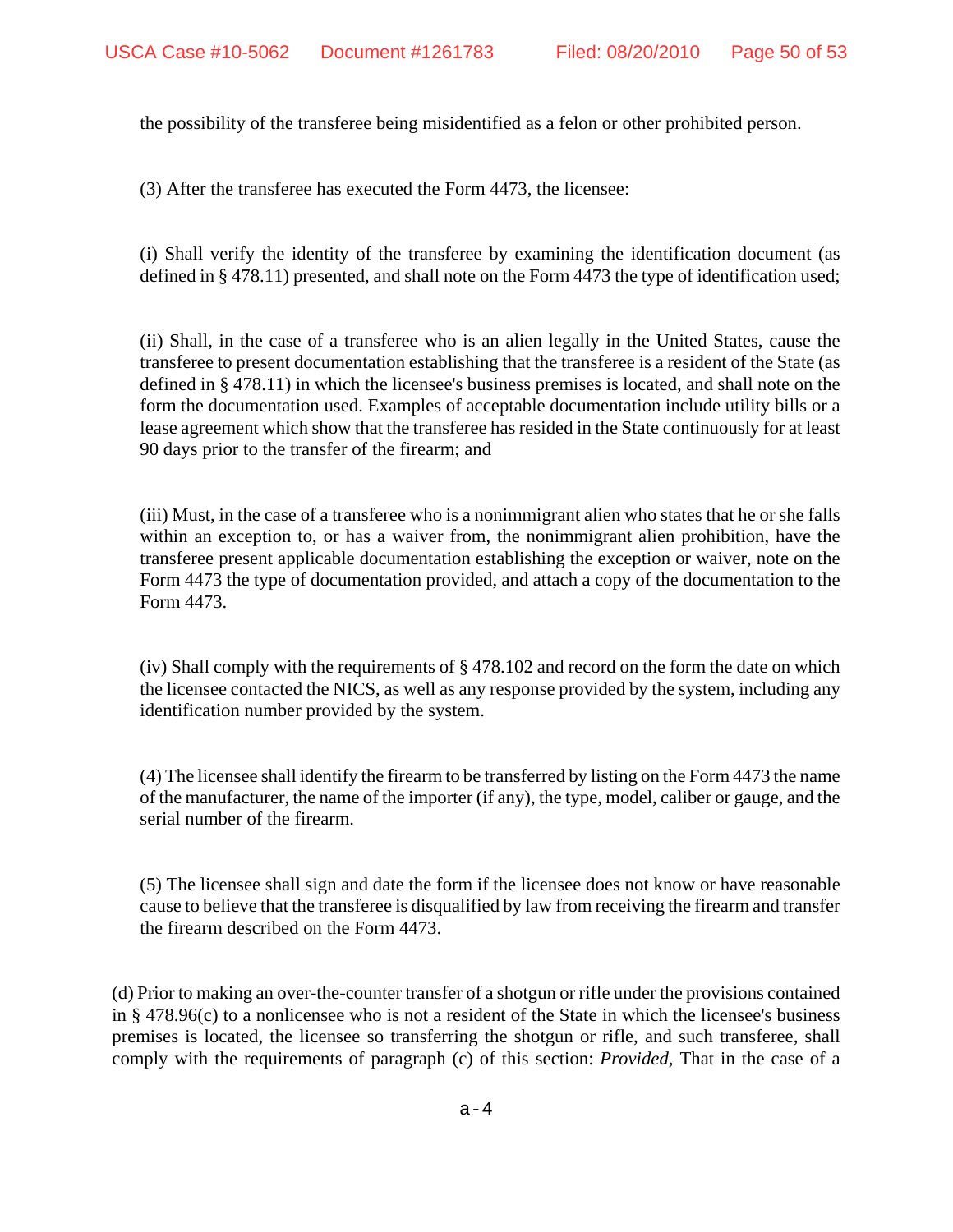transferee who is an alien legally in the United States, the documentation required by paragraph  $(c)(3)(ii)$  of this section need only establish that the transferee is a resident of any State and has resided in such State continuously for at least 90 days prior to the transfer of the firearm. Examples of acceptable documentation include utility bills or a lease agreement. The licensee shall note on the form the documentation used.

(e) Prior to making a transfer of a firearm to any nonlicensee who is not a resident of the State in which the licensee's business premises is located, and such nonlicensee is acquiring the firearm by loan or rental from the licensee for temporary use for lawful sporting purposes, the licensed importer, licensed manufacturer, or licensed dealer so furnishing the firearm, and such transferee, shall comply with the provisions of paragraph (c) of this section, except for the provisions of paragraph (c)(3)(ii).

(f) Form 4473 shall be submitted, in duplicate, to a licensed importer, licensed manufacturer, or licensed dealer by a transferee who is purchasing or otherwise acquiring a firearm by other than an over-the-counter transaction, who is not subject to the provisions of  $\S$  478.102(a), and who is a resident of the State in which the licensee's business premises are located. The Form 4473 shall show the name, address, date and place of birth, height, weight, and race of the transferee; and the title, name, and address of the principal law enforcement officer of the locality to which the firearm will be delivered. The transferee also must date and execute the sworn statement contained on the form showing, in case the firearm to be transferred is a firearm other than a shotgun or rifle, the transferee is 21 years or more of age; in case the firearm to be transferred is a shotgun or rifle, the transferee is 18 years or more of age; whether the transferee is a citizen of the United States; the transferee's State of residence, and in the case of a transferee who is an alien legally in the United States, the transferee has resided in that State continuously for at least 90 days prior to the transfer of the firearm; the transferee is not prohibited by the provisions of the Act from shipping or transporting a firearm in interstate or foreign commerce or receiving a firearm which has been shipped or transported in interstate or foreign commerce or possessing a firearm in or affecting commerce; and the transferee's receipt of the firearm would not be in violation of any statute of the State or published ordinance applicable to the locality in which the transferee resides. Upon receipt of such Forms 4473, the licensee shall identify the firearm to be transferred by listing in the Forms 4473 the name of the manufacturer, the name of the importer (if any), the type, model, caliber or gauge, and the serial number of the firearm to be transferred. The licensee shall prior to shipment or delivery of the firearm to such transferee, forward by registered or certified mail (return receipt requested) a copy of the Form 4473 to the principal law enforcement officer named in the Form 4473 by the transferee, and shall delay shipment or delivery of the firearm to the transferee for a period of at least 7 days following receipt by the licensee of the return receipt evidencing delivery of the copy of the Form 4473 to such principal law enforcement officer, or the return of the copy of the Form 4473 to the licensee due to the refusal of such principal law enforcement officer to accept same in accordance with U.S. Postal Service regulations. The original Form 4473, and evidence of receipt or rejection of delivery of the copy of the Form 4473 sent to the principal law enforcement officer, shall be retained by the licensee as a part of the records required to be kept under this subpart.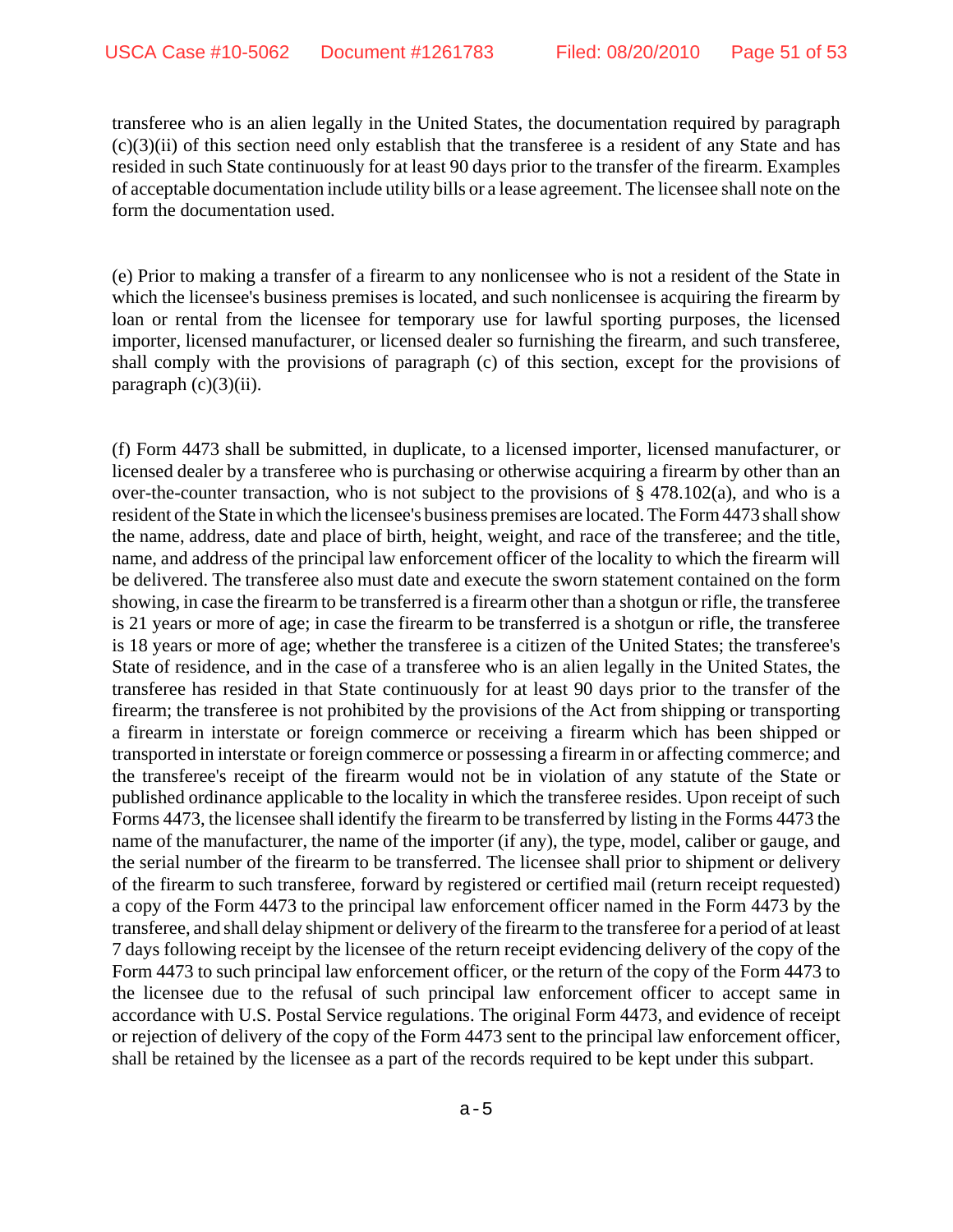(g) A licensee who sells or otherwise disposes of a firearm to a nonlicensee who is other than an individual, shall obtain from the transferee the information required by this section from an individual authorized to act on behalf of the transferee. In addition, the licensee shall obtain from the individual acting on behalf of the transferee a written statement, executed under the penalties of perjury, that the firearm is being acquired for the use of and will be the property of the transferee, and showing the name and address of that transferee.

(h) The requirements of this section shall be in addition to any other recordkeeping requirement contained in this part.

(i) A licensee may obtain, upon request, an emergency supply of Forms 4473 from any Director of Industry Operations. For normal usage, a licensee should request a year's supply from the ATF Distribution Center (See § 478.21).

## **ATF Rul. 80-21**

## **An out-of-State college student may establish residence in a State by residing and maintaining a home in a college dormitory or in a location off-campus during the school term.**

"State of residence" is defined by regulation  $* * *$  as the State in which an individual regularly resides or maintains a home. The regulation also provides an example of an individual who maintains a home in State X and a home in State Y. The individual regularly resides in State X except for the summer months and in State Y for the summer months of the year. The regulation states that during the time the individual actually resides in State X he is a resident of State X, and during the time he actually resides in State Y he is a resident of State Y.

Applying the above example to out-of-State college students **it is held**, that during the time the students actually reside in a college dormitory or at an off-campus location they are considered residents of the State where the dormitory or off-campus home is located. During the time outof-State college students actually reside in their home State they are considered residents of their home State.